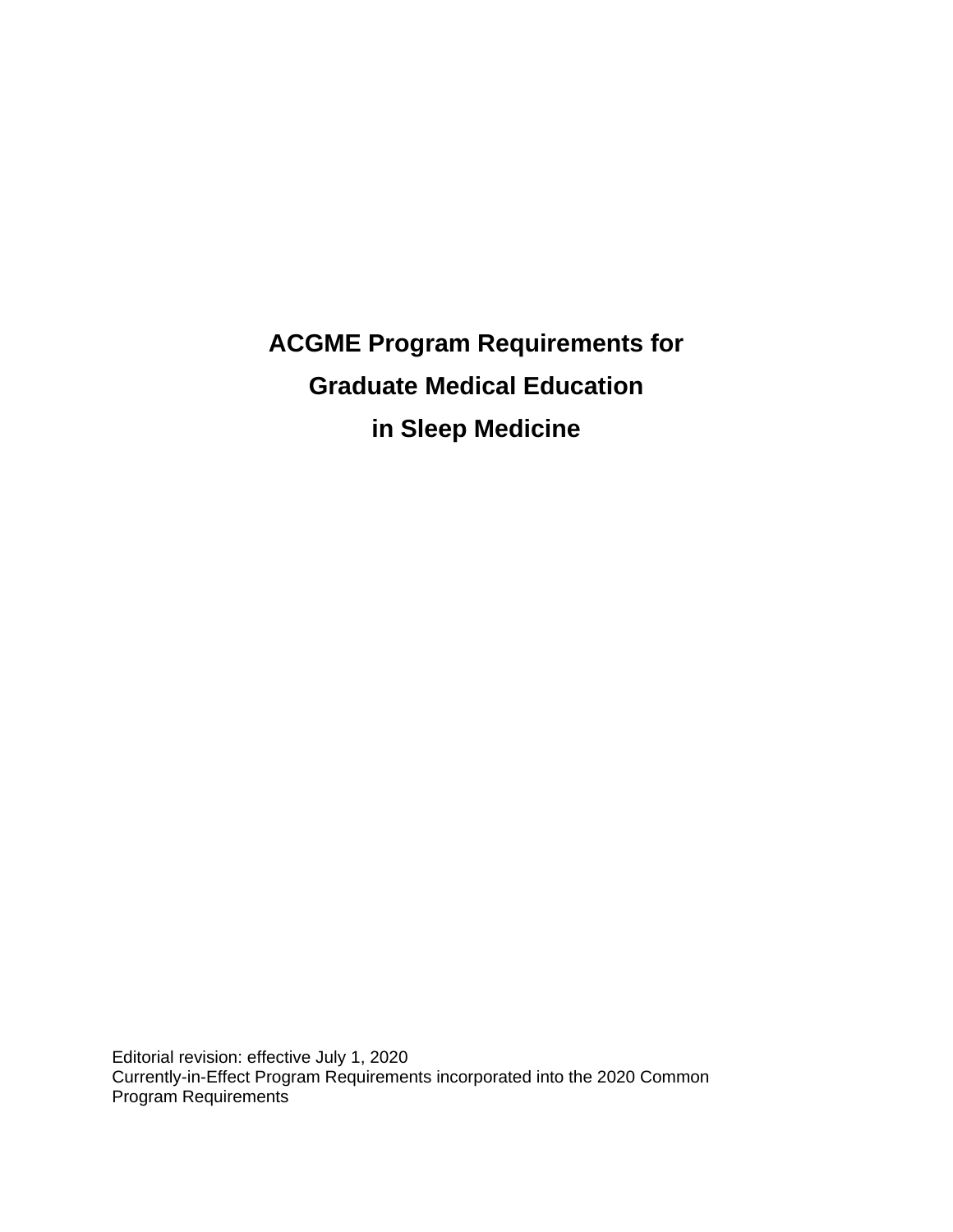|       | Int.A. |                                                                         |  |
|-------|--------|-------------------------------------------------------------------------|--|
|       | Int.B. |                                                                         |  |
|       | Int.C. |                                                                         |  |
| L.    |        |                                                                         |  |
|       | I.A.   |                                                                         |  |
|       | I.B.   |                                                                         |  |
|       | $L$    |                                                                         |  |
|       | I.D.   |                                                                         |  |
|       | LE.    |                                                                         |  |
|       |        |                                                                         |  |
|       | II.A.  |                                                                         |  |
|       | II.B.  |                                                                         |  |
|       | ILC.   |                                                                         |  |
|       | II.D.  |                                                                         |  |
|       |        |                                                                         |  |
|       | III.A. |                                                                         |  |
|       | III.B. |                                                                         |  |
|       |        |                                                                         |  |
|       | IV.A.  |                                                                         |  |
|       | IV.B.  |                                                                         |  |
|       | IV.C.  |                                                                         |  |
|       | IV.D.  |                                                                         |  |
|       |        |                                                                         |  |
|       | V.A.   |                                                                         |  |
|       | V.B.   |                                                                         |  |
|       | V.C.   |                                                                         |  |
|       |        |                                                                         |  |
|       | VI.A.  | Patient Safety, Quality Improvement, Supervision, and Accountability 35 |  |
|       | VI.B.  |                                                                         |  |
| VI.C. |        |                                                                         |  |
|       | VI.D.  |                                                                         |  |
|       | VI.E.  | Clinical Responsibilities, Teamwork, and Transitions of Care46          |  |
|       | VI.F.  |                                                                         |  |

### **Contents**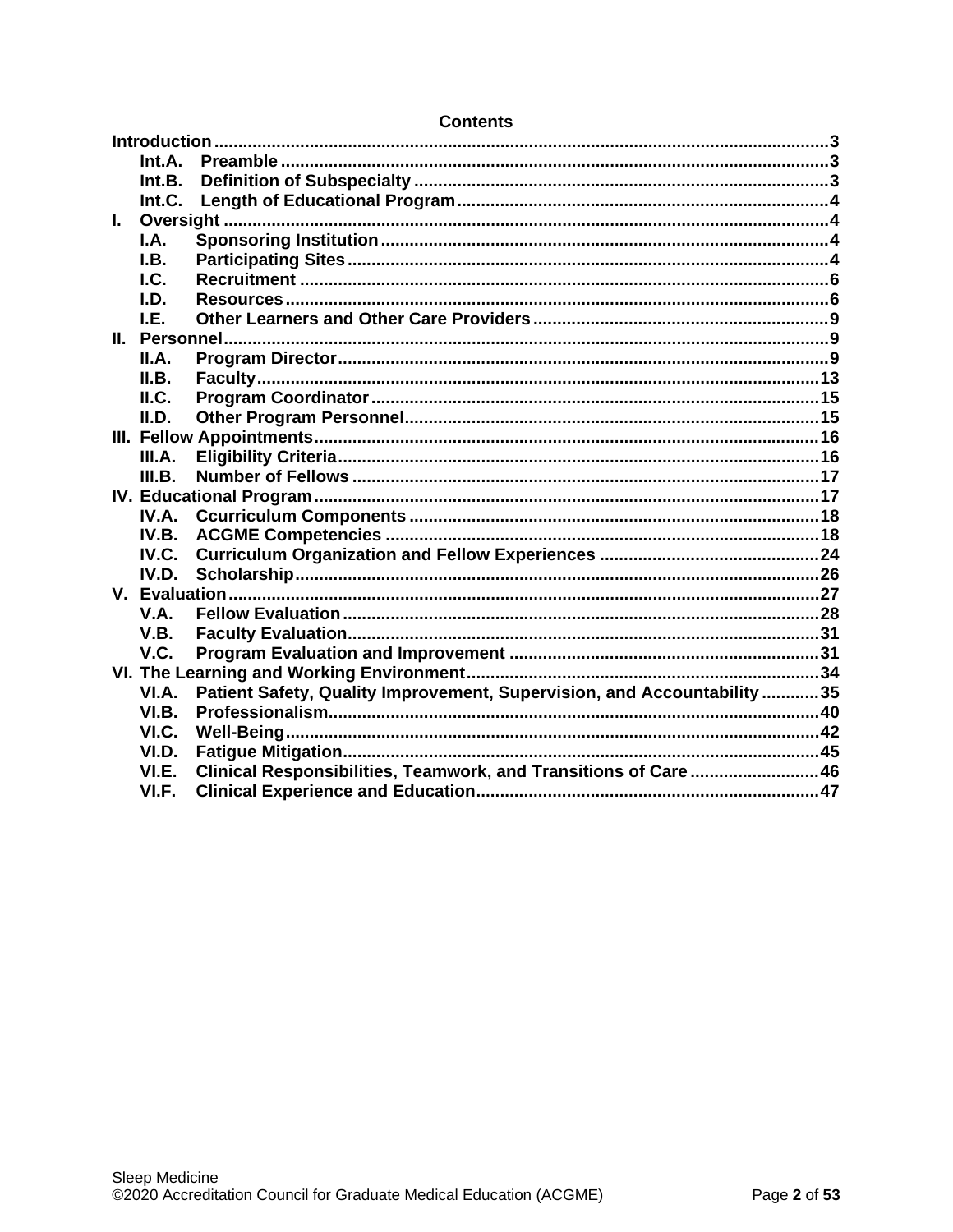## **ACGME Program Requirements for Graduate Medical Education in Sleep Medicine**

## **Common Program Requirements (One-Year Fellowship) are in BOLD**

Where applicable, text in italics describes the underlying philosophy of the requirements in that section. These philosophic statements are not program requirements and are therefore not citable.

**Background and Intent: These fellowship requirements reflect the fact that these learners have already completed the first phase of graduate medical education. Thus, the Common Program Requirements (One-Year Fellowship) are intended to explain the differences.**

#### <span id="page-2-0"></span>**Introduction**

<span id="page-2-1"></span>**Int.A.** *Fellowship is advanced graduate medical education beyond a core residency program for physicians who desire to enter more specialized practice. Fellowship-trained physicians serve the public by providing subspecialty care, which may also include core medical care, acting as a community resource for expertise in their field, creating and integrating new knowledge into practice, and educating future generations of physicians. Graduate medical education values the strength that a diverse group of physicians brings to medical care.*

> *Fellows who have completed residency are able to practice independently in their core specialty. The prior medical experience and expertise of fellows distinguish them from physicians entering into residency training. The fellow's care of patients within the subspecialty is undertaken with appropriate faculty supervision and conditional independence. Faculty members serve as role models of excellence, compassion, professionalism, and scholarship. The fellow develops deep medical knowledge, patient care skills, and expertise applicable to their focused area of practice. Fellowship is an intensive program of subspecialty clinical and didactic education that focuses on the multidisciplinary care of patients. Fellowship education is often physically, emotionally, and intellectually demanding, and occurs in a variety of clinical learning environments committed to graduate medical education and the well-being of patients, residents, fellows, faculty members, students, and all members of the health care team.*

*In addition to clinical education, many fellowship programs advance fellows' skills as physician-scientists. While the ability to create new knowledge within medicine is not exclusive to fellowship-educated physicians, the fellowship experience expands a physician's abilities to pursue hypothesis-driven scientific inquiry that results in contributions to the medical literature and patient care. Beyond the clinical subspecialty expertise achieved, fellows develop mentored relationships built on an infrastructure that promotes collaborative research.*

## <span id="page-2-2"></span>**Int.B. Definition of Subspecialty**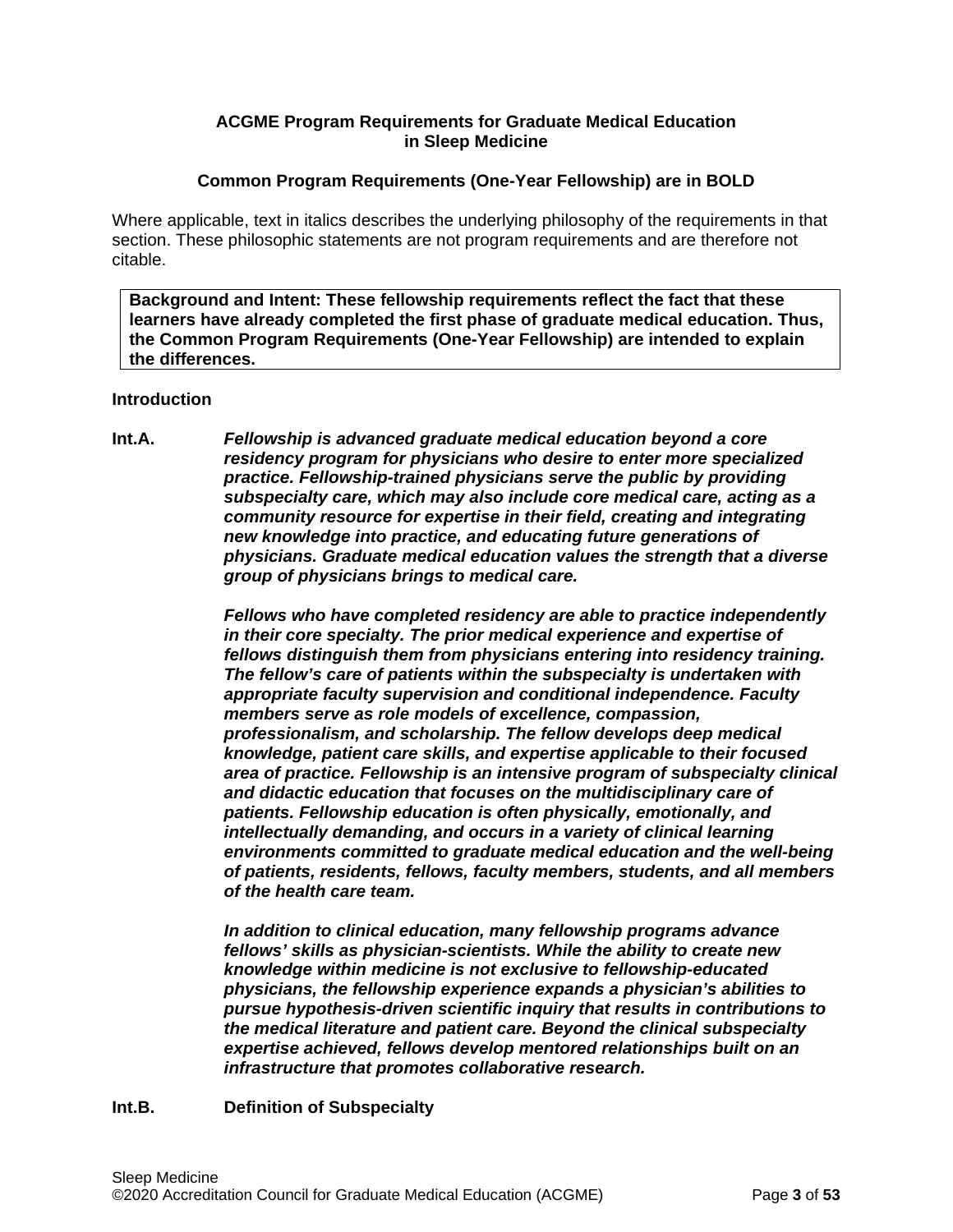Sleep medicine is a discipline of medical practice in which sleep disorders are assessed using a combination of clinical evaluation and physiological monitoring, and treated using medications, medical devices, surgical procedures, patient education, and behavioral techniques. Sleep medicine fellowships provide advanced education to allow a fellow to acquire competency in the subspecialty with sufficient expertise to act as an independent consultant.

### <span id="page-3-0"></span>**Int.C. Length of Educational Program**

The educational program in sleep medicine must be 12 months in length. (Core)\*

### <span id="page-3-1"></span>**I. Oversight**

### <span id="page-3-2"></span>**I.A. Sponsoring Institution**

*The Sponsoring Institution is the organization or entity that assumes the ultimate financial and academic responsibility for a program of graduate medical education consistent with the ACGME Institutional Requirements.*

*When the Sponsoring Institution is not a rotation site for the program, the most commonly utilized site of clinical activity for the program is the primary clinical site.*

**Background and Intent: Participating sites will reflect the health care needs of the community and the educational needs of the fellows. A wide variety of organizations may provide a robust educational experience and, thus, Sponsoring Institutions and participating sites may encompass inpatient and outpatient settings including, but not limited to a university, a medical school, a teaching hospital, a nursing home, a school of public health, a health department, a public health agency, an organized health care delivery system, a medical examiner's office, an educational consortium, a teaching health center, a physician group practice, a federally qualified health center, a surgery center, an academic and private single-specialty clinic, or an educational foundation.**

| I.A.1. | The program must be sponsored by one ACGME-accredited |
|--------|-------------------------------------------------------|
|        | Sponsoring Institution. (Core)                        |

## <span id="page-3-3"></span>**I.B. Participating Sites**

*A participating site is an organization providing educational experiences or educational assignments/rotations for fellows.*

- **I.B.1. The program, with approval of its Sponsoring Institution, must designate a primary clinical site. (Core)**
- I.B.1.a) A sleep medicine fellowship should function as an integral part of an ACGME-accredited residency program in child neurology, internal medicine, neurology, pediatrics, or psychiatry. (Core)
- I.B.1.b) The Sponsoring Institution should sponsor only one ACGMEaccredited sleep medicine program. (Core)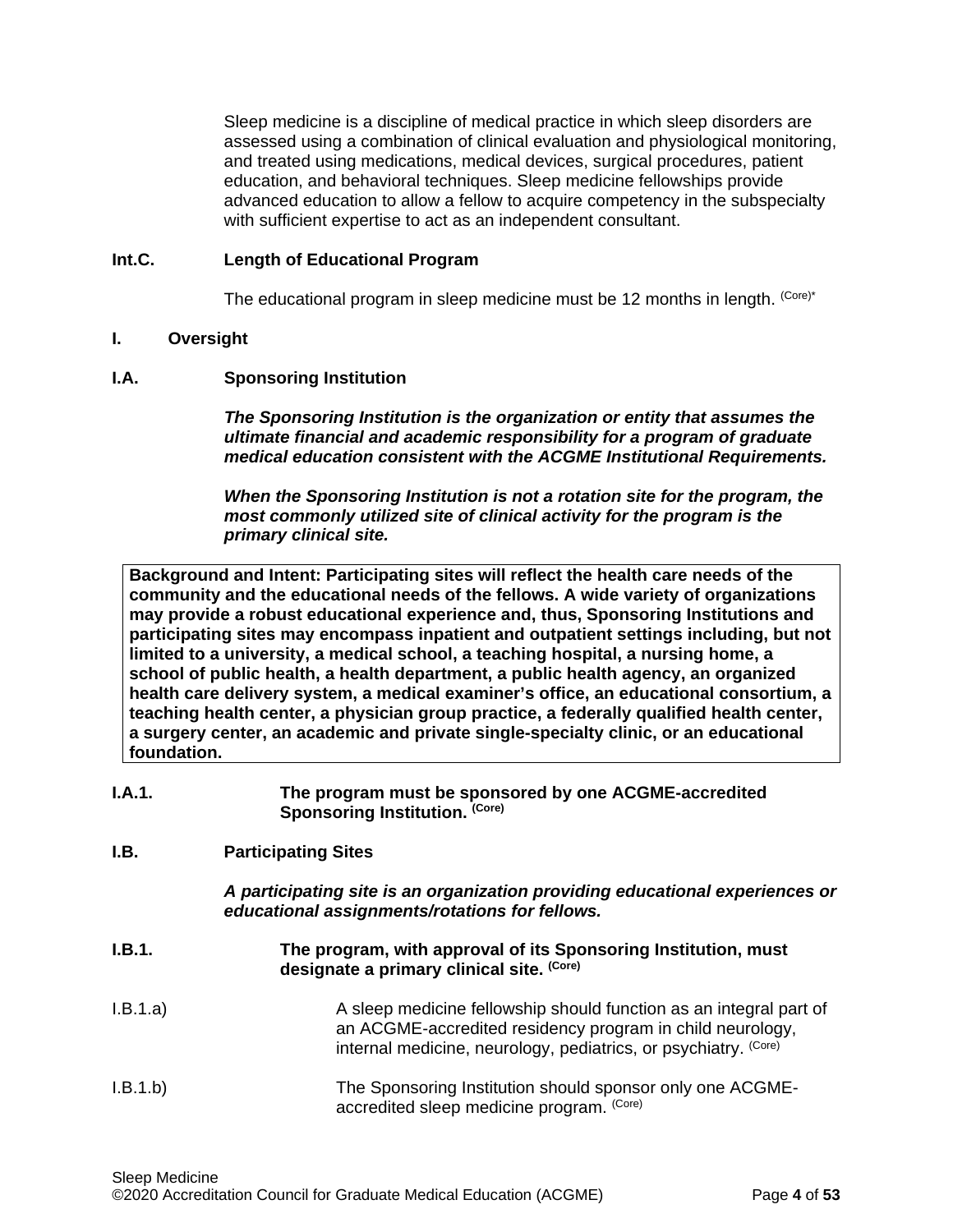| I.B.1.c     | The Sponsoring Institution must ensure that there is a reporting<br>relationship with the program director of the sponsoring core<br>residency program to ensure compliance with the ACGME's<br>accreditation standards; (Core) |
|-------------|---------------------------------------------------------------------------------------------------------------------------------------------------------------------------------------------------------------------------------|
| I.B.2.      | There must be a program letter of agreement (PLA) between the<br>program and each participating site that governs the relationship<br>between the program and the participating site providing a required<br>assignment. (Core) |
| I.B.2.a)    | The PLA must:                                                                                                                                                                                                                   |
| I.B.2.a)(1) | be renewed at least every 10 years; and, (Core)                                                                                                                                                                                 |
| I.B.2.a)(2) | be approved by the designated institutional official<br>(DIO). (Core)                                                                                                                                                           |
| I.B.3.      | The program must monitor the clinical learning and working<br>environment at all participating sites. (Core)                                                                                                                    |
| I.B.3.a)    | At each participating site there must be one faculty member,<br>designated by the program director, who is accountable for<br>fellow education for that site, in collaboration with the<br>program director. (Core)             |

**Background and Intent: While all fellowship programs must be sponsored by a single ACGME-accredited Sponsoring Institution, many programs will utilize other clinical settings to provide required or elective training experiences. At times it is appropriate to utilize community sites that are not owned by or affiliated with the Sponsoring Institution. Some of these sites may be remote for geographic, transportation, or communication issues. When utilizing such sites, the program must designate a faculty member responsible for ensuring the quality of the educational experience. In some circumstances, the person charged with this responsibility may not be physically present at the site, but remains responsible for fellow education occurring at the site. The requirements under I.B.3. are intended to ensure that this will be the case.**

**Suggested elements to be considered in PLAs will be found in the ACGME Program Director's Guide to the Common Program Requirements. These include:**

- **Identifying the faculty members who will assume educational and supervisory responsibility for fellows**
- **Specifying the responsibilities for teaching, supervision, and formal evaluation of fellows**
- **Specifying the duration and content of the educational experience**
- **Stating the policies and procedures that will govern fellow education during the assignment**

## **I.B.4. The program director must submit any additions or deletions of participating sites routinely providing an educational experience,**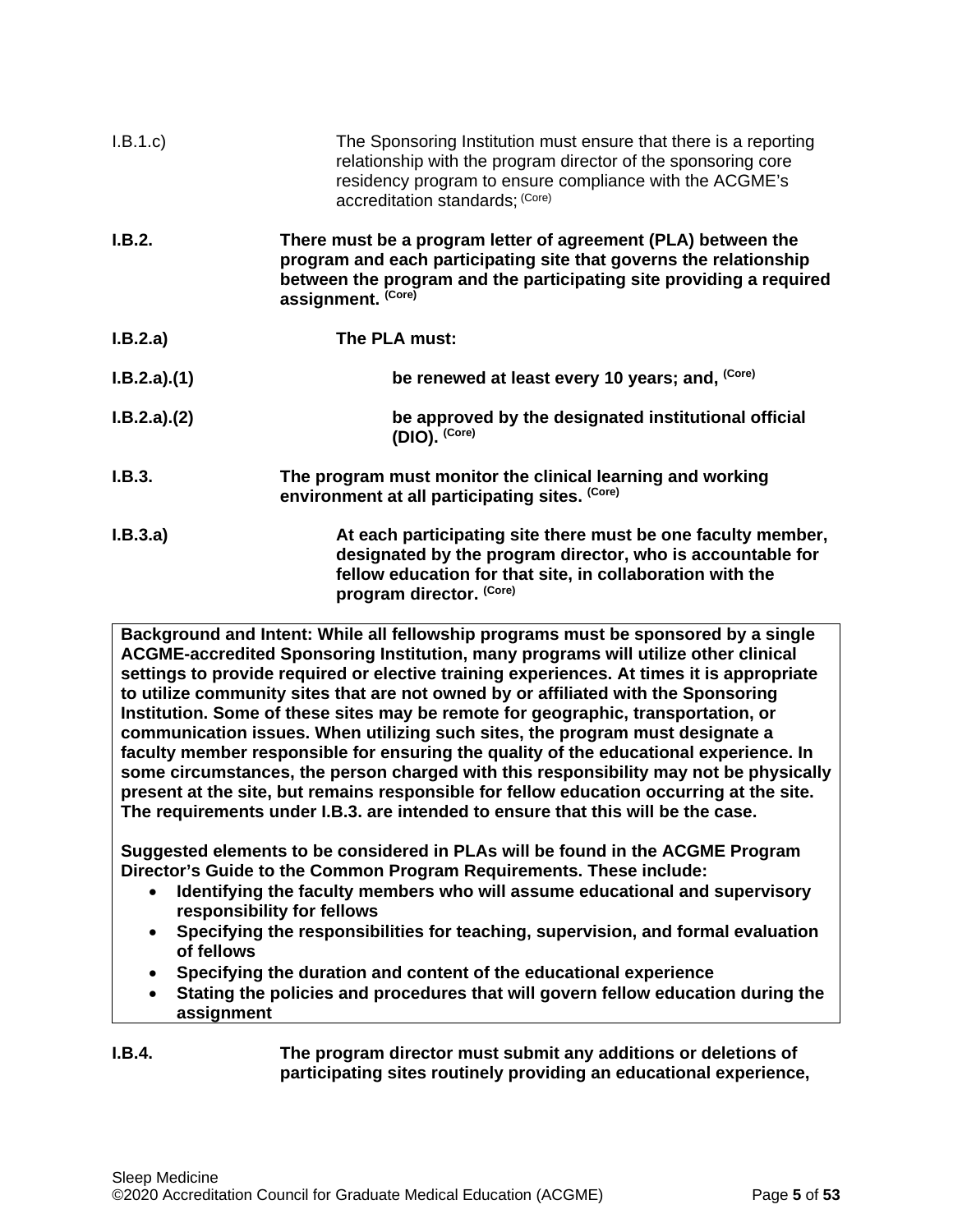**required for all fellows, of one month full time equivalent (FTE) or more through the ACGME's Accreditation Data System (ADS). (Core)**

<span id="page-5-0"></span>**I.C. The program, in partnership with its Sponsoring Institution, must engage in practices that focus on mission-driven, ongoing, systematic recruitment and retention of a diverse and inclusive workforce of residents (if present), fellows, faculty members, senior administrative staff members, and other relevant members of its academic community. (Core)**

**Background and Intent: It is expected that the Sponsoring Institution has, and programs implement, policies and procedures related to recruitment and retention of minorities underrepresented in medicine and medical leadership in accordance with the Sponsoring Institution's mission and aims. The program's annual evaluation must include an assessment of the program's efforts to recruit and retain a diverse workforce, as noted in V.C.1.c).(5).(c).**

## <span id="page-5-1"></span>**I.D. Resources**

| I.D.1.          | The program, in partnership with its Sponsoring Institution, must<br>ensure the availability of adequate resources for fellow education.<br>(Core)                              |
|-----------------|---------------------------------------------------------------------------------------------------------------------------------------------------------------------------------|
| I.D.1.a)        | Space and Equipment                                                                                                                                                             |
|                 | There must be space and equipment for the program, including<br>meeting rooms, examination rooms, computers, visual and other<br>educational aids, and work/study space. (Core) |
| I.D.1.b         | <b>Facilities</b>                                                                                                                                                               |
| I.D.1.b)(1)     | There must be an outpatient clinic, as well as diagnostic,<br>therapeutic, and research facilities. (Core)                                                                      |
| I.D.1.b).(2)    | Efficient, effective ambulatory and inpatient facilities must<br>be available for fellows' clinical experiences. (Core)                                                         |
| $I.D.1.b).$ (3) | Fellows must have access to a lounge facility during<br>assigned duty hours. (Detail)t                                                                                          |
| I.D.1.b)(4)     | When fellows are in the hospital, assigned night duty, or<br>called in from home, they must be provided with a secure<br>space for their belongings. (Detail)                   |
| I.D.1.b).(5)    | There must be an appropriately-equipped sleep center<br>which has a minimum of two fully-equipped<br>polysomnography bedrooms and adequate support space.<br>(Core)             |
| I.D.1.b)(5).(a) | The sleep center must be accredited by the<br>American Academy of Sleep Medicine. (Core)                                                                                        |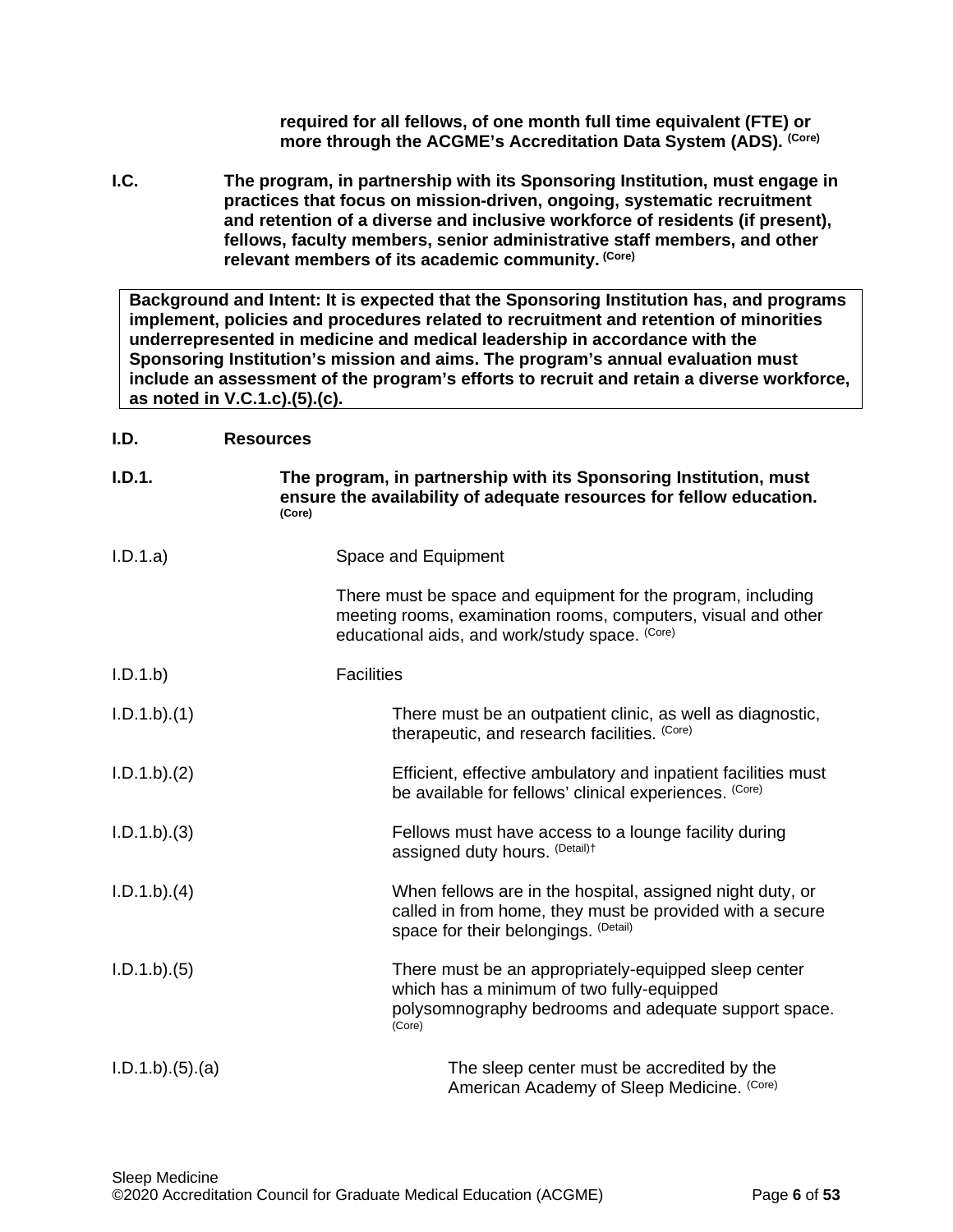| I.D.1.c         | <b>Other Support Services</b>                                                                                                                                                                                                                       |
|-----------------|-----------------------------------------------------------------------------------------------------------------------------------------------------------------------------------------------------------------------------------------------------|
|                 | Inpatient and outpatient systems must be in place to prevent<br>fellows from performing routine clerical functions, such as<br>scheduling tests and appointments, and retrieving records and<br>letters. (Detail)                                   |
| I.D.1.d         | <b>Medical Records</b>                                                                                                                                                                                                                              |
|                 | Access to an electronic health record should be provided. In the<br>absence of an existing electronic health record, institutions must<br>demonstrate institutional commitment to its development and<br>progress toward its implementation. (Core) |
| I.D.1.e         | The Sponsoring Institution and participating sites must:                                                                                                                                                                                            |
| $I.D.1.e$ $(1)$ | ensure the availability of appropriate and timely<br>consultation from other specialties. (Detail)                                                                                                                                                  |
| I.D.2.          | The program, in partnership with its Sponsoring Institution, must<br>ensure healthy and safe learning and working environments that<br>promote fellow well-being and provide for: (Core)                                                            |
| I.D.2.a)        | access to food while on duty; (Core)                                                                                                                                                                                                                |
| I.D.2.b         | safe, quiet, clean, and private sleep/rest facilities available<br>and accessible for fellows with proximity appropriate for safe<br>patient care, if the fellows are assigned in-house call; (Core)                                                |
|                 | Background and Intent: Care of patients within a hospital or health system occurs<br>continually through the day and night. Such care requires that fellows function at                                                                             |

**continually through the day and night. Such care requires that fellows function at their peak abilities, which requires the work environment to provide them with the ability to meet their basic needs within proximity of their clinical responsibilities. Access to food and rest are examples of these basic needs, which must be met while fellows are working. Fellows should have access to refrigeration where food may be stored. Food should be available when fellows are required to be in the hospital overnight. Rest facilities are necessary, even when overnight call is not required, to accommodate the fatigued fellow.**

**I.D.2.c) clean and private facilities for lactation that have refrigeration capabilities, with proximity appropriate for safe patient care; (Core)**

**Background and Intent: Sites must provide private and clean locations where fellows may lactate and store the milk within a refrigerator. These locations should be in close proximity to clinical responsibilities. It would be helpful to have additional support within these locations that may assist the fellow with the continued care of patients, such as a computer and a phone. While space is important, the time required for lactation is also critical for the well-being of the fellow and the fellow's family, as outlined in VI.C.1.d).(1).**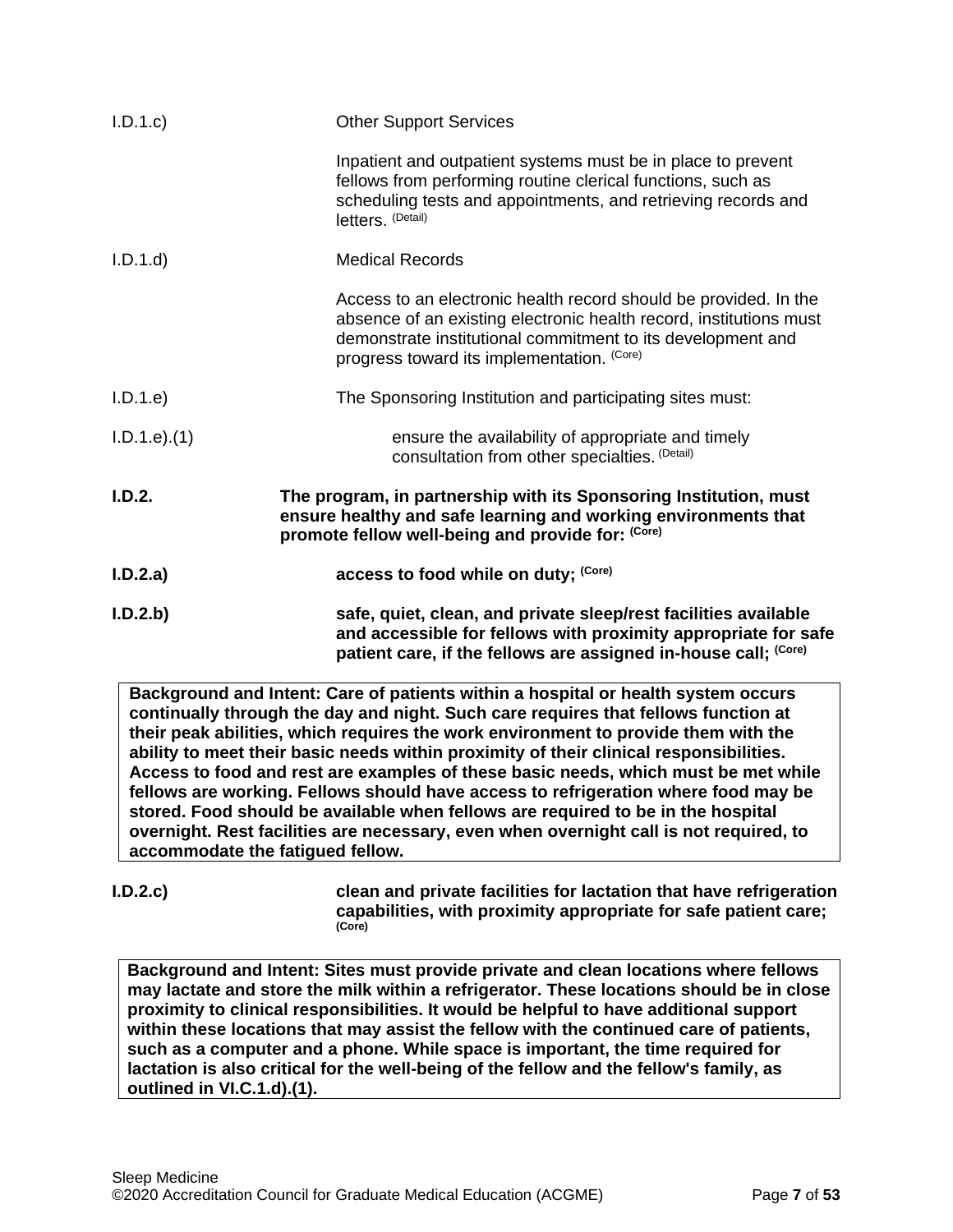| I.D.2.d                   | security and safety measures appropriate to the participating<br>site; and, (Core)                                                                                                                                                               |
|---------------------------|--------------------------------------------------------------------------------------------------------------------------------------------------------------------------------------------------------------------------------------------------|
| I.D.2.e                   | accommodations for fellows with disabilities consistent with<br>the Sponsoring Institution's policy. (Core)                                                                                                                                      |
| I.D.3.                    | Fellows must have ready access to subspecialty-specific and other<br>appropriate reference material in print or electronic format. This<br>must include access to electronic medical literature databases with<br>full text capabilities. (Core) |
| I.D.4.                    | The program's educational and clinical resources must be adequate<br>to support the number of fellows appointed to the program. (Core)                                                                                                           |
| I.D.4.a)                  | <b>Patient Population</b>                                                                                                                                                                                                                        |
| I.D.4.a)(1)               | The patient population must have a variety of clinical<br>problems and stages of diseases, including short- and<br>long-term sleep disorders. (Core)                                                                                             |
| I.D.4.a)(2)               | There must be patients of each gender, with a broad age<br>range, including infants, children, adolescents, and<br>geriatric patients. (Core)                                                                                                    |
| I.D.4.a)(3)               | A sufficient number of patients must be available to enable<br>each fellow to achieve the required educational outcomes.<br>(Core)                                                                                                               |
| I.D.4.a)(4)               | There must be patients with the major categories of sleep<br>disorders, including:                                                                                                                                                               |
| I.D.4.a)(4).(a)           | circadian rhythm sleep disorders; (Detail)                                                                                                                                                                                                       |
| $I.D.4.a$ $.(4)(b)$       | idiopathic hypersomnia; (Detail)                                                                                                                                                                                                                 |
| $I.D.4.a$ $.(4).(c)$      | insomnia; (Detail)                                                                                                                                                                                                                               |
| $I.D.4.a$ $.(4).(d)$      | narcolepsy; (Detail)                                                                                                                                                                                                                             |
| I.D.4.a)(4).(e)           | parasomnias; (Detail)                                                                                                                                                                                                                            |
| $I.D.4.a$ $.(4).(f)$      | sleep problems related to other factors and<br>diseases, including medications, and psychiatric<br>and medical disorders; (Detail)                                                                                                               |
| $I.D.4.a$ $.(4).(g)$      | sleep-related breathing disorders; and, (Detail)                                                                                                                                                                                                 |
| $I.D.4.a$ . $(4)$ . $(h)$ | sleep-related movement disorders. (Detail)                                                                                                                                                                                                       |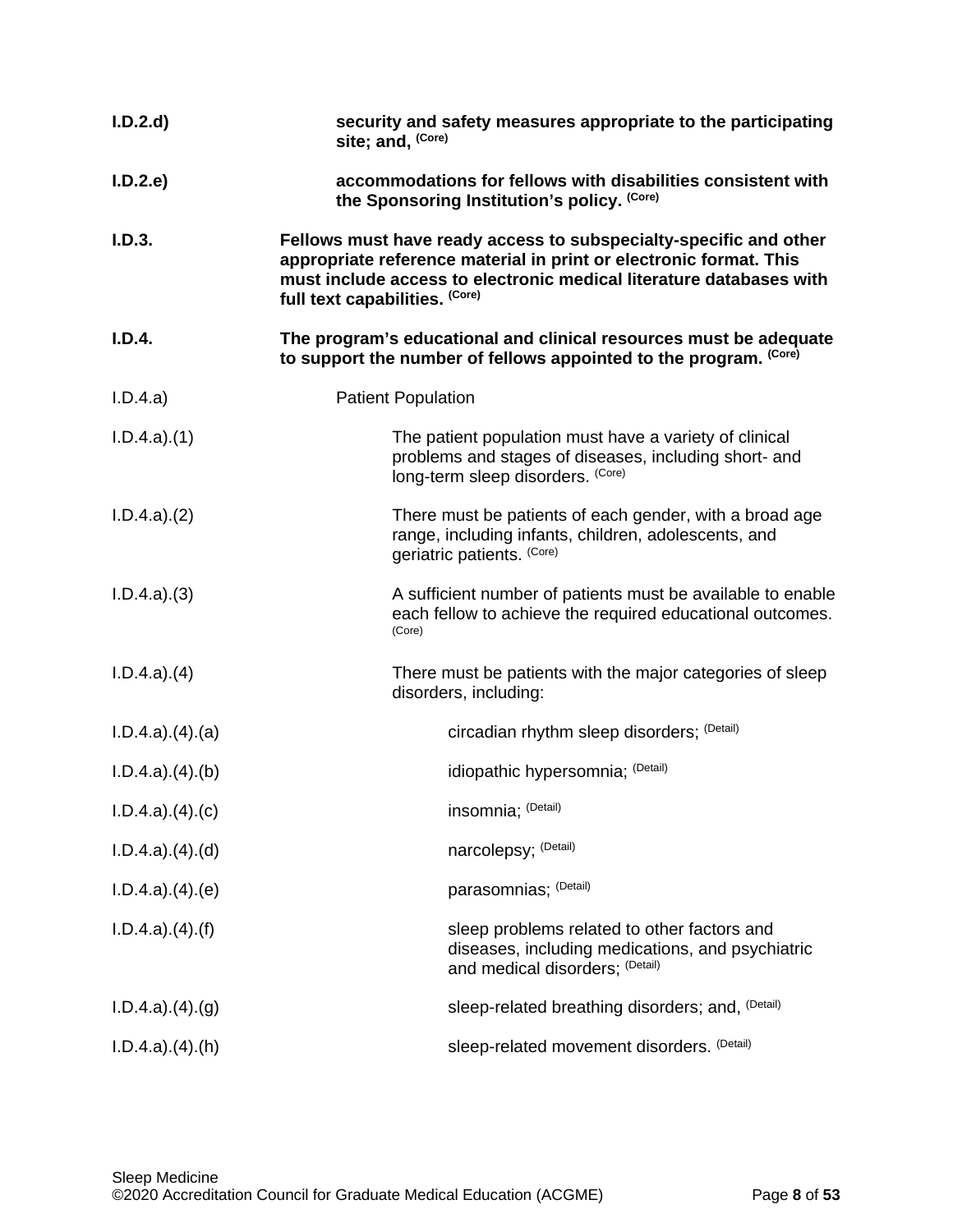- <span id="page-8-0"></span>**I.E.** *A fellowship program usually occurs in the context of many learners and other care providers and limited clinical resources. It should be structured to optimize education for all learners present.*
- **I.E.1. Fellows should contribute to the education of residents in core programs, if present. (Core)**

**Background and Intent: The clinical learning environment has become increasingly complex and often includes care providers, students, and post-graduate residents and fellows from multiple disciplines. The presence of these practitioners and their learners enriches the learning environment. Programs have a responsibility to monitor the learning environment to ensure that fellows' education is not compromised by the presence of other providers and learners, and that fellows' education does not compromise core residents' education.**

#### <span id="page-8-1"></span>**II. Personnel**

<span id="page-8-2"></span>**II.A. Program Director**

| II.A.1.   | There must be one faculty member appointed as program director<br>with authority and accountability for the overall program, including<br>compliance with all applicable program requirements. (Core) |
|-----------|-------------------------------------------------------------------------------------------------------------------------------------------------------------------------------------------------------|
| II.A.1.a) | The Sponsoring Institution's Graduate Medical Education<br>Committee (GMEC) must approve a change in program<br>director. (Core)                                                                      |
| II.A.1.b) | Final approval of the program director resides with the<br>Review Committee. (Core)                                                                                                                   |

**Background and Intent: While the ACGME recognizes the value of input from numerous individuals in the management of a fellowship, a single individual must be designated as program director and made responsible for the program. This individual will have dedicated time for the leadership of the fellowship, and it is this individual's responsibility to communicate with the fellows, faculty members, DIO, GMEC, and the ACGME. The program director's nomination is reviewed and approved by the GMEC. Final approval of program directors resides with the Review Committee.**

**II.A.2. The program director must be provided with support adequate for administration of the program based upon its size and configuration. (Core)** II.A.2.a) At a minimum, the program director must be provided with the

salary support required to devote 25-50 percent FTE of nonclinical time to the administration of the program. (Detail)

**Background and Intent: Twenty five percent FTE is defined as one and one quarter (1.25) days per week.**

**"Administrative time" is defined as non-clinical time spent meeting the responsibilities of**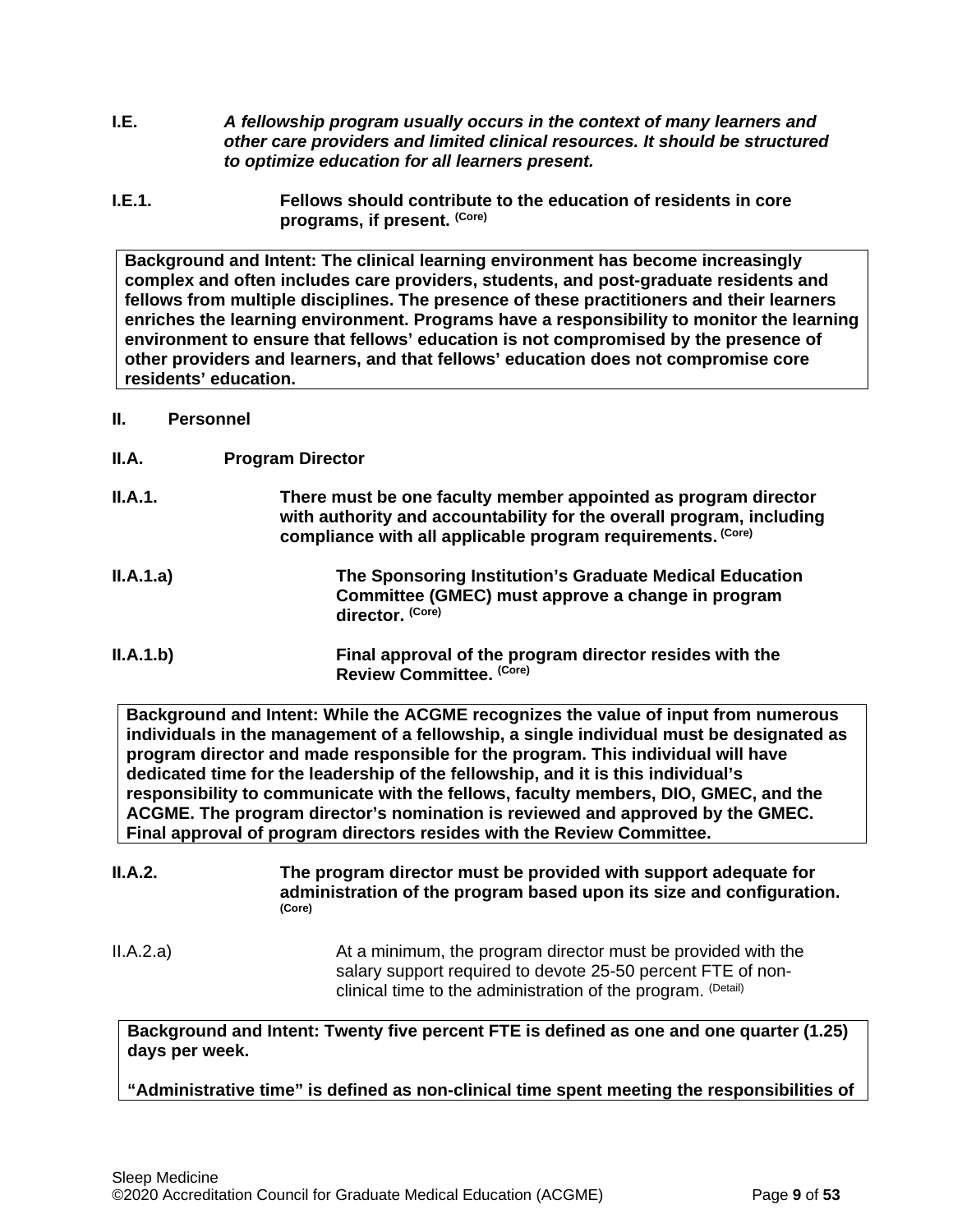**the program director as detailed in requirements II.A.4.-II.A.4.a).(16).** 

**The requirement does not address the source of funding required to provide the specified salary support.**

| II.A.3.     | Qualifications of the program director:                                                                                                                                                                                                                                                                                                                                                                                                                                                                                                 |
|-------------|-----------------------------------------------------------------------------------------------------------------------------------------------------------------------------------------------------------------------------------------------------------------------------------------------------------------------------------------------------------------------------------------------------------------------------------------------------------------------------------------------------------------------------------------|
| II.A.3.a)   | must include subspecialty expertise and qualifications<br>acceptable to the Review Committee; and, (Core)                                                                                                                                                                                                                                                                                                                                                                                                                               |
| ILA.3.a)(1) | The program director should continue in his or her position<br>for a length of time adequate to maintain continuity of<br>leadership and program stability. (Detail)                                                                                                                                                                                                                                                                                                                                                                    |
| ILA.3.a)(2) | The program director must have at least three years of<br>participation as an active faculty member in an ACGME-<br>accredited education program. (Detail)                                                                                                                                                                                                                                                                                                                                                                              |
| II.A.3.b)   | must include current certification in the subspecialty for<br>which they are the program director by the American Board<br>of Family Medicine, Internal Medicine, Psychiatry and Neurology,<br>Otolaryngology - Head and Neck Surgery, Pediatrics, or<br>Psychiatry or by the American Osteopathic Board of Family<br>Physicians, Internal Medicine, Neurology and Psychiatry, or<br>Ophthalmology and Otolaryngology - Head and Neck Surgery, or<br>subspecialty qualifications that are acceptable to the Review<br>Committee. (Core) |
| II.A.4.     | <b>Program Director Responsibilities</b>                                                                                                                                                                                                                                                                                                                                                                                                                                                                                                |
|             | The program director must have responsibility, authority, and<br>accountability for: administration and operations; teaching and<br>scholarly activity; fellow recruitment and selection, evaluation, and<br>promotion of fellows, and disciplinary action; supervision of fellows;<br>and fellow education in the context of patient care. (Core)                                                                                                                                                                                      |
| II.A.4.a)   | The program director must:                                                                                                                                                                                                                                                                                                                                                                                                                                                                                                              |
| ILA.4.a)(1) | be a role model of professionalism; (Core)                                                                                                                                                                                                                                                                                                                                                                                                                                                                                              |
|             | Reckarging and Intont: The program director, as the leader of the program, must serve                                                                                                                                                                                                                                                                                                                                                                                                                                                   |

**Background and Intent: The program director, as the leader of the program, must serve as a role model to fellows in addition to fulfilling the technical aspects of the role. As fellows are expected to demonstrate compassion, integrity, and respect for others, they must be able to look to the program director as an exemplar. It is of utmost importance, therefore, that the program director model outstanding professionalism, high quality patient care, educational excellence, and a scholarly approach to work. The program director creates an environment where respectful discussion is welcome, with the goal of continued improvement of the educational experience.**

**II.A.4.a).(2) design and conduct the program in a fashion consistent with the needs of the community, the**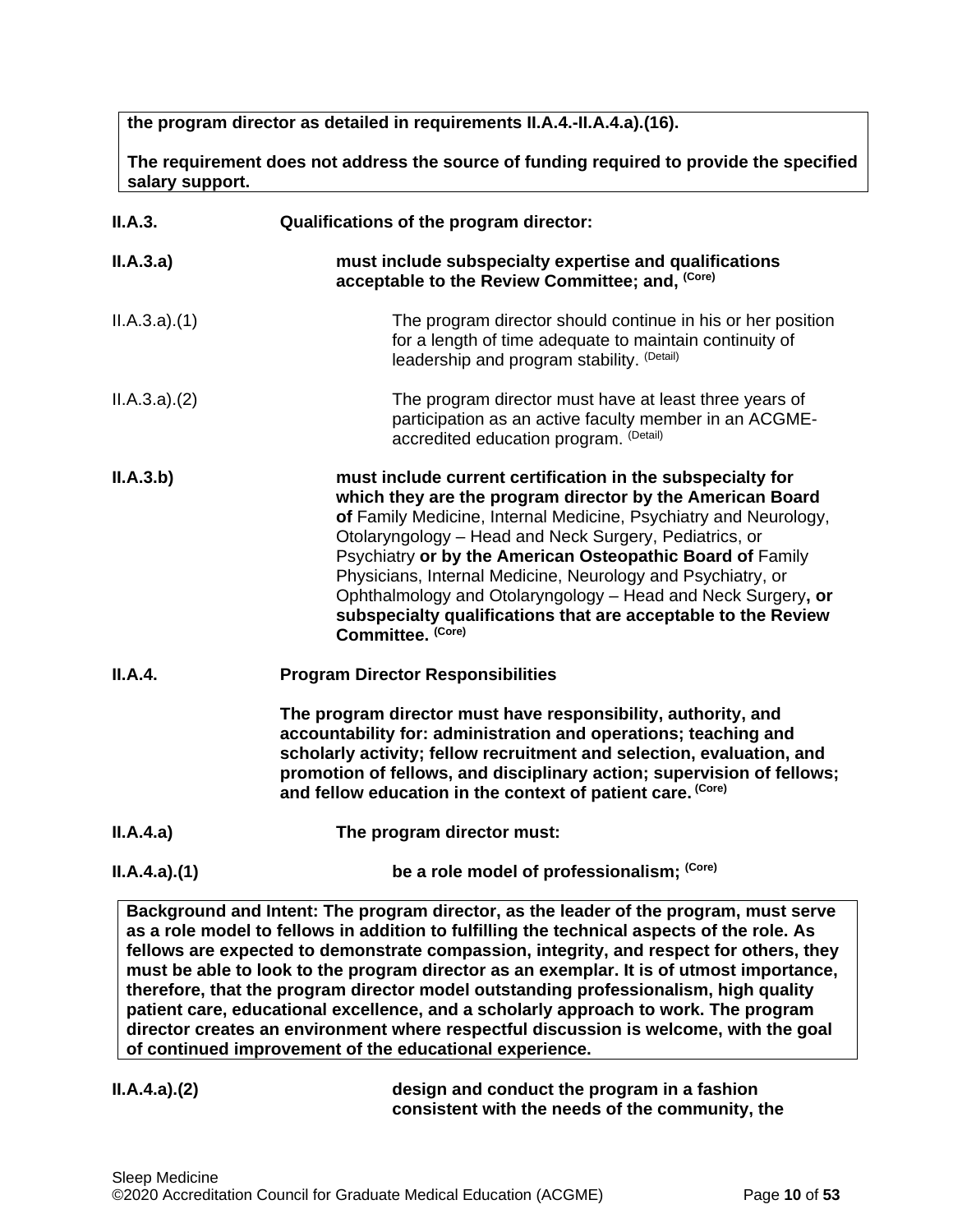**mission(s) of the Sponsoring Institution, and the mission(s) of the program; (Core)**

**Background and Intent: The mission of institutions participating in graduate medical education is to improve the health of the public. Each community has health needs that vary based upon location and demographics. Programs must understand the social determinants of health of the populations they serve and incorporate them in the design and implementation of the program curriculum, with the ultimate goal of addressing these needs and health disparities.** 

| ILA.4.a)(3) | administer and maintain a learning environment    |
|-------------|---------------------------------------------------|
|             | conducive to educating the fellows in each of the |
|             | <b>ACGME Competency domains; (Core)</b>           |

**Background and Intent: The program director may establish a leadership team to assist in the accomplishment of program goals. Fellowship programs can be highly complex. In a complex organization the leader typically has the ability to delegate authority to others, yet remains accountable. The leadership team may include physician and nonphysician personnel with varying levels of education, training, and experience.**

| ILA.4.a)(4) | develop and oversee a process to evaluate candidates<br>prior to approval as program faculty members for<br>participation in the fellowship program education and<br>at least annually thereafter, as outlined in V.B.; (Core) |
|-------------|--------------------------------------------------------------------------------------------------------------------------------------------------------------------------------------------------------------------------------|
| ILA.4.a)(5) | have the authority to approve program faculty<br>members for participation in the fellowship program<br>education at all sites; (Core)                                                                                         |
| ILA.4.a)(6) | have the authority to remove program faculty<br>members from participation in the fellowship program<br>education at all sites; (Core)                                                                                         |
| ILA.4.a)(7) | have the authority to remove fellows from supervising<br>interactions and/or learning environments that do not<br>meet the standards of the program; (Core)                                                                    |

**Background and Intent: The program director has the responsibility to ensure that all who educate fellows effectively role model the Core Competencies. Working with a fellow is a privilege that is earned through effective teaching and professional role modeling. This privilege may be removed by the program director when the standards of the clinical learning environment are not met.**

**There may be faculty in a department who are not part of the educational program, and the program director controls who is teaching the residents.**

**II.A.4.a).(8) submit accurate and complete information required and requested by the DIO, GMEC, and ACGME; (Core)**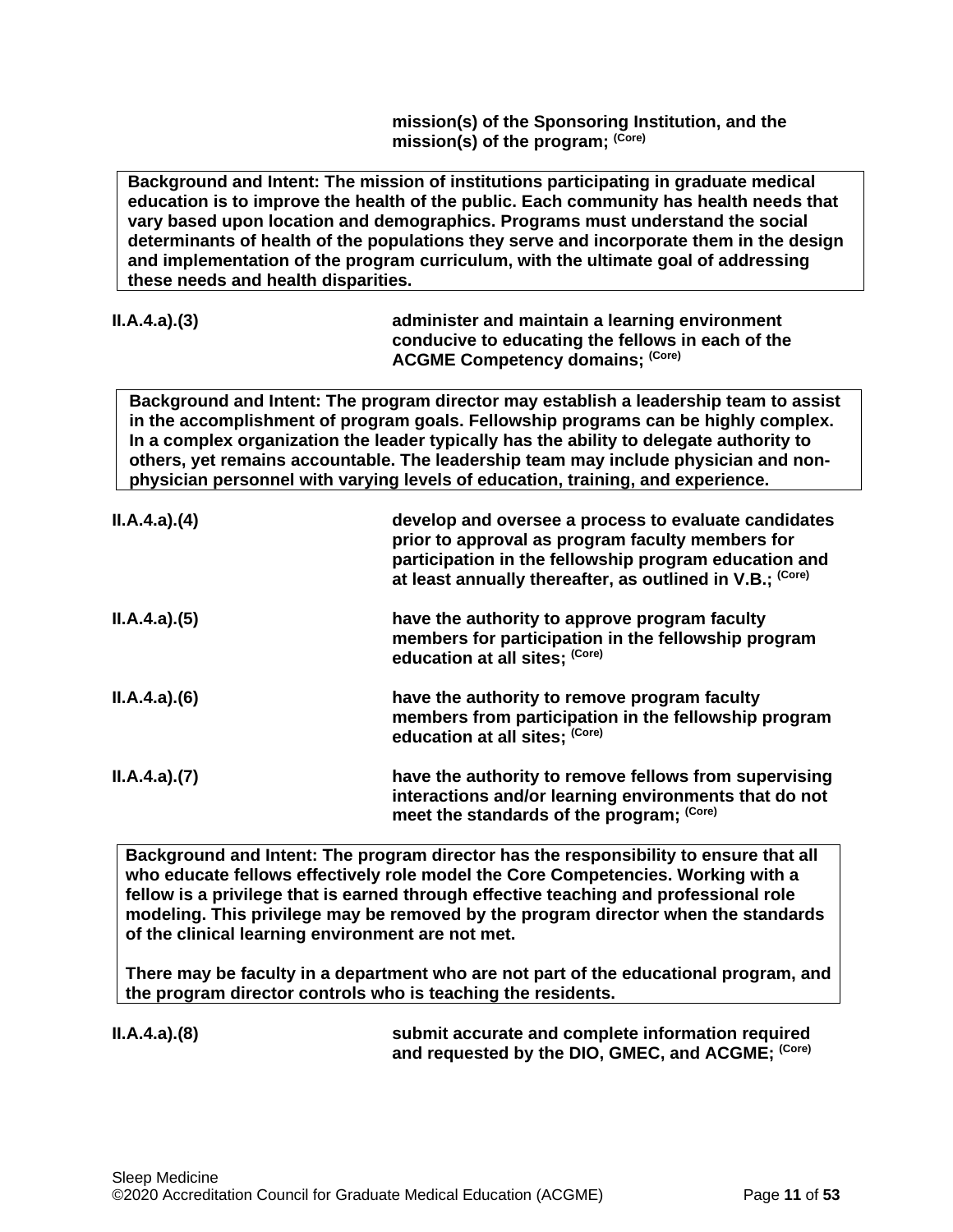| ILA.4.a)(9)     | provide applicants who are offered an interview with<br>information related to the applicant's eligibility for the<br>relevant subspecialty board examination(s); (Core)                                                                                                                                                                |
|-----------------|-----------------------------------------------------------------------------------------------------------------------------------------------------------------------------------------------------------------------------------------------------------------------------------------------------------------------------------------|
| ILA.4.a)(10)    | provide a learning and working environment in which<br>fellows have the opportunity to raise concerns and<br>provide feedback in a confidential manner as<br>appropriate, without fear of intimidation or retaliation;<br>(Core)                                                                                                        |
| ILA.4.a)(11)    | ensure the program's compliance with the Sponsoring<br>Institution's policies and procedures related to<br>grievances and due process; (Core)                                                                                                                                                                                           |
| ILA.4.a)(12)    | ensure the program's compliance with the Sponsoring<br>Institution's policies and procedures for due process<br>when action is taken to suspend or dismiss, not to<br>promote, or not to renew the appointment of a fellow;<br>(Core)                                                                                                   |
|                 | Background and Intent: A program does not operate independently of its Sponsoring<br>Institution. It is expected that the program director will be aware of the Sponsoring<br>Institution's policies and procedures, and will ensure they are followed by the<br>program's leadership, faculty members, support personnel, and fellows. |
| ILA.4.a)(13)    | ensure the program's compliance with the Sponsoring<br>Institution's policies and procedures on employment<br>and non-discrimination; (Core)                                                                                                                                                                                            |
| ILA.4.a)(13)(a) | Fellows must not be required to sign a non-<br>competition guarantee or restrictive covenant.<br>(Core)                                                                                                                                                                                                                                 |
| ILA.4.a)(14)    | document verification of program completion for all<br>graduating fellows within 30 days; (Core)                                                                                                                                                                                                                                        |
| ILA.4.a)(15)    | provide verification of an individual fellow's<br>completion upon the fellow's request, within 30 days;<br>and, (Core)                                                                                                                                                                                                                  |

**Background and Intent: Primary verification of graduate medical education is important to credentialing of physicians for further training and practice. Such verification must be accurate and timely. Sponsoring Institution and program policies for record retention are important to facilitate timely documentation of fellows who have previously completed the program. Fellows who leave the program prior to completion also require timely documentation of their summative evaluation.**

**II.A.4.a).(16) obtain review and approval of the Sponsoring Institution's DIO before submitting information or requests to the ACGME, as required in the Institutional Requirements and outlined in the ACGME Program**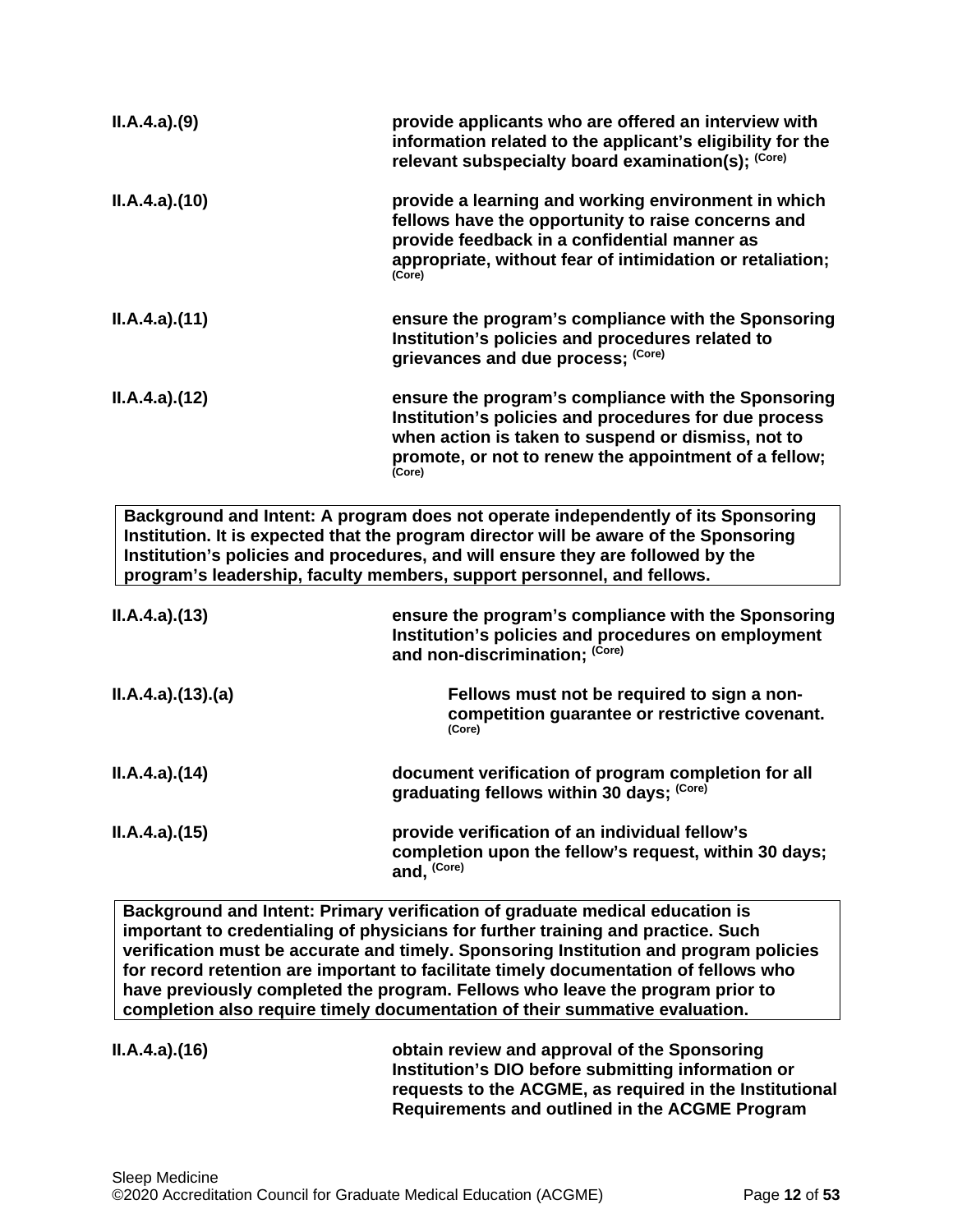**Director's Guide to the Common Program Requirements. (Core)**

#### <span id="page-12-0"></span>**II.B. Faculty**

*Faculty members are a foundational element of graduate medical education – faculty members teach fellows how to care for patients. Faculty members provide an important bridge allowing fellows to grow and become practice ready, ensuring that patients receive the highest quality of care. They are role models for future generations of physicians by demonstrating compassion, commitment to excellence in teaching and patient care, professionalism, and a dedication to lifelong learning. Faculty members experience the pride and joy of fostering the growth and development of future colleagues. The care they provide is enhanced by the opportunity to teach. By employing a scholarly approach to patient care, faculty members, through the graduate medical education system, improve the health of the individual and the population.*

*Faculty members ensure that patients receive the level of care expected from a specialist in the field. They recognize and respond to the needs of the patients, fellows, community, and institution. Faculty members provide appropriate levels of supervision to promote patient safety. Faculty members create an effective learning environment by acting in a professional manner and attending to the well-being of the fellows and themselves.*

**Background and Intent: "Faculty" refers to the entire teaching force responsible for educating fellows. The term "faculty," including "core faculty," does not imply or require an academic appointment or salary support.**

- **II.B.1. For each participating site, there must be a sufficient number of faculty members with competence to instruct and supervise all fellows at that location. (Core)**
- **II.B.2. Faculty members must:**
- **II.B.2.a) be role models of professionalism;**  $\frac{(Core)}{2}$
- **II.B.2.b) demonstrate commitment to the delivery of safe, quality, cost-effective, patient-centered care; (Core)**

**Background and Intent: Patients have the right to expect quality, cost-effective care with patient safety at its core. The foundation for meeting this expectation is formed during residency and fellowship. Faculty members model these goals and continually strive for improvement in care and cost, embracing a commitment to the patient and the community they serve.**

- **II.B.2.c) demonstrate a strong interest in the education of fellows; <sup>(Core)</sup>**
- **II.B.2.d) devote sufficient time to the educational program to fulfill their supervisory and teaching responsibilities; (Core)**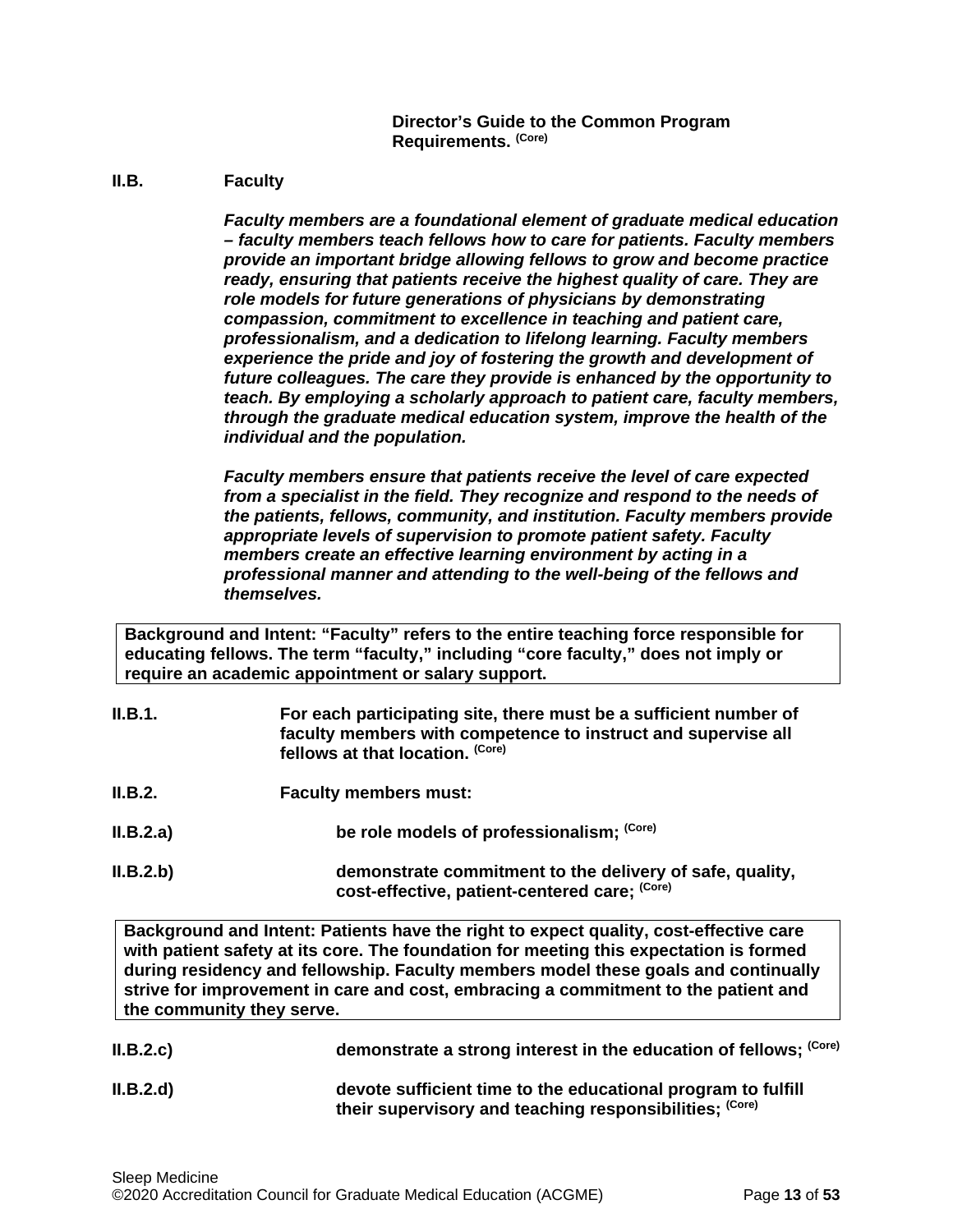| II.B.2.e    | administer and maintain an educational environment<br>conducive to educating fellows; and, (Core)                                                                                                                                                                                                                                                                                                                                                                               |
|-------------|---------------------------------------------------------------------------------------------------------------------------------------------------------------------------------------------------------------------------------------------------------------------------------------------------------------------------------------------------------------------------------------------------------------------------------------------------------------------------------|
| II.B.2.f)   | pursue faculty development designed to enhance their skills.<br>(Core)                                                                                                                                                                                                                                                                                                                                                                                                          |
| II.B.2.g)   | encourage and support fellows in scholarly activities. (Core)                                                                                                                                                                                                                                                                                                                                                                                                                   |
| II.B.3.     | <b>Faculty Qualifications</b>                                                                                                                                                                                                                                                                                                                                                                                                                                                   |
| II.B.3.a)   | Faculty members must have appropriate qualifications in<br>their field and hold appropriate institutional appointments.<br>(Core)                                                                                                                                                                                                                                                                                                                                               |
| II.B.3.b)   | Subspecialty physician faculty members must:                                                                                                                                                                                                                                                                                                                                                                                                                                    |
| ILB.3.b)(1) | have current certification in the subspecialty by the<br>American Boards of Family Medicine, Internal Medicine,<br>Psychiatry and Neurology, Otolaryngology - Head and<br>Neck Surgery, Pediatrics, or Psychiatry or the American<br>Osteopathic Boards of Family Physicians, Internal<br>Medicine, Neurology and Psychiatry, or Ophthalmology<br>and Otolaryngology - Head and Neck Surgery, or<br>possess qualifications judged acceptable to the<br>Review Committee. (Core) |
| II.B.3.c    | Any non-physician faculty members who participate in<br>fellowship program education must be approved by the<br>program director. (Core)                                                                                                                                                                                                                                                                                                                                        |

**Background and Intent: The provision of optimal and safe patient care requires a team approach. The education of fellows by non-physician educators enables the fellows to better manage patient care and provides valuable advancement of the fellows' knowledge. Furthermore, other individuals contribute to the education of the fellow in the basic science of the subspecialty or in research methodology. If the program director determines that the contribution of a non-physician individual is significant to the education of the fellow, the program director may designate the individual as a program faculty member or a program core faculty member.**

| II.B.3.d        | Any other specialty physician faculty members must have<br>current certification in their specialty by the appropriate<br><b>American Board of Medical Specialties (ABMS) member</b><br>board or American Osteopathic Association (AOA) certifying<br>board, or possess qualifications judged acceptable to the<br>Review Committee. (Core) |
|-----------------|---------------------------------------------------------------------------------------------------------------------------------------------------------------------------------------------------------------------------------------------------------------------------------------------------------------------------------------------|
| $ILB.3.d$ $(1)$ | Faculty who are ABMS- or AOA-certified in anesthesiology,<br>family medicine, internal medicine, neurology,<br>otolaryngology, pediatrics, psychiatry, pulmonology, should<br>be available to the program. (Core)                                                                                                                           |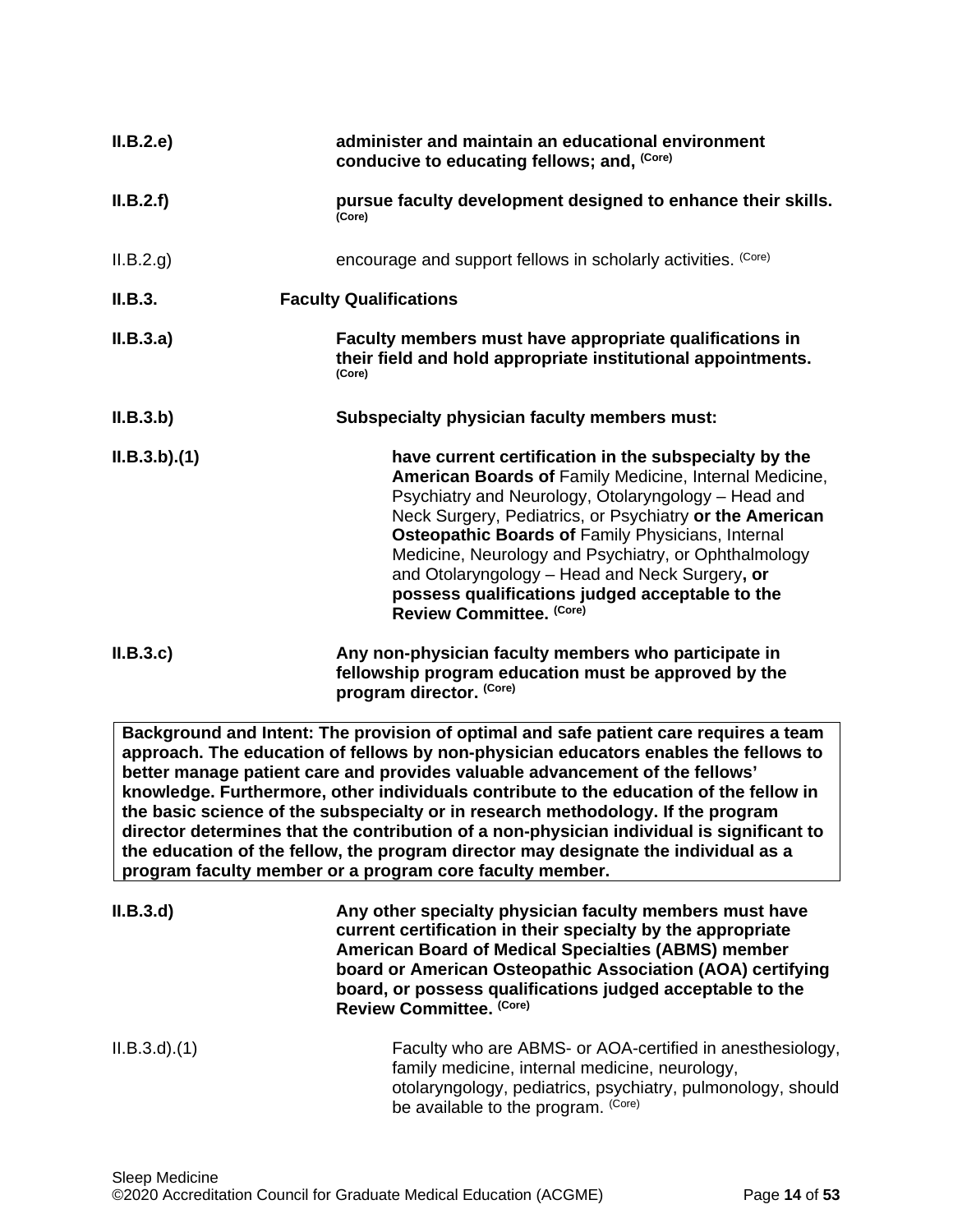## **II.B.4. Core Faculty**

**Core faculty members must have a significant role in the education and supervision of fellows and must devote a significant portion of their entire effort to fellow education and/or administration, and must, as a component of their activities, teach, evaluate, and provide formative feedback to fellows. (Core)**

**Background and Intent: Core faculty members are critical to the success of fellow education. They support the program leadership in developing, implementing, and assessing curriculum and in assessing fellows' progress toward achievement of competence in the subspecialty. Core faculty members should be selected for their broad knowledge of and involvement in the program, permitting them to effectively evaluate the program, including completion of the annual ACGME Faculty Survey.**

| II.B.4.a) | Core faculty members must be designated by the program<br>director. (Core)                                                              |
|-----------|-----------------------------------------------------------------------------------------------------------------------------------------|
| II.B.4.b) | Core faculty members must complete the annual ACGME<br>Faculty Survey. (Core)                                                           |
|           | [The Review Committee must specify the minimum number of<br>faculty and/or the faculty-fellow ratio]                                    |
|           | The Review Committee's specification will be included in an<br>upcoming focused revision to the Sleep Medicine Program<br>Requirements] |
| ILC.      | <b>Program Coordinator</b>                                                                                                              |

## <span id="page-14-0"></span>**II.C.1. There must be administrative support for program coordination.** (Core)

**Background and Intent: The requirement does not address the source of funding required to provide the specified salary support.**

## <span id="page-14-1"></span>**II.D. Other Program Personnel**

**The program, in partnership with its Sponsoring Institution***,* **must jointly ensure the availability of necessary personnel for the effective administration of the program. (Core)**

- II.D.1. There must be services available from other health care professionals, including dietitians, language interpreters, nurses, occupational therapists, physical therapists, and social workers. (Detail)
- II.D.2. There must be appropriate and timely consultation from other specialties. (Detail)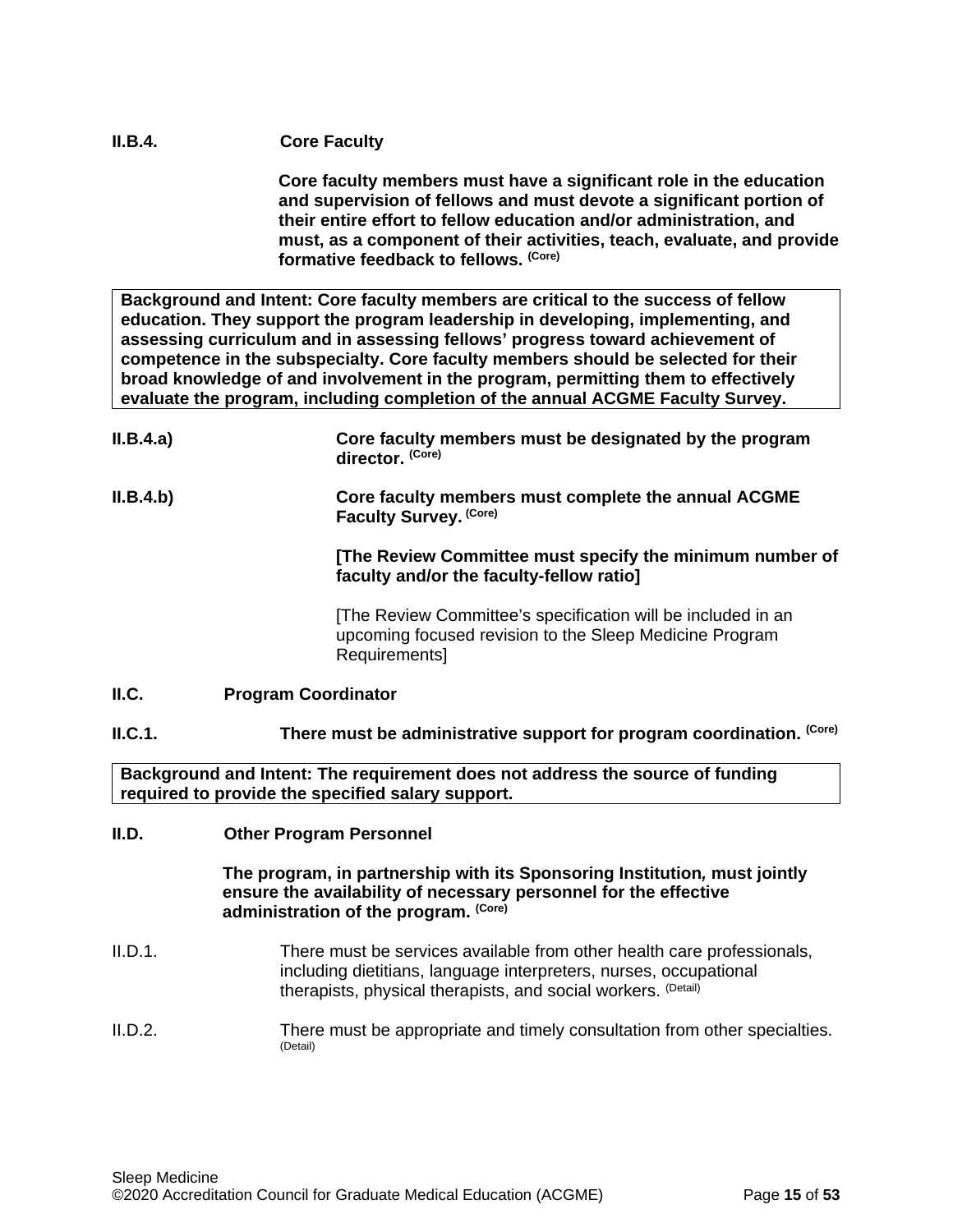**Background and Intent: Multiple personnel may be required to effectively administer a program. These may include staff members with clerical skills, project managers, education experts, and staff members to maintain electronic communication for the program. These personnel may support more than one program in more than one discipline.**

### <span id="page-15-0"></span>**III. Fellow Appointments**

<span id="page-15-1"></span>**III.A. Eligibility Criteria**

## **III.A.1. Eligibility Requirements – Fellowship Programs**

**All required clinical education for entry into ACGME-accredited fellowship programs must be completed in an ACGME-accredited residency program, an AOA-approved residency program, a program with ACGME International (ACGME-I) Advanced Specialty Accreditation, or a Royal College of Physicians and Surgeons of Canada (RCPSC)-accredited or College of Family Physicians of Canada (CFPC)-accredited residency program located in Canada. (Core)**

**Background and Intent: Eligibility for ABMS or AOA Board certification may not be satisfied by fellowship training. Applicants must be notified of this at the time of application, as required in II.A.4.a).(9).**

| III.A.1.a)                | Fellowship programs must receive verification of each<br>entering fellow's level of competence in the required field,<br>upon matriculation, using ACGME, ACGME-I, or CanMEDS<br>Milestones evaluations from the core residency program. (Core)                                            |
|---------------------------|--------------------------------------------------------------------------------------------------------------------------------------------------------------------------------------------------------------------------------------------------------------------------------------------|
| III.A.1.b)                | Prior to appointment in the program, each fellow must have<br>completed a core program in anesthesiology, child neurology,<br>family medicine, internal medicine, neurology, otolaryngology,<br>pediatrics, or psychiatry that satisfies the requirements in III.A.1.<br>(Core)            |
| III.A.1.c)                | <b>Fellow Eligibility Exception</b>                                                                                                                                                                                                                                                        |
|                           | The Review Committee for Internal Medicine, Neurology,<br>Pediatrics and Psychiatry will allow the following exception to<br>the fellowship eligibility requirements:                                                                                                                      |
| $III.A.1.c$ ). $(1)$      | An ACGME-accredited fellowship program may accept<br>an exceptionally qualified international graduate<br>applicant who does not satisfy the eligibility<br>requirements listed in III.A.1., but who does meet all of<br>the following additional qualifications and conditions:<br>(Core) |
| $III.A.1.c$ ). $(1).$ (a) | evaluation by the program director and<br>fellowship selection committee of the                                                                                                                                                                                                            |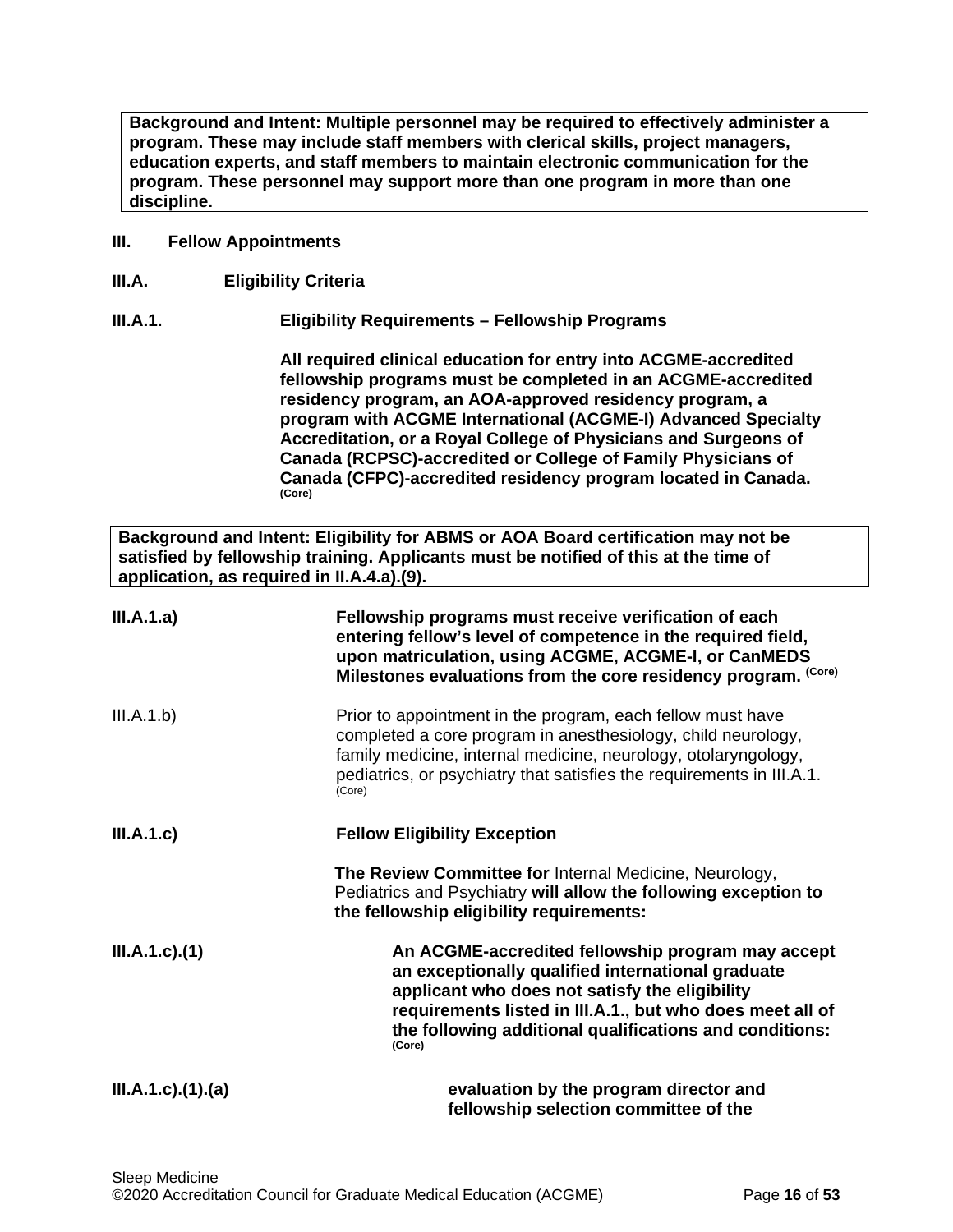|                           | applicant's suitability to enter the program,<br>based on prior training and review of the<br>summative evaluations of training in the core<br>specialty; and, (Core)                 |
|---------------------------|---------------------------------------------------------------------------------------------------------------------------------------------------------------------------------------|
| III.A.1.c)(1)(b)          | review and approval of the applicant's<br>exceptional qualifications by the GMEC; and,<br>(Core)                                                                                      |
| $III.A.1.c$ ). $(1).$ (c) | verification of Educational Commission for<br><b>Foreign Medical Graduates (ECFMG)</b><br>certification. (Core)                                                                       |
| $III.A.1.c$ ). $(2)$      | Applicants accepted through this exception must have<br>an evaluation of their performance by the Clinical<br><b>Competency Committee within 12 weeks of</b><br>matriculation. (Core) |

**Background and Intent: An exceptionally qualified international graduate applicant has (1) completed a residency program in the core specialty outside the continental United States that was not accredited by the ACGME, AOA, ACGME-I, RCPSC or CFPC, and (2) demonstrated clinical excellence, in comparison to peers, throughout training. Additional evidence of exceptional qualifications is required, which may include one of the following: (a) participation in additional clinical or research training in the specialty or subspecialty; (b) demonstrated scholarship in the specialty or subspecialty; and/or (c) demonstrated leadership during or after residency. Applicants being considered for these positions must be informed of the fact that their training may not lead to certification by ABMS member boards or AOA certifying boards.**

**In recognition of the diversity of medical education and training around the world, this early evaluation of clinical competence required for these applicants ensures they can provide quality and safe patient care. Any gaps in competence should be addressed as per policies for fellows already established by the program in partnership with the Sponsoring Institution.**

- <span id="page-16-0"></span>**III.B. The program director must not appoint more fellows than approved by the Review Committee. (Core)**
- **III.B.1. All complement increases must be approved by the Review Committee. (Core)**
- <span id="page-16-1"></span>**IV. Educational Program**

*The ACGME accreditation system is designed to encourage excellence and innovation in graduate medical education regardless of the organizational affiliation, size, or location of the program.*

*The educational program must support the development of knowledgeable, skillful physicians who provide compassionate care.*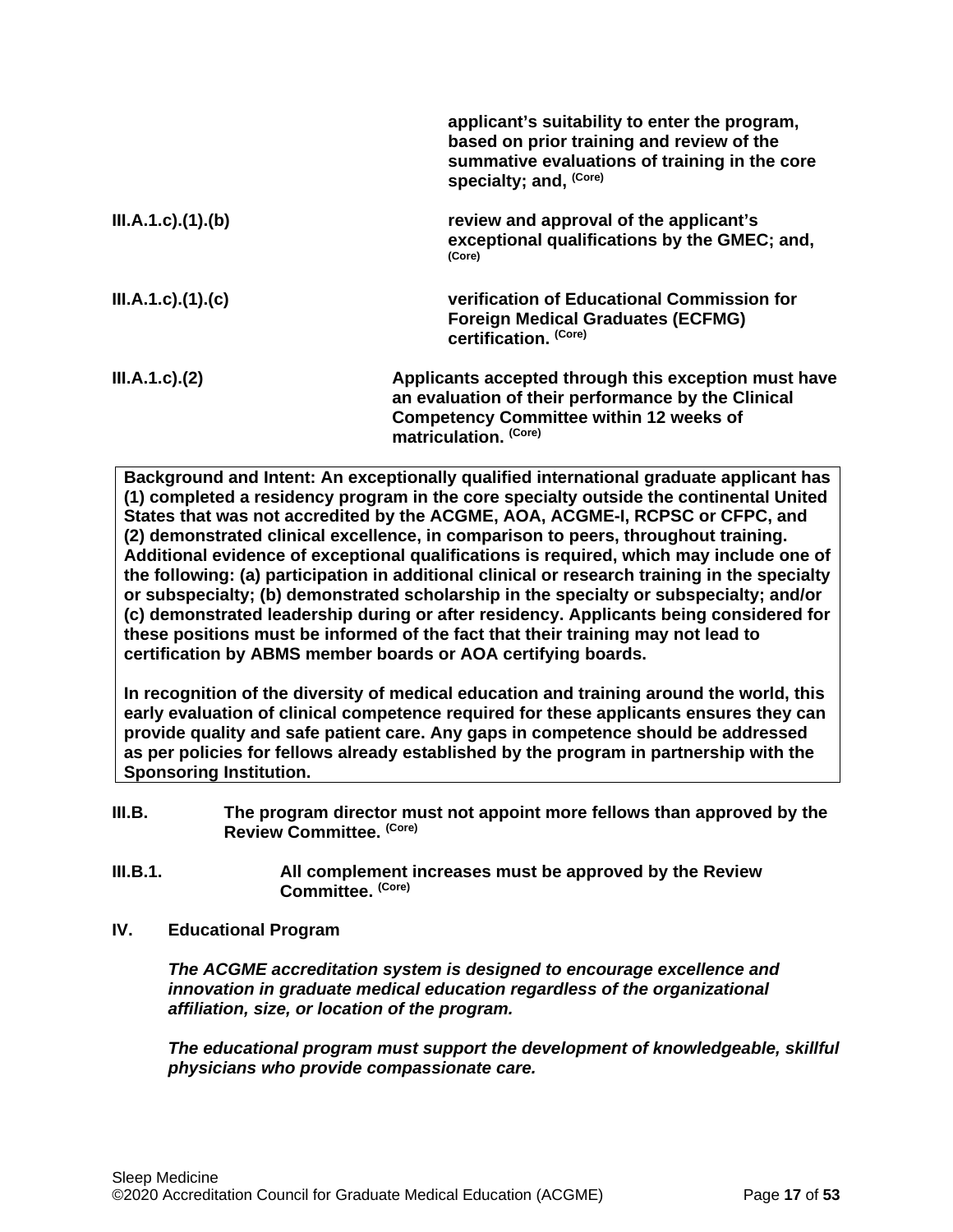*In addition, the program is expected to define its specific program aims consistent with the overall mission of its Sponsoring Institution, the needs of the community it serves and that its graduates will serve, and the distinctive capabilities of physicians it intends to graduate. While programs must demonstrate substantial compliance with the Common and subspecialty-specific Program Requirements, it is recognized that within this framework, programs may place different emphasis on research, leadership, public health, etc. It is expected that the program aims will reflect the nuanced program-specific goals for it and its graduates; for example, it is expected that a program aiming to prepare physician-scientists will have a different curriculum from one focusing on community health.*

- <span id="page-17-0"></span>**IV.A.** The curriculum must contain the following educational components: <sup>(Core)</sup>
- **IV.A.1. a set of program aims consistent with the Sponsoring Institution's mission, the needs of the community it serves, and the desired distinctive capabilities of its graduates; (Core)**
- **IV.A.1.a) The program's aims must be made available to program applicants, fellows, and faculty members. (Core)**
- **IV.A.2. competency-based goals and objectives for each educational experience designed to promote progress on a trajectory to autonomous practice in their subspecialty. These must be distributed, reviewed, and available to fellows and faculty members; (Core)**
- **IV.A.3. delineation of fellow responsibilities for patient care, progressive responsibility for patient management, and graded supervision in their subspecialty; (Core)**

**Background and Intent: These responsibilities may generally be described by PGY level and specifically by Milestones progress as determined by the Clinical Competency Committee. This approach encourages the transition to competencybased education. An advanced learner may be granted more responsibility independent of PGY level and a learner needing more time to accomplish a certain task may do so in a focused rather than global manner.**

**IV.A.4. structured educational activities beyond direct patient care; and,**  $(Core)$ 

**Background and Intent: Patient care-related educational activities, such as morbidity and mortality conferences, tumor boards, surgical planning conferences, case discussions, etc., allow fellows to gain medical knowledge directly applicable to the patients they serve. Programs should define those educational activities in which fellows are expected to participate and for which time is protected. Further specification can be found in IV.C.**

- **IV.A.5. advancement of fellows' knowledge of ethical principles foundational to medical professionalism. (Core)**
- <span id="page-17-1"></span>**IV.B. ACGME Competencies**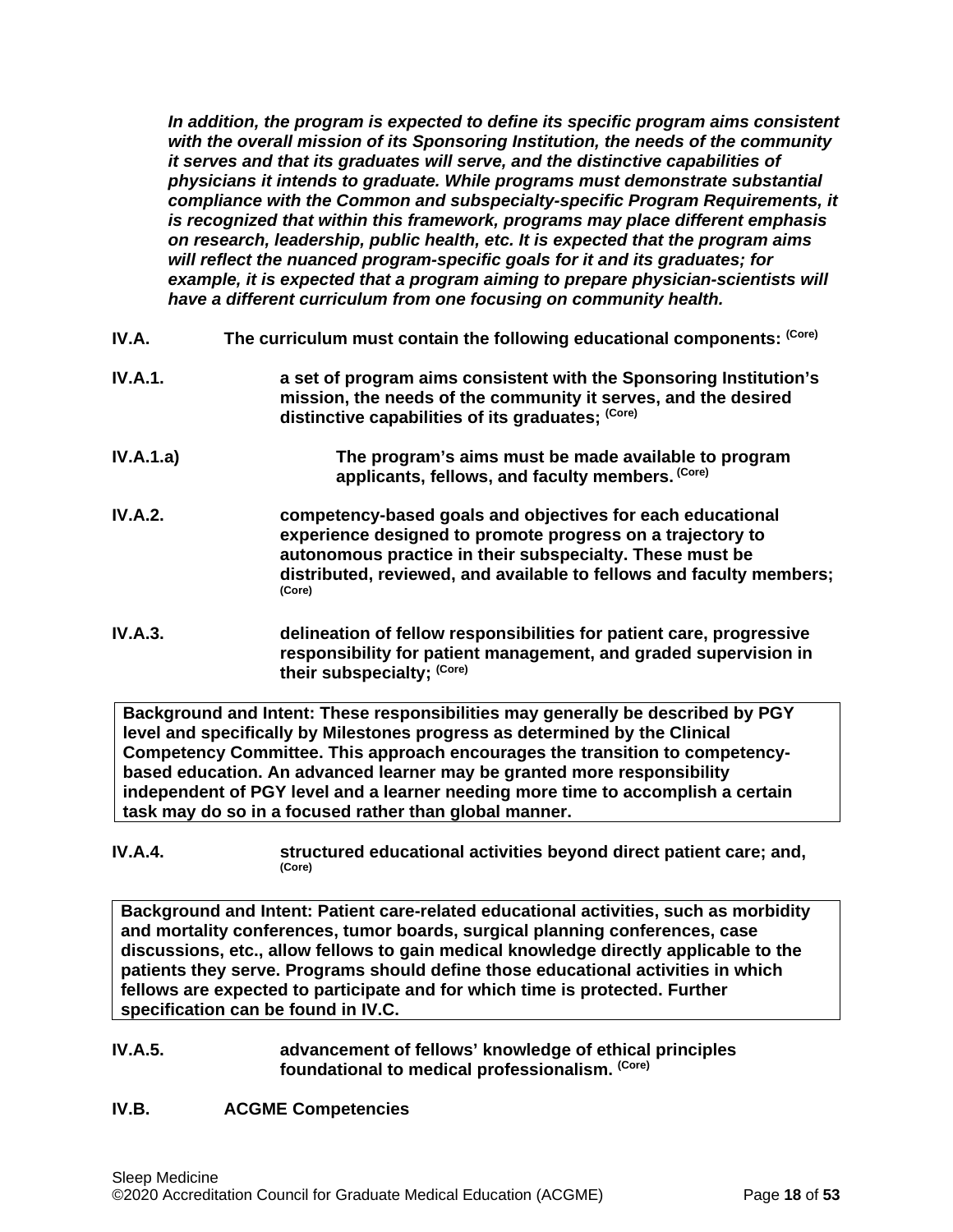**Background and Intent: The Competencies provide a conceptual framework describing the required domains for a trusted physician to enter autonomous practice. These Competencies are core to the practice of all physicians, although the specifics are further defined by each subspecialty. The developmental trajectories in each of the Competencies are articulated through the Milestones for each subspecialty. The focus in fellowship is on subspecialty-specific patient care and medical knowledge, as well as refining the other competencies acquired in residency.**

- **IV.B.1. The program must integrate the following ACGME Competencies into the curriculum: (Core)**
- **IV.B.1.a) Professionalism Fellows must demonstrate a commitment to professionalism and an adherence to ethical principles. (Core)**
- **IV.B.1.b) Patient Care and Procedural Skills**

**Background and Intent: Quality patient care is safe, effective, timely, efficient, patientcentered, equitable, and designed to improve population health, while reducing per capita costs. (See the Institute of Medicine [IOM]'s** *Crossing the Quality Chasm: A New Health System for the 21st Century***, 2001 and Berwick D, Nolan T, Whittington J.** *The Triple Aim: care, cost, and quality. Health Affairs.* **2008; 27(3):759-769.). In addition, there should be a focus on improving the clinician's well-being as a means to improve patient care and reduce burnout among residents, fellows, and practicing physicians.**

**These organizing principles inform the Common Program Requirements across all Competency domains. Specific content is determined by the Review Committees with input from the appropriate professional societies, certifying boards, and the community.**

| IV.B.1.b)(1)     | Fellows must be able to provide patient care that is<br>compassionate, appropriate, and effective for the<br>treatment of health problems and the promotion of<br>health. (Core) |
|------------------|----------------------------------------------------------------------------------------------------------------------------------------------------------------------------------|
| IV.B.1.b)(1)(a)  | Fellows must demonstrate competence in the<br>diagnosis and management of patients with sleep<br>disorders in outpatient and inpatient settings; and,<br>(Core)                  |
| IV.B.1.b)(1)(b)  | Fellows must demonstrate competence as a<br>consultant in both inpatient and outpatient settings.<br>(Core)                                                                      |
| IV.B.1.b)(2)     | Fellows must be able to perform all medical,<br>diagnostic, and surgical procedures considered<br>essential for the area of practice. (Core)                                     |
| IV.B.1.b)(2).(a) | Fellows must demonstrate clinical competence in:                                                                                                                                 |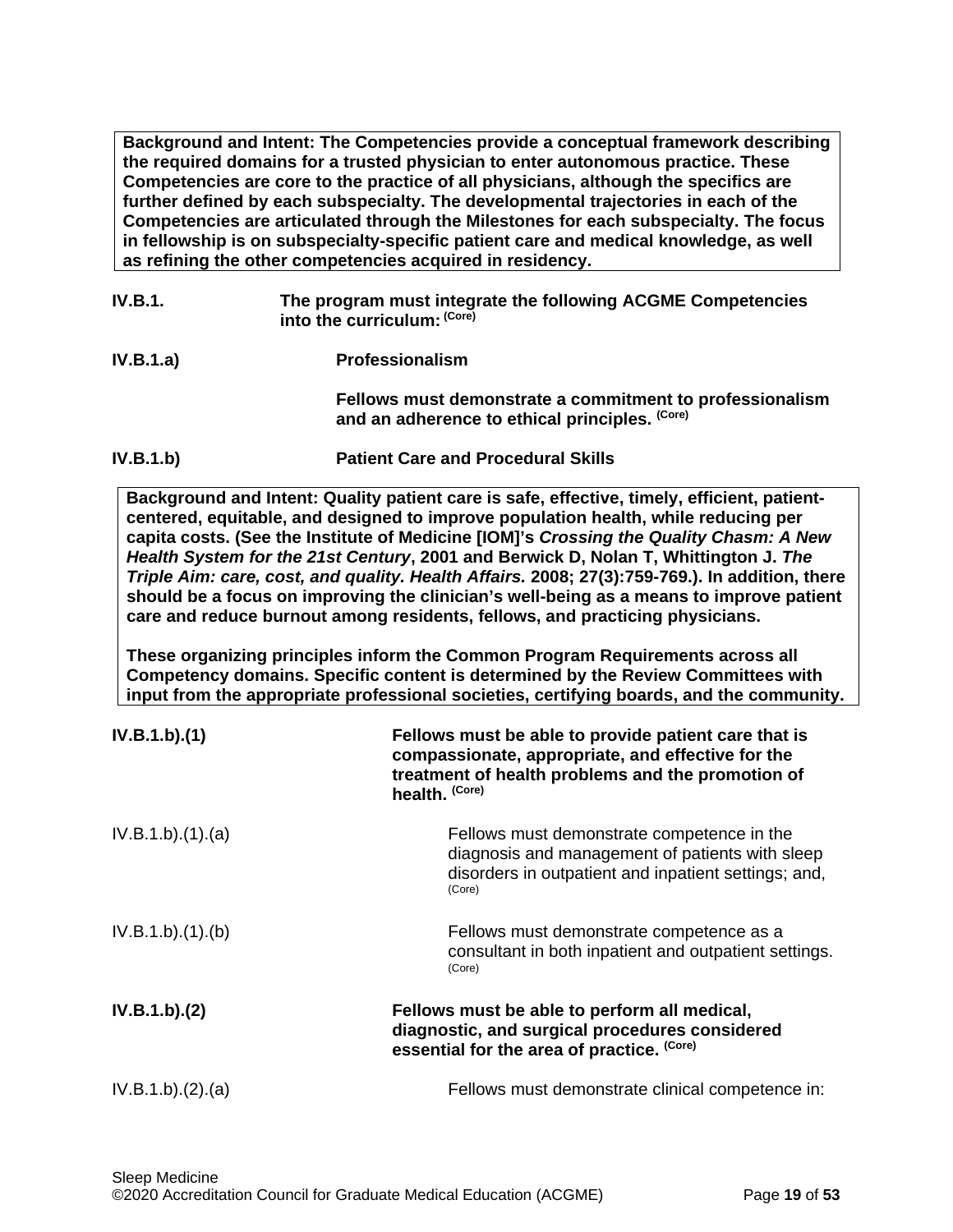| IV.B.1.b)(2).(a)(i)   | conducting the tests unique to sleep<br>medicine, including electrode and sensor<br>application, calibrations, maintenance of<br>signal integrity, and protocols for initiating<br>and terminating the tests; (Core)                                                                                                                                |
|-----------------------|-----------------------------------------------------------------------------------------------------------------------------------------------------------------------------------------------------------------------------------------------------------------------------------------------------------------------------------------------------|
| IV.B.1.b)(2).(a)(ii)  | evaluating, diagnosing and<br>comprehensively treating patients over the<br>entire spectrum of pediatric and adult sleep<br>and circadian rhythm disorders, as well as<br>those medical, neurological, and psychiatric<br>disorders that may present with sleep-<br>related complaints in both the inpatient and<br>outpatient settings; (Core)     |
| IV.B.1.b)(2).(a)(iii) | integrating information obtained from patient<br>history, physical examination, physiologic<br>recordings, imaging studies as they relate to<br>sleep disorders, psychometric testing,<br>pulmonary function testing, and biochemical<br>and molecular tests results to arrive at an<br>accurate and timely diagnosis and treatment<br>plan; (Core) |
| IV.B.1.b)(2).(a)(iv)  | integrating relevant biological,<br>psychological, social, economic, ethnic, and<br>familial factors into the evaluation and<br>treatment of their patients' sleep disorders;<br>(Core)                                                                                                                                                             |
| IV.B.1.b)(2).(a)(v)   | interpreting psychological and psychometric<br>tests as they relate to sleep disorders. (Core)                                                                                                                                                                                                                                                      |
| IV.B.1.b)(2).(a)(vi)  | performing cardiopulmonary resuscitation;<br>(Core)                                                                                                                                                                                                                                                                                                 |
| IV.B.1.b)(2)(a)(vii)  | performing physical, neurological and<br>mental status examinations relevant to the<br>practice of sleep medicine; (Core)                                                                                                                                                                                                                           |
| IV.B.1.b)(2)(a)(viii) | planning and implementing therapeutic<br>treatment, including pharmaceutical,<br>medical device, behavioral, and surgical<br>therapies; (Core)                                                                                                                                                                                                      |
| IV.B.1.b)(2).(a)(ix)  | selecting the appropriate sleep<br>investigation(s) to facilitate a patient's<br>diagnosis and treatment; and, (Core)                                                                                                                                                                                                                               |
| IV.B.1.b)(2).(a)(x)   | scoring and interpreting:                                                                                                                                                                                                                                                                                                                           |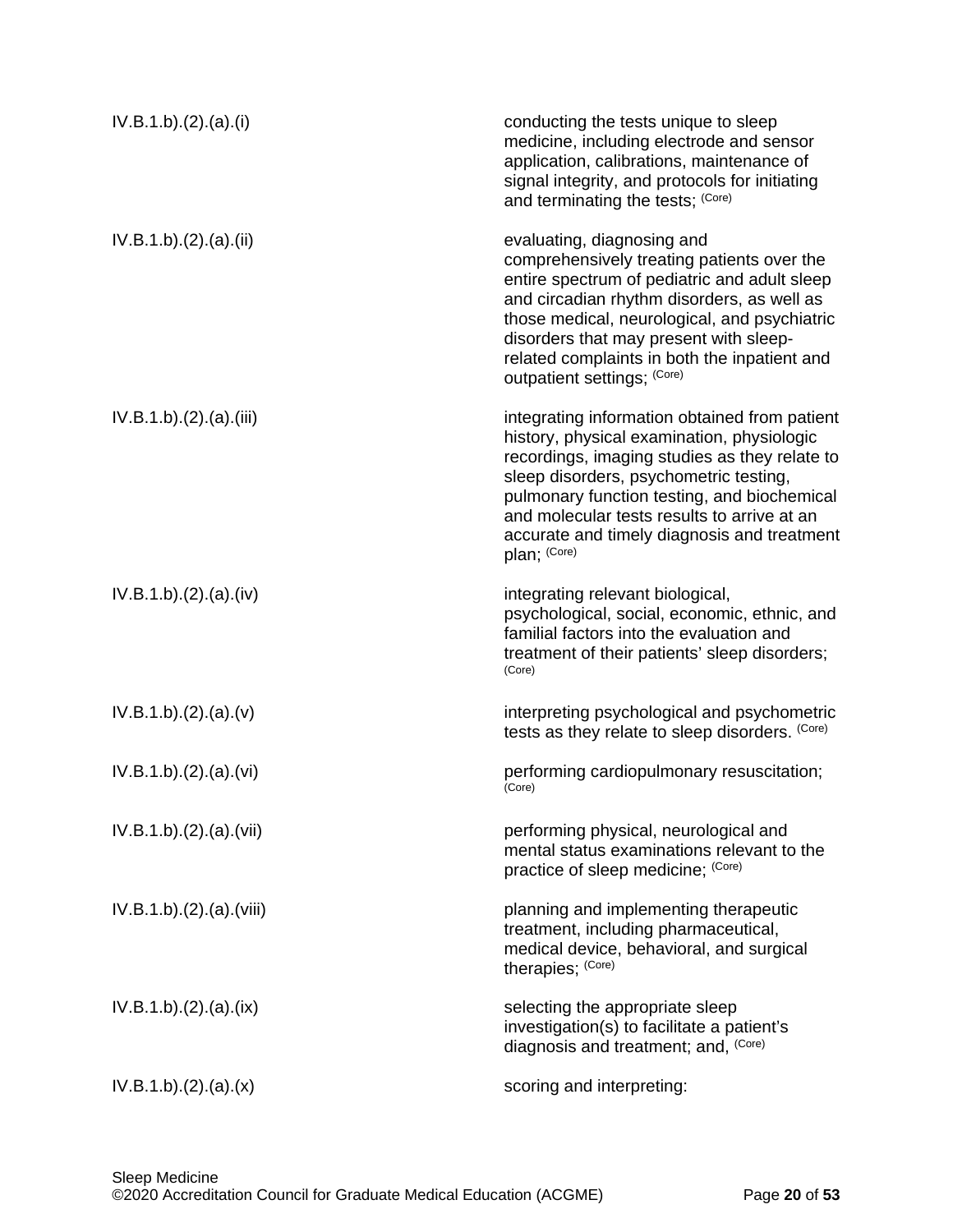| IV.B.1.b)(2)(a)(x)(a)            | polysomnograms; (Core)                                                                                                                                                                                              |
|----------------------------------|---------------------------------------------------------------------------------------------------------------------------------------------------------------------------------------------------------------------|
| IV.B.1.b)(2).(a).(x).(b)         | multiple sleep latency and<br>maintenance of wakefulness testing;<br>(Core)                                                                                                                                         |
| IV.B.1.b)(2).(a).(x).(c)         | portable sleep monitor recordings;<br>(Core)                                                                                                                                                                        |
| IV.B.1.b)(2)(a)(x)(d)            | actigraphy; (Core)                                                                                                                                                                                                  |
| IV.B.1.b)(2).(a).(x).(e)         | downloads from positive pressure<br>devices; (Core)                                                                                                                                                                 |
| IV.B.1.b)(2)(a)(x)(f)            | sleep diaries; and, (Core)                                                                                                                                                                                          |
| IV.B.1.b)(2).(a)(x).(g)          | standardized scales of sleepiness.<br>(Core)                                                                                                                                                                        |
| IV.B.1.c)                        | <b>Medical Knowledge</b>                                                                                                                                                                                            |
|                                  | Fellows must demonstrate knowledge of established and<br>evolving biomedical, clinical, epidemiological and social-<br>behavioral sciences, as well as the application of this<br>knowledge to patient care. (Core) |
| $IV.B.1.c$ ). $(1)$              | Fellows must demonstrate knowledge of the neurobiology<br>of sleep and wakefulness, sleep-related anatomy and<br>physiology, and the neural structures mediating circadian<br>rhythms. (Core)                       |
|                                  | This must include:                                                                                                                                                                                                  |
| $IV.B.1.c$ . $(1).$ $(a)$        | fundamental mechanisms of sleep, major theories<br>in sleep medicine, and the generally-accepted facts<br>of basic sleep mechanisms including: (Core)                                                               |
| IV.B.1.c).(1).(a).(i)            | basic neurologic mechanisms controlling<br>sleep and wakefulness; (Core)                                                                                                                                            |
| IV.B.1.c).(1).(a).(ii)           | cardiovascular physiology and<br>pathophysiology related to sleep and sleep<br>disorders; (Core)                                                                                                                    |
| IV.B.1.c).(1).(a).(iii)          | changes in sleep across the life span; (Core)                                                                                                                                                                       |
| IV.B.1.c).(1).(a).(iv)           | chronobiology; (Core)                                                                                                                                                                                               |
| $IV.B.1.c$ . $(1).$ $(a).$ $(v)$ | endocrine physiology and pathophysiology<br>related to sleep and sleep disorders; (Core)                                                                                                                            |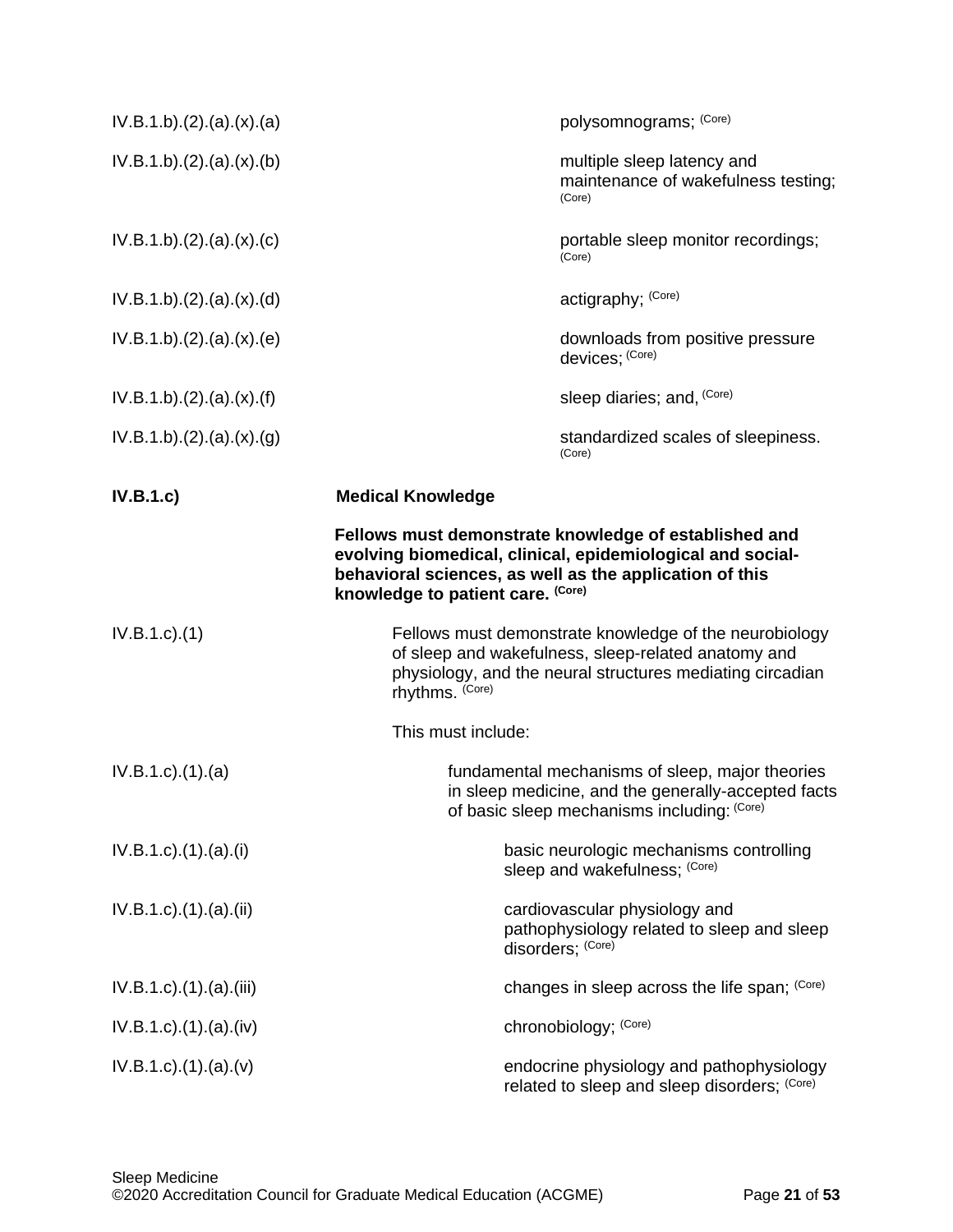| IV.B.1.c).(1).(a).(vi)             | gastrointestinal physiology and<br>pathophysiology related to sleep and sleep<br>disorders; (Core)                                                                                                                                                       |
|------------------------------------|----------------------------------------------------------------------------------------------------------------------------------------------------------------------------------------------------------------------------------------------------------|
| $IV.B.1.c$ . $(1).$ $(a).$ $(vii)$ | ontogeny of sleep; and, (Core)                                                                                                                                                                                                                           |
| IV.B.1.c).(1).(a).(viii)           | respiratory physiology and pathophysiology<br>related to sleep and sleep disorders. (Core)                                                                                                                                                               |
| $IV.B.1.c$ . $(1).$ (b)            | upper airway anatomy, normal and abnormal<br>across the life span; (Core)                                                                                                                                                                                |
| $IV.B.1.c$ ). $(1)$ . $(c)$        | effects of impaired sleep on bed partners; (Core)                                                                                                                                                                                                        |
| $IV.B.1.c$ . $(1).$ $(d)$          | nosology for sleep disorders as described in the<br>current edition of The International Classification of<br>Sleep Disorders; (Core)                                                                                                                    |
| $IV.B.1.c$ . $(1).$ (e)            | etiopathogenic characterization of sleep disorders;<br>(Core)                                                                                                                                                                                            |
| $IV.B.1.c$ ). $(1)$ . $(f)$        | effects of medications on sleep and sleep<br>disorders; (Core)                                                                                                                                                                                           |
| IV.B.1.c).(1).(g)                  | clinical manifestations of sleep disorders, including:<br>(Core)                                                                                                                                                                                         |
| IV.B.1.c).(1).(g).(i)              | circadian rhythm disorders; (Core)                                                                                                                                                                                                                       |
| $IV.B.1.c$ ). $(1).(g).(ii)$       | disorders of excessive sleepiness; (Core)                                                                                                                                                                                                                |
| $IV.B.1.c$ . $(1).(g).(iii)$       | interactions between therapies for sleep<br>disorders and other medical, neurologic,<br>and psychiatric treatments; (Core)                                                                                                                               |
| $IV.B.1.c$ ). $(1).(g).(iv)$       | insomnia and other disorders of initiating<br>and maintaining sleep; (Core)                                                                                                                                                                              |
| $IV.B.1.c$ . $(1).(g).(v)$         | medical, neurologic, and psychiatric<br>disorders and substance abuse, including<br>withdrawal syndromes, and displaying<br>symptoms likely to be related to sleep<br>disorders (e.g., the relationship between<br>hypertension and sleep apnea); (Core) |
| IV.B.1.c) (1) (g) (vi)             | neonatal and pediatric sleep disorders; (Core)                                                                                                                                                                                                           |
| $IV.B.1.c$ . $(1).(g).(Vii)$       | parasomnias; (Core)                                                                                                                                                                                                                                      |
| $IV.B.1.c$ . $(1).(g).(Viii)$      | safe infant sleep practices; (Core)                                                                                                                                                                                                                      |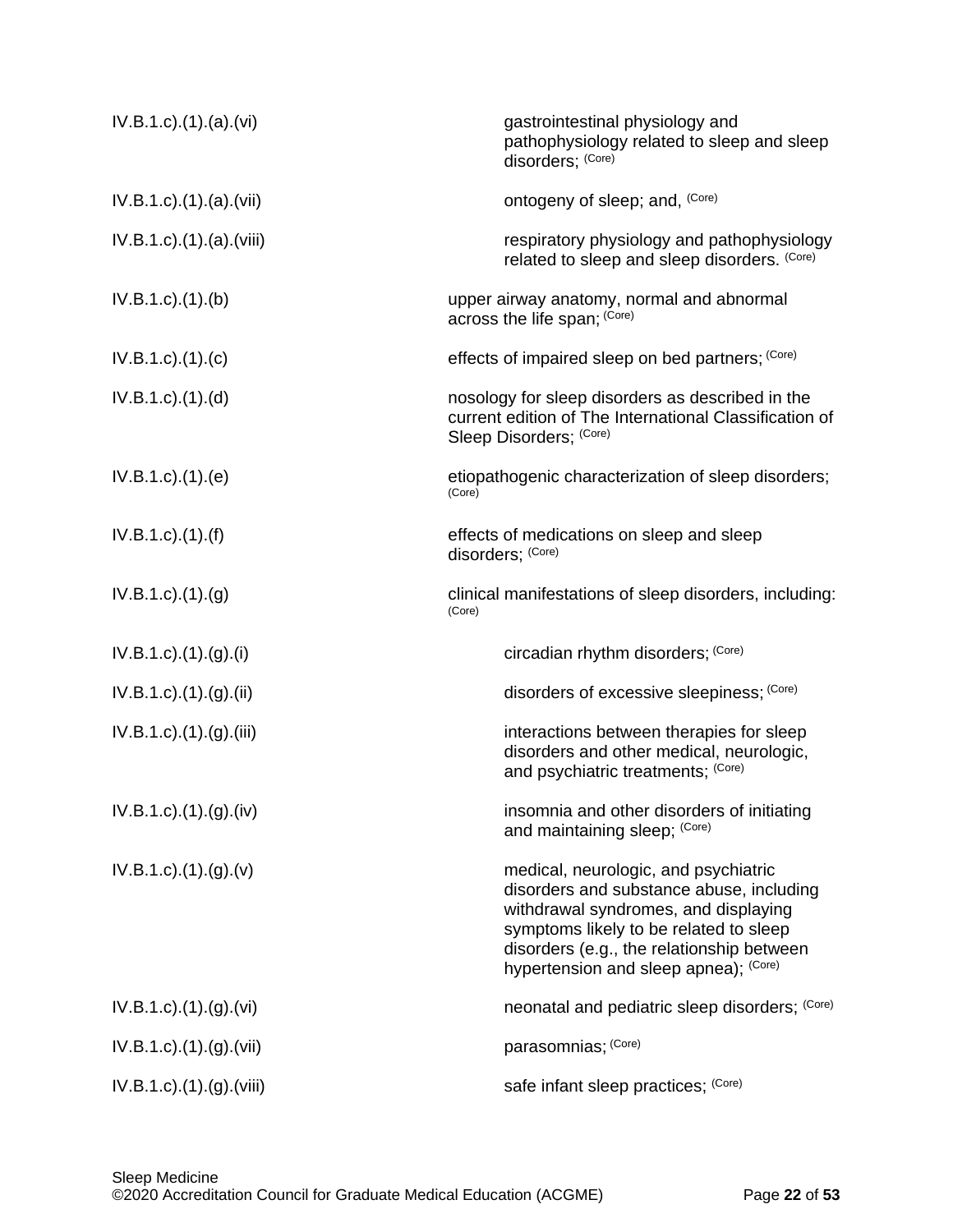| IV.B.1.c).(1).(g).(ix)                 | sleep-related breathing disorders in both<br>adults and children; (Core)                                                                                                                          |
|----------------------------------------|---------------------------------------------------------------------------------------------------------------------------------------------------------------------------------------------------|
| $IV.B.1.c$ ). $(1).(g).(x)$            | sleep-related movement disorders; and, (Core)                                                                                                                                                     |
| IV.B.1.c).(1).(g).(xi)                 | Sudden Infant Death Syndrome; (Core)                                                                                                                                                              |
| $IV.B.1.c$ . $(1).(h)$                 | diagnostic strategies in sleep disorders including<br>differences between children and adults; (Core)                                                                                             |
| $IV.B.1.c$ ). $(1).$                   | treatment strategies in sleep disorders<br>incorporating:                                                                                                                                         |
| $IV.B.1.c$ ). $(1)$ . $(ii)$ . $(ii)$  | approaches for obstructive sleep apnea,<br>including nasal CPAP, bilevel and other<br>modes of PAP, maxillofacial and upper<br>airway surgery, oral appliances, and<br>position education; (Core) |
| $IV.B.1.c$ ). $(1)$ . $(ii)$ . $(ii)$  | approaches for insomnia, including<br>cognitive-behavioral therapies and<br>pharmacological therapy; (Core)                                                                                       |
| $IV.B.1.c$ ). $(1)$ . $(ii)$ . $(iii)$ | approaches for narcolepsy and other<br>hypersomnias of central origin; (Core)                                                                                                                     |
| $IV.B.1.c$ ). $(1)$ . $(iv)$           | approaches for parasomnias; (Core)                                                                                                                                                                |
| $IV.B.1.c$ ). $(1).(i).(v)$            | approaches for circadian rhythm disorders;<br>and, (Core)                                                                                                                                         |
| $IV.B.1.c$ ). $(1)$ . $(ii)$ . $(vi)$  | understanding the differences in<br>approaches between children and adults.<br>(Core)                                                                                                             |
| IV.B.1.c)(1)(j)                        | operation of polysomnographic monitoring<br>equipment, including polysomnographic trouble<br>shooting and ambulatory monitoring methodology.<br>(Core)                                            |
| $IV.B.1.c$ ). $(1)$ . $(k)$            | financing and regulation of sleep medicine; (Core)                                                                                                                                                |
| $IV.B.1.c$ ). $(1).$                   | research methods in the clinical and basic sciences<br>related to sleep medicine; (Core)                                                                                                          |
| $IV.B.1.c$ . $(1).$ $(m)$              | medical ethics and its application in sleep medicine;<br>(Core)                                                                                                                                   |
| $IV.B.1.c$ ). $(1).(n)$                | legal aspects of sleep medicine; and, (Core)                                                                                                                                                      |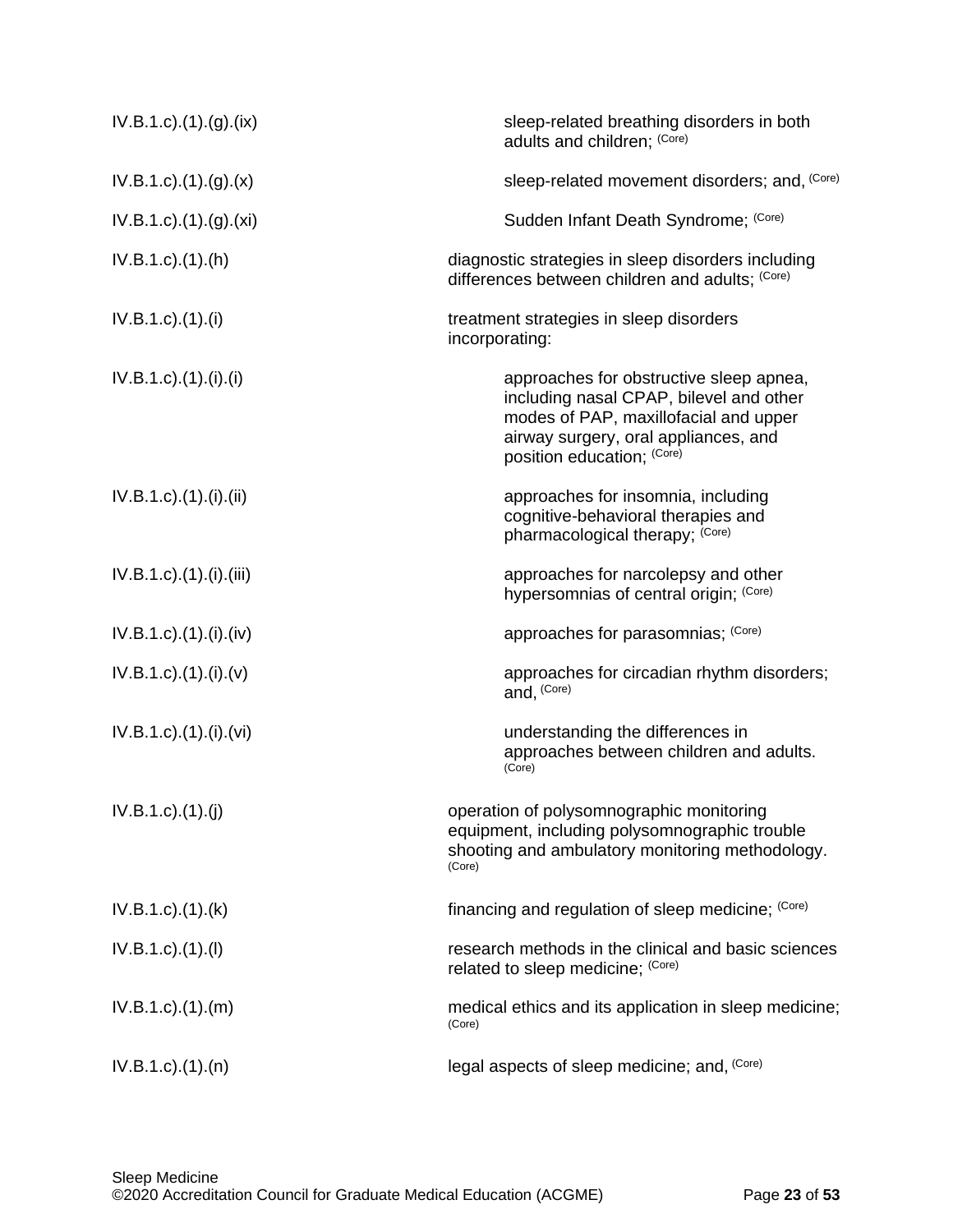| $IV.B.1.c$ ). $(1).$ (0) | the impact of sleep disorders on the family and<br>society. (Core)                                                                                                                                                                                                                                                                                               |
|--------------------------|------------------------------------------------------------------------------------------------------------------------------------------------------------------------------------------------------------------------------------------------------------------------------------------------------------------------------------------------------------------|
| IV.B.1.c.)(2)            | Fellows must demonstrate knowledge of the appropriate<br>indications for, and potential pitfalls, limitations,<br>administration, and interpretation of diagnostic tests used<br>in sleep medicine, including polysomnography, multiple<br>sleep latency testing, maintenance of wakefulness testing,<br>actigraphy, and portable monitoring, to include: (Core) |
| IV.B.1.c). (2). (a)      | indications and contraindications for, and proper<br>patient preparation and potential shortcomings of<br>the tests used in sleep medicine; and, (Core)                                                                                                                                                                                                          |
| IV.B.1.c). (2). (b)      | principles of recording bioelectric signals, including<br>polarity, dipoles, electrodes, derivations, montages,<br>amplifiers, sampling, and digital display. (Core)                                                                                                                                                                                             |
| IV.B.1.d)                | <b>Practice-based Learning and Improvement</b>                                                                                                                                                                                                                                                                                                                   |
|                          | Fellows must demonstrate the ability to investigate and<br>evaluate their care of patients, to appraise and assimilate<br>scientific evidence, and to continuously improve patient care<br>based on constant self-evaluation and lifelong learning. (Core)                                                                                                       |
| learning.                | Background and Intent: Practice-based learning and improvement is one of the<br>defining characteristics of being a physician. It is the ability to investigate and<br>evaluate the care of patients, to appraise and assimilate scientific evidence, and to<br>continuously improve patient care based on constant self-evaluation and lifelong                 |
|                          | The intention of this Competency is to help a fellow refine the habits of mind required<br>to continuously pursue quality improvement, well past the completion of fellowship.                                                                                                                                                                                   |
| IV.B.1.e)                | <b>Interpersonal and Communication Skills</b>                                                                                                                                                                                                                                                                                                                    |
|                          | Fellows must demonstrate interpersonal and communication<br>skills that result in the effective exchange of information and<br>collaboration with patients, their families, and health<br>professionals. (Core)                                                                                                                                                  |
| IV.B.1.f)                | <b>Systems-based Practice</b>                                                                                                                                                                                                                                                                                                                                    |
|                          | Fellows must demonstrate an awareness of and<br>responsiveness to the larger context and system of health<br>care, including the social determinants of health, as well as<br>the ability to call effectively on other resources to provide                                                                                                                      |

# <span id="page-23-0"></span>**IV.C. Curriculum Organization and Fellow Experiences**

**optimal health care. (Core)**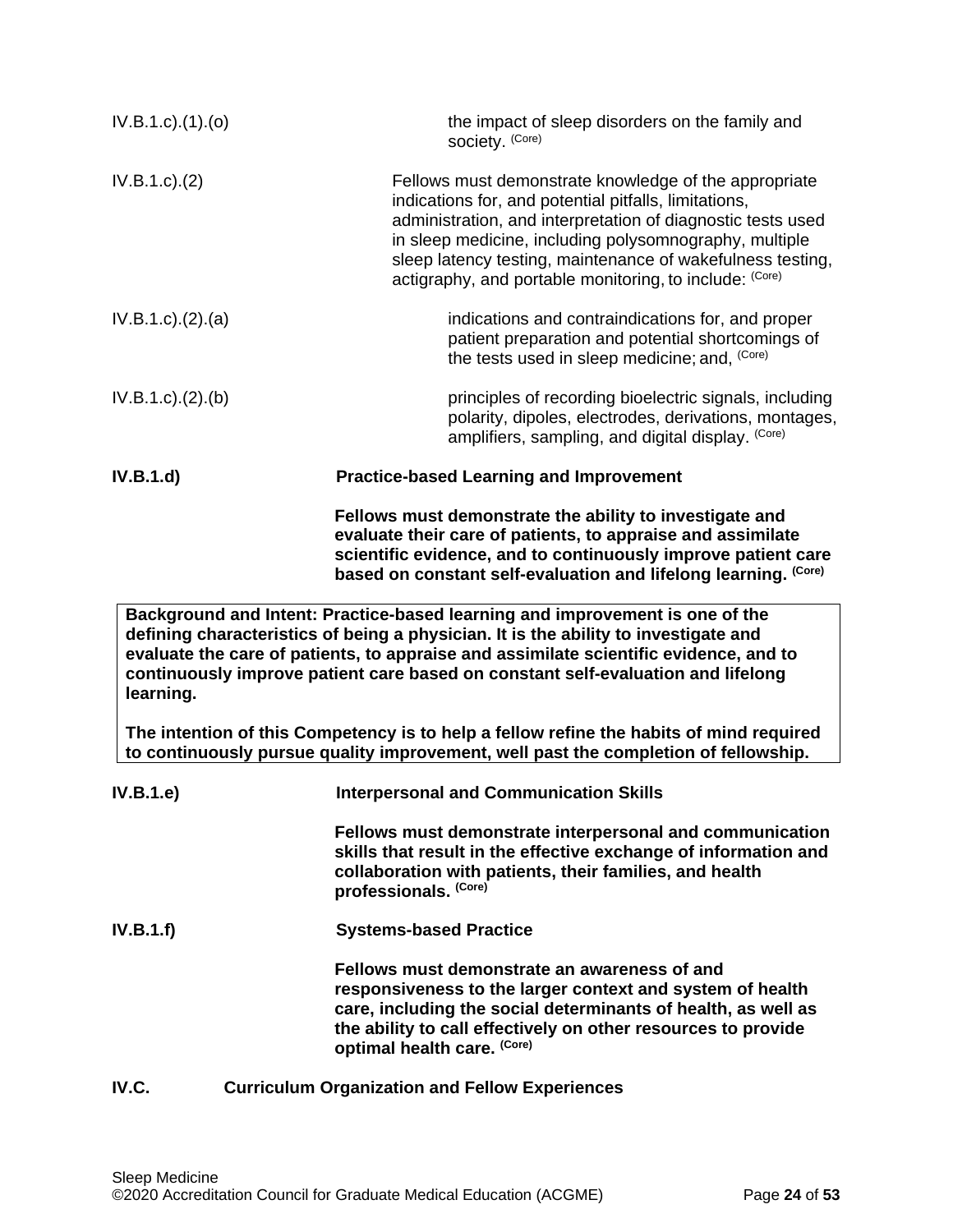| <b>IV.C.1.</b> | The curriculum must be structured to optimize fellow educational<br>experiences, the length of these experiences, and supervisory<br>continuity. (Core)                                                                                       |
|----------------|-----------------------------------------------------------------------------------------------------------------------------------------------------------------------------------------------------------------------------------------------|
|                | [The Review Committee must further specify]                                                                                                                                                                                                   |
|                | [The Review Committee's specification will be included in an upcoming<br>focused revision to the Sleep Medicine Program Requirements]                                                                                                         |
| <b>IV.C.2.</b> | The program must provide instruction and experience in pain<br>management if applicable for the subspecialty, including recognition<br>of the signs of addiction. (Core)                                                                      |
| IV.C.3.        | At least 11 of the 12 months of the program must be devoted to the<br>inpatient and ambulatory clinical experiences. (Core)                                                                                                                   |
| IV.C.4.        | Fellows must participate in an interdisciplinary care of patients of all ages<br>that incorporates aspects of basic science, epidemiology, family<br>medicine, internal medicine, neurology, pediatrics, psychiatry, and<br>surgery. (Detail) |
| IV.C.5.        | Clinical experience should include evaluation and follow up of<br>hospitalized sleep disorder patients. (Detail)                                                                                                                              |
| IV.C.6.        | The core curriculum must include a didactic program based upon the core<br>knowledge content in the subspecialty. (Core)                                                                                                                      |
| IV.C.6.a)      | Fellows must participate in clinical case conferences, journal<br>clubs, research conferences, and morbidity and mortality or quality<br>improvement conferences. (Detail)                                                                    |
| IV.C.6.b)      | Fellows must participate in planning and conducting conferences.<br>(Detail)                                                                                                                                                                  |
| IV.C.6.c)      | All required core conferences must have at least one faculty<br>member present and must be scheduled as to ensure peer-peer<br>and peer-faculty interaction. (Detail)                                                                         |
| IV.C.6.d)      | Didactic topics should include: clinical ethics, interdisciplinary<br>topics, medical genetics, patient safety, physician impairment,<br>preventive medicine, quality assessment, quality improvement,<br>and, risk management. (Detail)      |
| IV.C.6.e)      | Methods for teaching sleep testing should include didactic<br>instruction, interactive discussion, role modeling by faculty and<br>allied staff, self-directed inquiry learning, and direct experience.<br>(Detail)                           |
| IV.C.6.f)      | Fellows must be instructed in practice management relevant to<br>sleep medicine. (Detail)                                                                                                                                                     |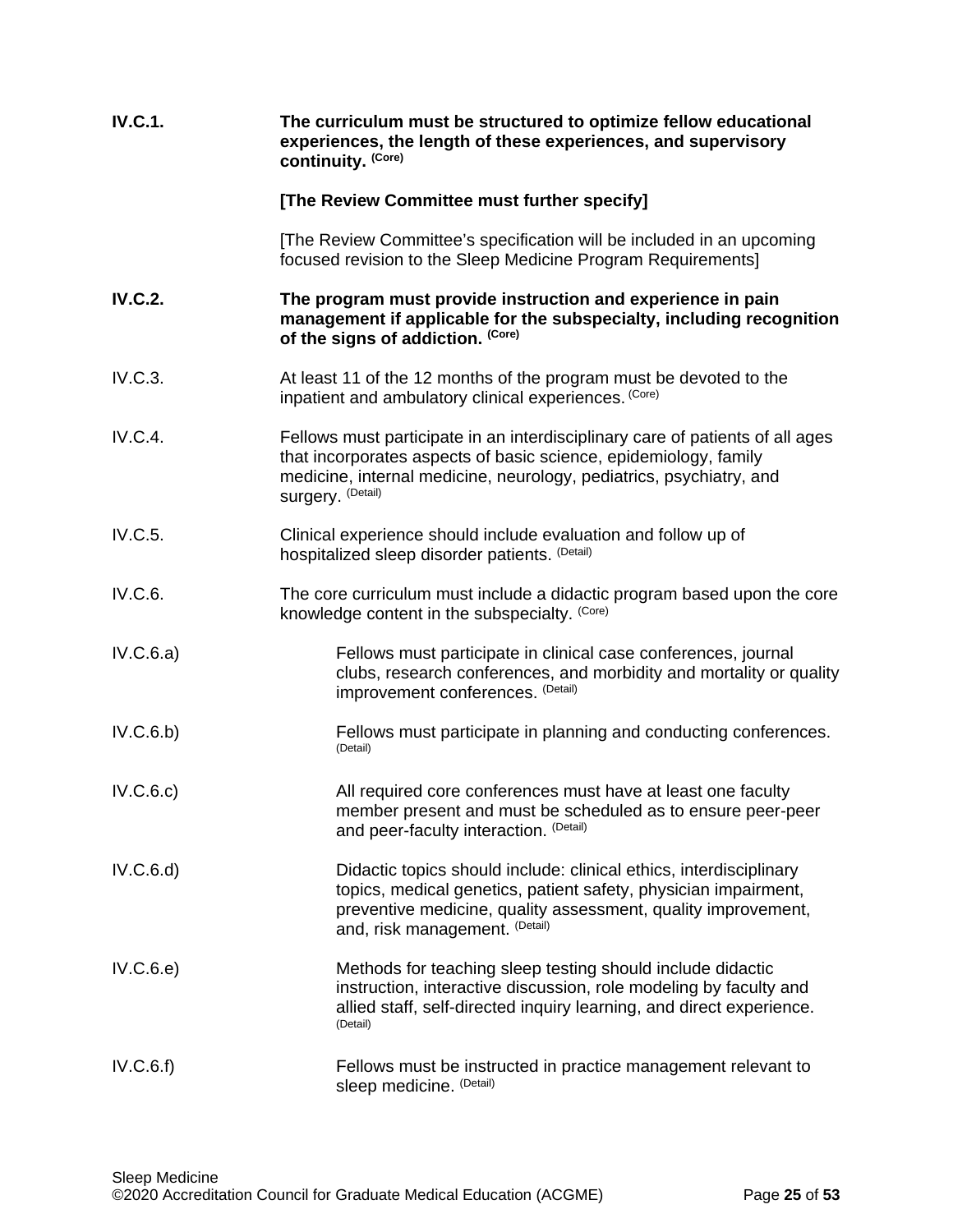| IV.C.7.          | <b>Clinical Experience with Continuity Ambulatory Patients</b>                                                                                                                                                                                                                      |
|------------------|-------------------------------------------------------------------------------------------------------------------------------------------------------------------------------------------------------------------------------------------------------------------------------------|
| IV.C.7.a)        | Fellows must have a continuity ambulatory clinic experience to<br>develop a continuous healing relationship with patients for whom<br>they provide sleep medicine care. This continuity experience<br>should expose fellows to the breadth and depth of the<br>subspecialty. (Core) |
| IV.C.7.a)(1)     | This experience should average one half-day each week.                                                                                                                                                                                                                              |
|                  | This should be accomplished by either: (Detail)                                                                                                                                                                                                                                     |
| IV.C.7.a)(1)(a)  | an experience at one clinic for 12 months; or, (Detail)                                                                                                                                                                                                                             |
| IV.C.7.a)(1)(b)  | two consecutive six-month-long experiences at two<br>different clinics. (Detail)                                                                                                                                                                                                    |
| IV.C.7.a)(2)     | Experience must include longitudinal management of<br>patients for whom the fellow is the primary physician under<br>the supervision of a faculty member. (Detail)                                                                                                                  |
| IV.C.7.a)(3)     | Each fellow's clinical experiences with ambulatory patients<br>must provide fellows the opportunity to observe and learn<br>the course of disease. (Detail)                                                                                                                         |
| IV.C.8.          | <b>Procedures and Technical Skills</b>                                                                                                                                                                                                                                              |
| IV.C.8.a)        | Fellows must score and interpret recordings of various diagnostic<br>types, including polysomnograms, multiple sleep latency tests;<br>maintenance of wakefulness test. (Core)                                                                                                      |
| IV.C.8.a)(1)     | Fellows must score a minimum of 25 recordings during the<br>course of the fellowship. (Detail)                                                                                                                                                                                      |
| IV.C.8.a)(1).(a) | At least five of these must be adult recordings; and,<br>(Detail)                                                                                                                                                                                                                   |
| IV.C.8.a)(1)(b)  | At least five must be pediatric recordings. Pediatric<br>recordings should include those from infants,<br>children, and adolescents. (Detail)                                                                                                                                       |
| IV.C.8.a)(2)     | Fellows must interpret a minimum of 200 polysomnograms<br>with at least 40 from adults and 40 from children. Pediatric<br>polysomnograms should include those from infants,<br>children, and adolescents. (Detail)                                                                  |

# <span id="page-25-0"></span>**IV.D. Scholarship**

## *Medicine is both an art and a science. The physician is a humanistic scientist who cares for patients. This requires the ability to think critically, evaluate the literature, appropriately assimilate new knowledge, and*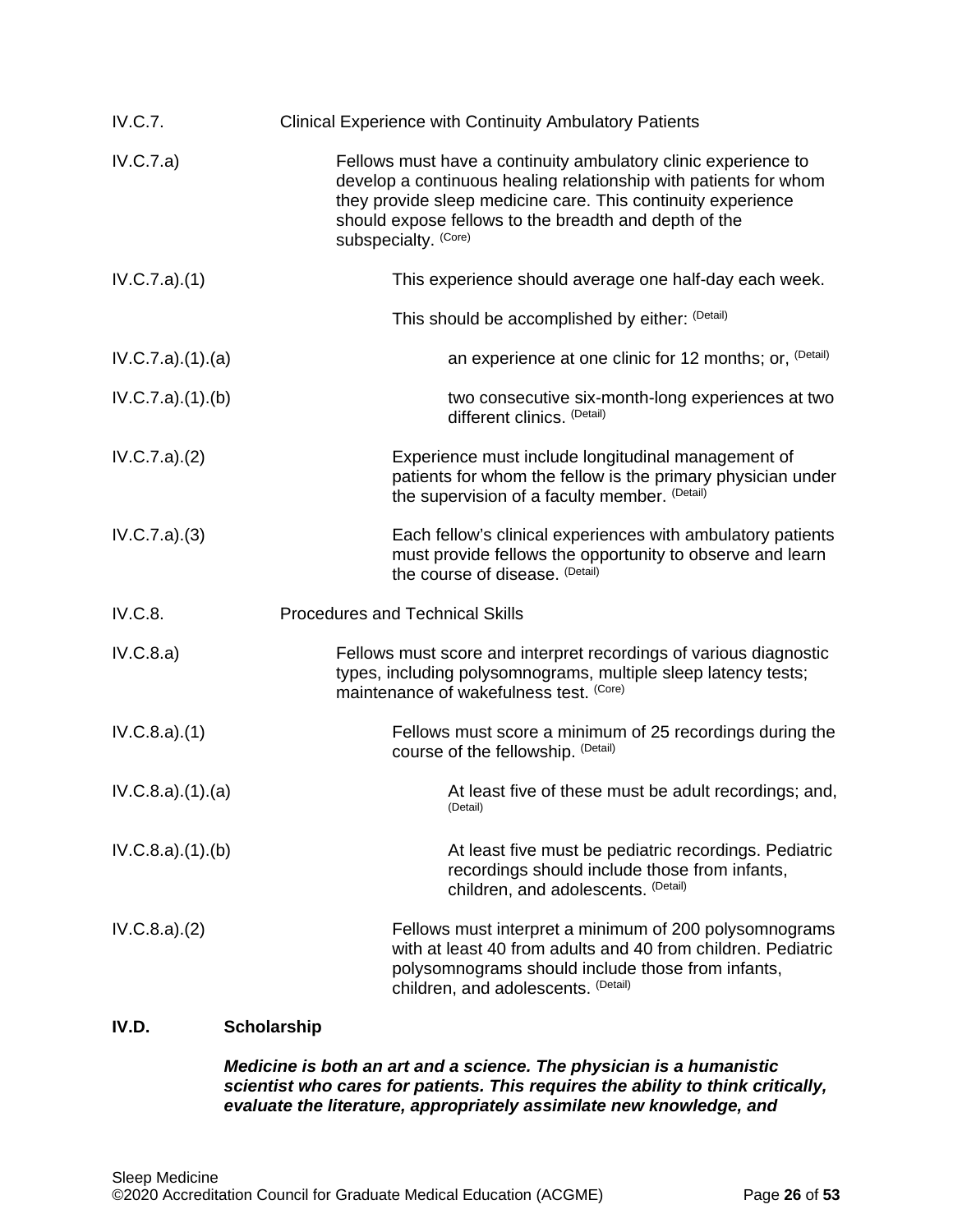*practice lifelong learning. The program and faculty must create an environment that fosters the acquisition of such skills through fellow participation in scholarly activities as defined in the subspecialty-specific Program Requirements. Scholarly activities may include discovery, integration, application, and teaching.*

*The ACGME recognizes the diversity of fellowships and anticipates that programs prepare physicians for a variety of roles, including clinicians, scientists, and educators. It is expected that the program's scholarship will reflect its mission(s) and aims, and the needs of the community it serves. For example, some programs may concentrate their scholarly activity on quality improvement, population health, and/or teaching, while other programs might choose to utilize more classic forms of biomedical research as the focus for scholarship.*

| <b>IV.D.1.</b>      | <b>Program Responsibilities</b>                                                                                                                                    |
|---------------------|--------------------------------------------------------------------------------------------------------------------------------------------------------------------|
| IV.D.1.a)           | The program must demonstrate evidence of scholarly<br>activities, consistent with its mission(s) and aims. (Core)                                                  |
| <b>IV.D.2.</b>      | <b>Faculty Scholarly Activity</b>                                                                                                                                  |
| IV.D.2.a)           | The faculty must establish and maintain an environment of inquiry<br>and scholarship with an active research component. (Core)                                     |
| IV.D.2.a)(1)        | The faculty must regularly participate in organized clinical<br>discussions, rounds, journal clubs, and conferences. (Detail)                                      |
| IV.D.2.a)(2)        | Some members of the faculty must also demonstrate<br>scholarship by one or more of the following: (Detail)                                                         |
| IV.D.2.a). (2). (a) | peer-reviewed funding; (Detail)                                                                                                                                    |
| IV.D.2.a). (2). (b) | publication of original research, case reports, or<br>review articles in peer-reviewed journals or<br>chapters in textbooks; (Detail)                              |
| IV.D.2.a)(2).(c)    | publication or presentation of case reports or<br>clinical series at local, regional, or national<br>professional and scientific society meetings; or,<br>(Detail) |
| IV.D.2.a). (2). (d) | participation in national committees or educational<br>organizations. (Detail)                                                                                     |
| <b>IV.D.3.</b>      | <b>Fellow Scholarly Activity</b>                                                                                                                                   |
| IV.D.3.a)           | The program must provide an opportunity for each fellow to                                                                                                         |

participate in research or other scholarly activities. (Core)

## <span id="page-26-0"></span>**V. Evaluation**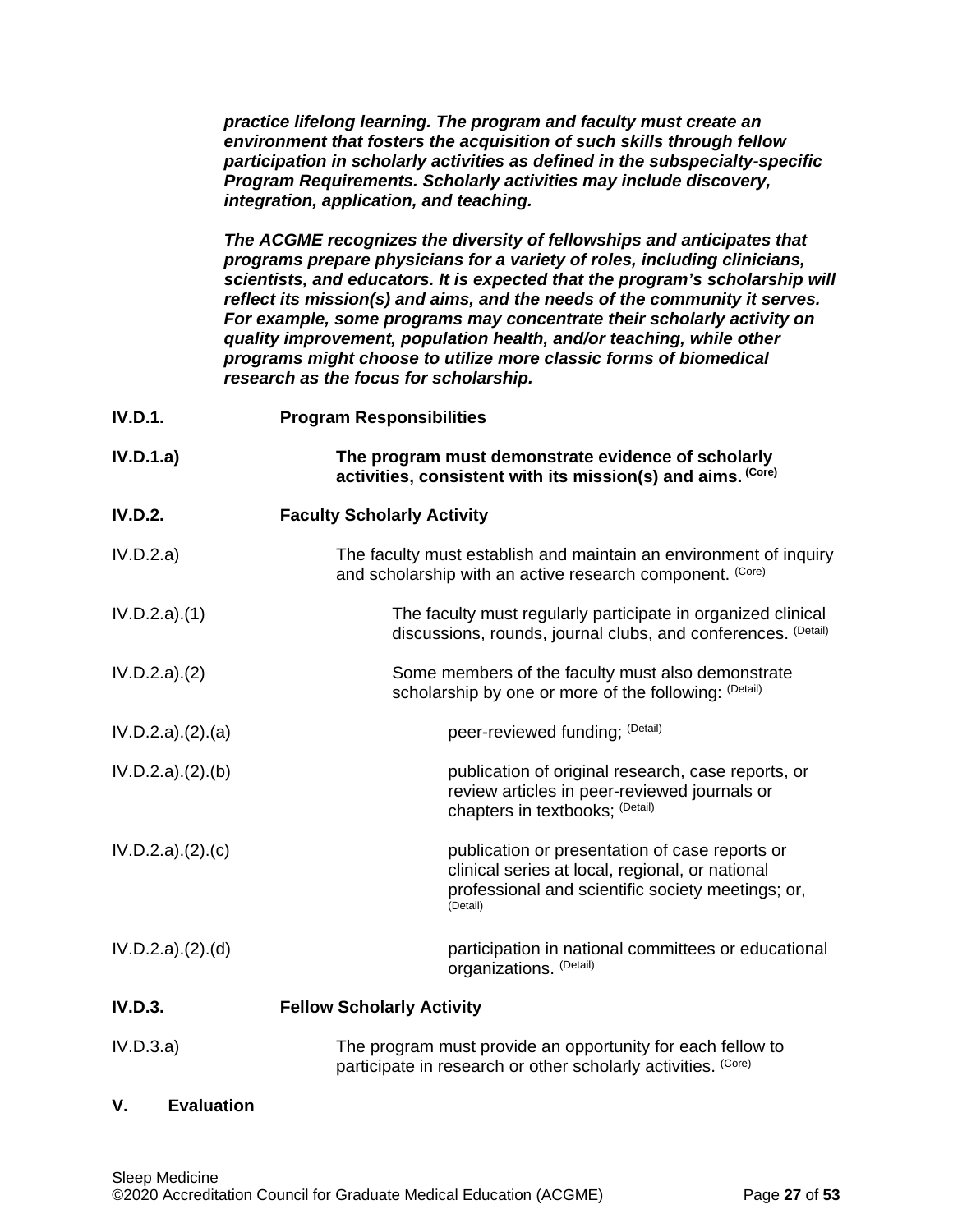## <span id="page-27-0"></span>**V.A. Fellow Evaluation**

## **V.A.1. Feedback and Evaluation**

**Background and Intent: Feedback is ongoing information provided regarding aspects of one's performance, knowledge, or understanding. The faculty empower fellows to provide much of that feedback themselves in a spirit of continuous learning and selfreflection. Feedback from faculty members in the context of routine clinical care should be frequent, and need not always be formally documented.**

**Formative and summative evaluation have distinct definitions. Formative evaluation is**  *monitoring fellow learning* **and providing ongoing feedback that can be used by fellows to improve their learning in the context of provision of patient care or other educational opportunities. More specifically, formative evaluations help:**

- **fellows identify their strengths and weaknesses and target areas that need work**
- **program directors and faculty members recognize where fellows are struggling and address problems immediately**

**Summative evaluation is** *evaluating a fellow's learning* **by comparing the fellows against the goals and objectives of the rotation and program, respectively. Summative evaluation is utilized to make decisions about promotion to the next level of training, or program completion.**

**End-of-rotation and end-of-year evaluations have both summative and formative components. Information from a summative evaluation can be used formatively when fellows or faculty members use it to guide their efforts and activities in subsequent rotations and to successfully complete the fellowship program.**

**Feedback, formative evaluation, and summative evaluation compare intentions with accomplishments, enabling the transformation of a new specialist to one with growing subspecialty expertise.** 

**V.A.1.a) Faculty members must directly observe, evaluate, and frequently provide feedback on fellow performance during each rotation or similar educational assignment. (Core)**

**Background and Intent: Faculty members should provide feedback frequently throughout the course of each rotation. Fellows require feedback from faculty members to reinforce well-performed duties and tasks, as well as to correct deficiencies. This feedback will allow for the development of the learner as they strive to achieve the Milestones. More frequent feedback is strongly encouraged for fellows who have deficiencies that may result in a poor final rotation evaluation.**

| V.A.1.b) | Evaluation must be documented at the completion of the |
|----------|--------------------------------------------------------|
|          | assignment. (Core)                                     |
|          |                                                        |

**V.A.1.b).(1) Evaluations must be completed at least every three months. (Core)**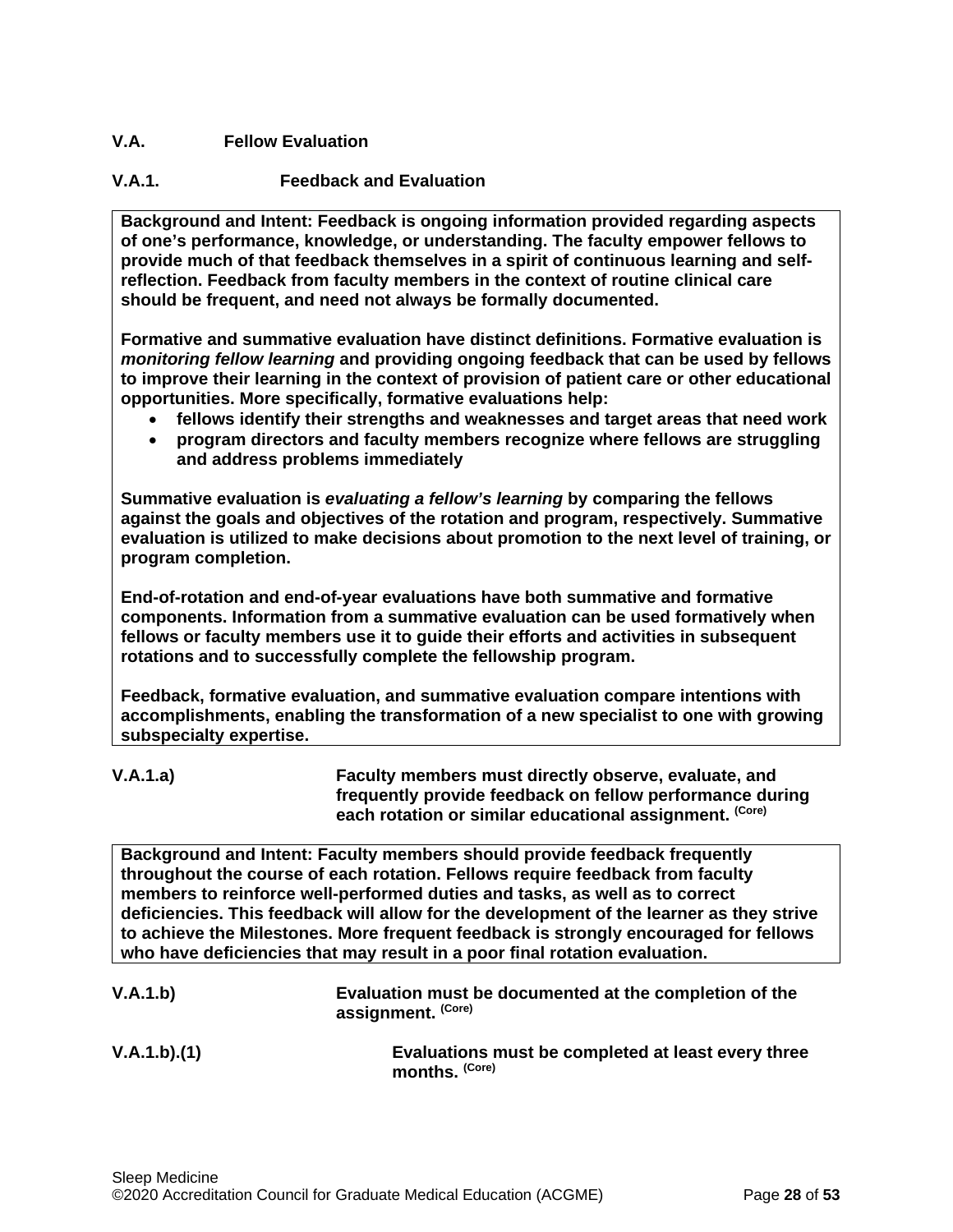| V.A.1.c)           | The program must provide an objective performance<br>evaluation based on the Competencies and the subspecialty-<br>specific Milestones, and must: (Core)                        |
|--------------------|---------------------------------------------------------------------------------------------------------------------------------------------------------------------------------|
| $V.A.1.c$ . $(1)$  | use multiple evaluators (e.g., faculty members, peers,<br>patients, self, and other professional staff members);<br>and. (Core)                                                 |
| $V.A.1.c$ ). $(2)$ | provide that information to the Clinical Competency<br>Committee for its synthesis of progressive fellow<br>performance and improvement toward unsupervised<br>practice. (Core) |

**Background and Intent: The trajectory to autonomous practice in a subspecialty is documented by the subspecialty-specific Milestones evaluation during fellowship. These Milestones detail the progress of a fellow in attaining skill in each competency domain. It is expected that the most growth in fellowship education occurs in patient care and medical knowledge, while the other four domains of competency must be ensured in the context of the subspecialty. They are developed by a subspecialty group and allow evaluation based on observable behaviors. The Milestones are considered formative and should be used to identify learning needs. This may lead to focused or general curricular revision in any given program or to individualized learning plans for any specific fellow.**

| V.A.1.d)    | The program director or their designee, with input from the<br><b>Clinical Competency Committee, must:</b>                                                                   |
|-------------|------------------------------------------------------------------------------------------------------------------------------------------------------------------------------|
| V.A.1.d)(1) | meet with and review with each fellow their<br>documented semi-annual evaluation of performance,<br>including progress along the subspecialty-specific<br>Milestones. (Core) |
| V.A.1.d)(2) | develop plans for fellows failing to progress, following<br>institutional policies and procedures. (Core)                                                                    |

**Background and Intent: Learning is an active process that requires effort from the teacher and the learner. Faculty members evaluate a fellow's performance at least at the end of each rotation. The program director or their designee will review those evaluations, including their progress on the Milestones, at a minimum of every six months. Fellows should be encouraged to reflect upon the evaluation, using the information to reinforce well-performed tasks or knowledge or to modify deficiencies in knowledge or practice. Working together with the faculty members, fellows should develop an individualized learning plan.**

**Fellows who are experiencing difficulties with achieving progress along the Milestones may require intervention to address specific deficiencies. Such intervention, documented in an individual remediation plan developed by the program director or a faculty mentor and the fellow, will take a variety of forms based on the specific learning needs of the fellow. However, the ACGME recognizes that there are situations which require more significant intervention that may alter the time course of fellow**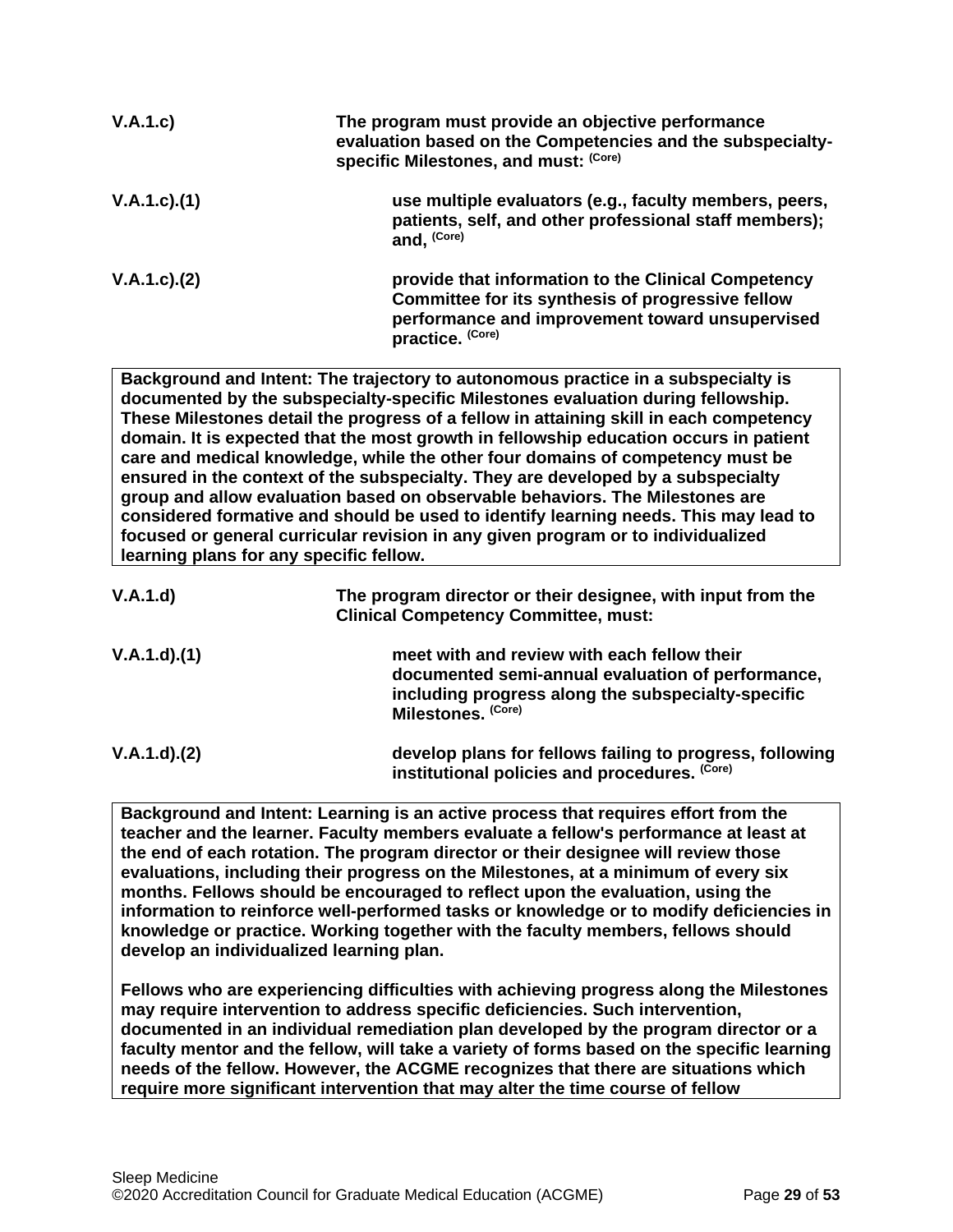**progression. To ensure due process, it is essential that the program director follow institutional policies and procedures.**

| V.A.1.e)        | The evaluations of a fellow's performance must be accessible<br>for review by the fellow. (Core)                                                                                                                                                                                                                             |
|-----------------|------------------------------------------------------------------------------------------------------------------------------------------------------------------------------------------------------------------------------------------------------------------------------------------------------------------------------|
| V.A.2.          | <b>Final Evaluation</b>                                                                                                                                                                                                                                                                                                      |
| V.A.2.a)        | The program director must provide a final evaluation for each<br>fellow upon completion of the program. (Core)                                                                                                                                                                                                               |
| V.A.2.a)(1)     | The subspecialty-specific Milestones, and when<br>applicable the subspecialty-specific Case Logs, must<br>be used as tools to ensure fellows are able to engage<br>in autonomous practice upon completion of the<br>program. (Core)                                                                                          |
| V.A.2.a)(2)     | The final evaluation must:                                                                                                                                                                                                                                                                                                   |
| V.A.2.a)(2).(a) | become part of the fellow's permanent record<br>maintained by the institution, and must be<br>accessible for review by the fellow in<br>accordance with institutional policy; (Core)                                                                                                                                         |
| V.A.2.a)(2).(b) | verify that the fellow has demonstrated the<br>knowledge, skills, and behaviors necessary to<br>enter autonomous practice; (Core)                                                                                                                                                                                            |
| V.A.2.a)(2).(c) | consider recommendations from the Clinical<br>Competency Committee; and, (Core)                                                                                                                                                                                                                                              |
| V.A.2.a)(2).(d) | be shared with the fellow upon completion of<br>the program. (Core)                                                                                                                                                                                                                                                          |
| V.A.3.          | A Clinical Competency Committee must be appointed by the<br>program director. (Core)                                                                                                                                                                                                                                         |
| V.A.3.a)        | At a minimum the Clinical Competency Committee must<br>include three members, at least one of whom is a core faculty<br>member. Members must be faculty members from the same<br>program or other programs, or other health professionals<br>who have extensive contact and experience with the<br>program's fellows. (Core) |
| V.A.3.b)        | The Clinical Competency Committee must:                                                                                                                                                                                                                                                                                      |
| V.A.3.b)(1)     | review all fellow evaluations at least semi-annually;<br>(Core)                                                                                                                                                                                                                                                              |
| V.A.3.b)(2)     | determine each fellow's progress on achievement of<br>the subspecialty-specific Milestones; and, (Core)                                                                                                                                                                                                                      |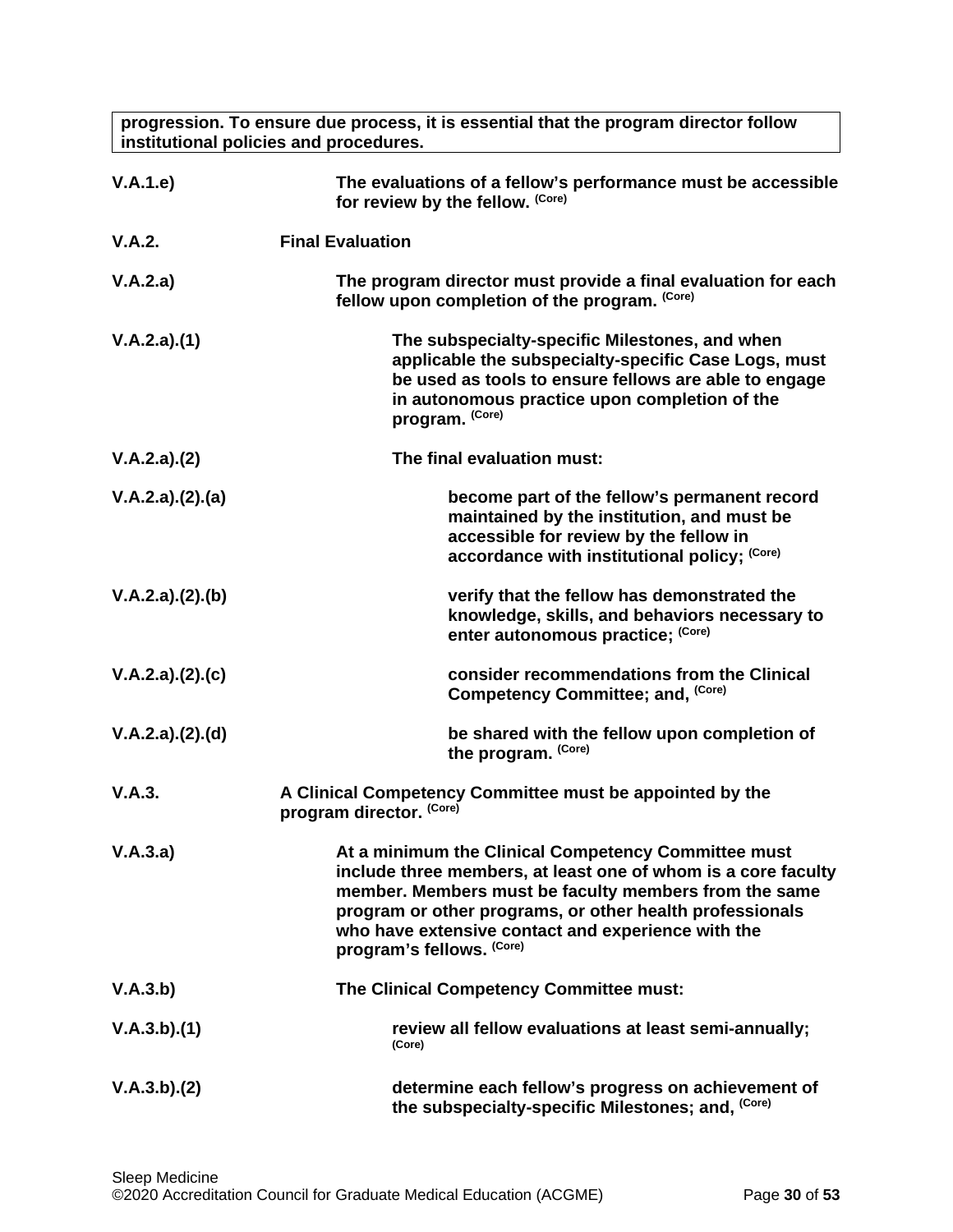- **V.A.3.b).(3) meet prior to the fellows' semi-annual evaluations and advise the program director regarding each fellow's progress. (Core)**
- <span id="page-30-0"></span>**V.B. Faculty Evaluation**
- **V.B.1. The program must have a process to evaluate each faculty member's performance as it relates to the educational program at least annually. (Core)**

**Background and Intent: The program director is responsible for the education program and for whom delivers it. While the term faculty may be applied to physicians within a given institution for other reasons, it is applied to fellowship program faculty members only through approval by a program director. The development of the faculty improves the education, clinical, and research aspects of a program. Faculty members have a strong commitment to the fellow and desire to provide optimal education and work opportunities. Faculty members must be provided feedback on their contribution to the mission of the program. All faculty members who interact with fellows desire feedback on their education, clinical care, and research. If a faculty member does not interact with fellows, feedback is not required. With regard to the diverse operating environments and configurations, the fellowship program director may need to work with others to determine the effectiveness of the program's faculty performance with regard to their role in the educational program. All teaching faculty members should have their educational efforts evaluated by the fellows in a confidential and anonymous manner. Other aspects for the feedback may include research or clinical productivity, review of patient outcomes, or peer review of scholarly activity. The process should reflect the local environment and identify the necessary information. The feedback from the various sources should be summarized and provided to the faculty on an annual basis by a member of the leadership team of the program.**

| V.B.1.a) | This evaluation must include a review of the faculty member's<br>clinical teaching abilities, engagement with the educational<br>program, participation in faculty development related to their<br>skills as an educator, clinical performance, professionalism,<br>and scholarly activities. (Core) |
|----------|------------------------------------------------------------------------------------------------------------------------------------------------------------------------------------------------------------------------------------------------------------------------------------------------------|
| V.B.1.b) | This evaluation must include written, confidential evaluations<br>by the fellows. (Core)                                                                                                                                                                                                             |
| V.B.2.   | Faculty members must receive feedback on their evaluations at least<br>annually. (Core)                                                                                                                                                                                                              |

**Background and Intent: The quality of the faculty's teaching and clinical care is a determinant of the quality of the program and the quality of the fellows' future clinical care. Therefore, the program has the responsibility to evaluate and improve the program faculty members' teaching, scholarship, professionalism, and quality care. This section mandates annual review of the program's faculty members for this purpose, and can be used as input into the Annual Program Evaluation.**

### <span id="page-30-1"></span>**V.C. Program Evaluation and Improvement**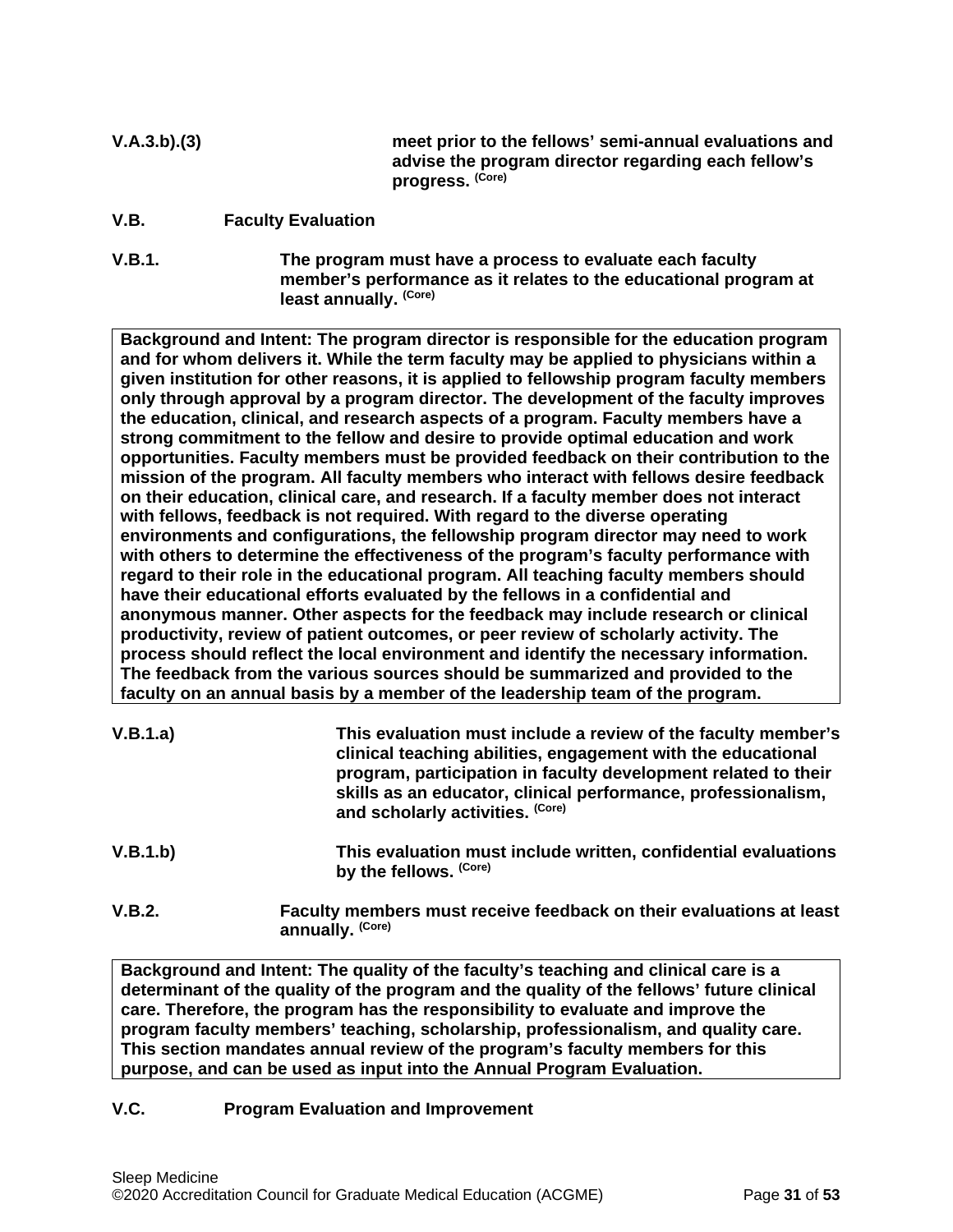| V.C.1.      | The program director must appoint the Program Evaluation<br><b>Committee to conduct and document the Annual Program</b><br>Evaluation as part of the program's continuous improvement<br>process. (Core) |
|-------------|----------------------------------------------------------------------------------------------------------------------------------------------------------------------------------------------------------|
| V.C.1.a)    | The Program Evaluation Committee must be composed of at<br>least two program faculty members, at least one of whom is a<br>core faculty member, and at least one fellow. (Core)                          |
| V.C.1.b)    | <b>Program Evaluation Committee responsibilities must include:</b>                                                                                                                                       |
| V.C.1.b)(1) | acting as an advisor to the program director, through<br>program oversight; (Core)                                                                                                                       |
| V.C.1.b)(2) | review of the program's self-determined goals and<br>progress toward meeting them; (Core)                                                                                                                |
| V.C.1.b)(3) | guiding ongoing program improvement, including<br>development of new goals, based upon outcomes;<br>and, (Core)                                                                                          |
| V.C.1.b)(4) | review of the current operating environment to identify<br>strengths, challenges, opportunities, and threats as<br>related to the program's mission and aims. (Core)                                     |

**Background and Intent: In order to achieve its mission and train quality physicians, a program must evaluate its performance and plan for improvement in the Annual Program Evaluation. Performance of fellows and faculty members is a reflection of program quality, and can use metrics that reflect the goals that a program has set for itself. The Program Evaluation Committee utilizes outcome parameters and other data to assess the program's progress toward achievement of its goals and aims.**

| V.C.1.c)        | The Program Evaluation Committee should consider the<br>following elements in its assessment of the program:                               |
|-----------------|--------------------------------------------------------------------------------------------------------------------------------------------|
| V.C.1.c).(1)    | fellow performance; (Core)                                                                                                                 |
| V.C.1.c). (2)   | faculty development; and, (Core)                                                                                                           |
| $V.C.1.c).$ (3) | progress on the previous year's action plan(s). (Core)                                                                                     |
| V.C.1.d         | The Program Evaluation Committee must evaluate the<br>program's mission and aims, strengths, areas for<br>improvement, and threats. (Core) |
| V.C.1.e)        | The annual review, including the action plan, must:                                                                                        |
| V.C.1.e).(1)    | be distributed to and discussed with the members of<br>the teaching faculty and the fellows; and, (Core)                                   |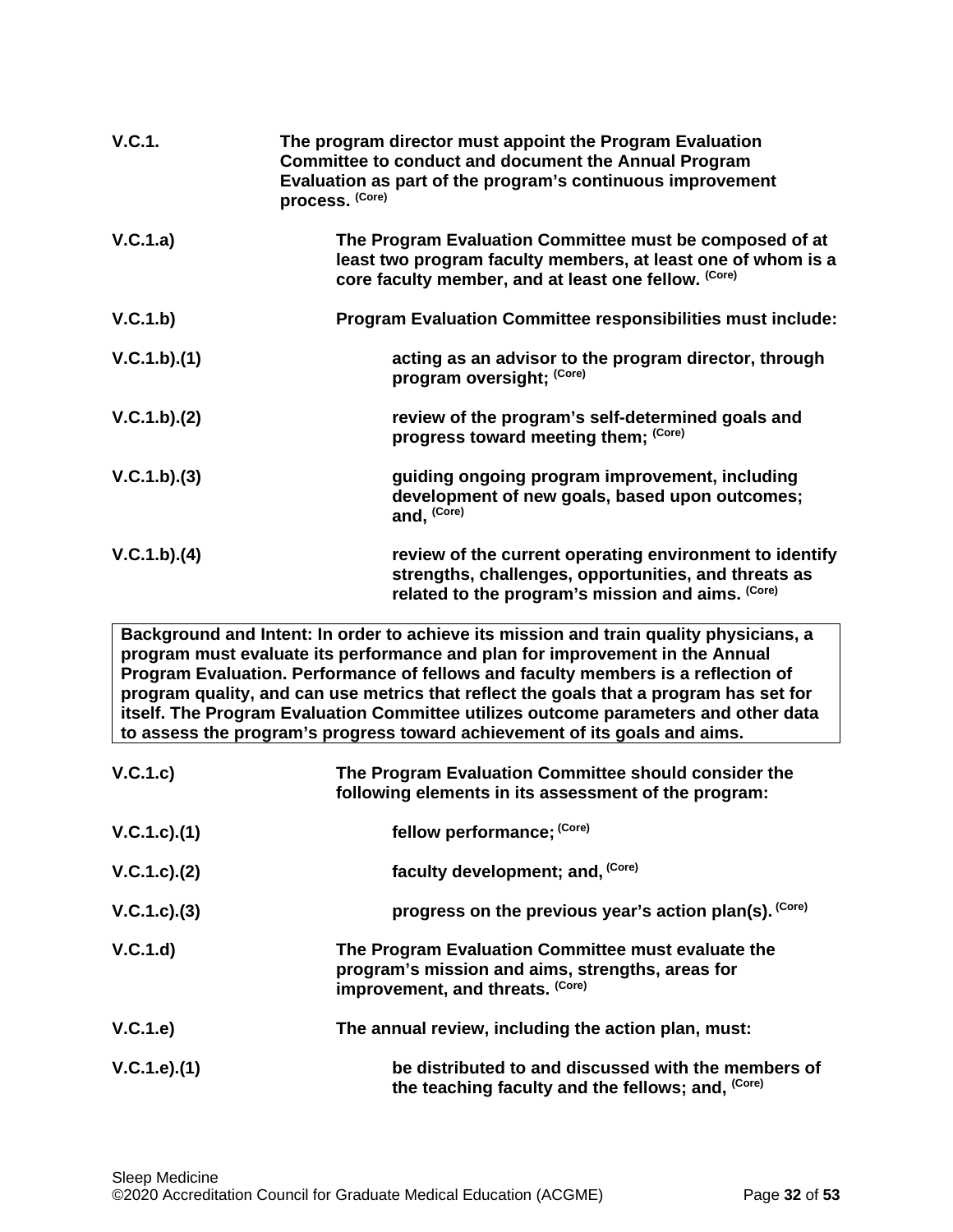| V.C.1.e). (2)                                    | be submitted to the DIO. (Core)                                                                              |
|--------------------------------------------------|--------------------------------------------------------------------------------------------------------------|
| V.C.2.                                           | The program must participate in a Self-Study prior to its 10-Year<br><b>Accreditation Site Visit. (Core)</b> |
| $\mathbf{11} \wedge \mathbf{2} \cdot \mathbf{1}$ | A accordance of the Calf Ctrishi model has acchied that the DIC                                              |

**V.C.2.a) A summary of the Self-Study must be submitted to the DIO. (Core)**

**Background and Intent: Outcomes of the documented Annual Program Evaluation can be integrated into the 10-year Self-Study process. The Self-Study is an objective, comprehensive evaluation of the fellowship program, with the aim of improving it. Underlying the Self-Study is this longitudinal evaluation of the program and its learning environment, facilitated through sequential Annual Program Evaluations that focus on the required components, with an emphasis on program strengths and selfidentified areas for improvement. Details regarding the timing and expectations for the Self-Study and the 10-Year Accreditation Site Visit are provided in the** *ACGME Manual of Policies and Procedures***. Additionally, a description of the [Self-Study process,](http://acgme.org/What-We-Do/Accreditation/Self-Study) as well as information on how to prepare for the [10-Year Accreditation Site Visit,](http://www.acgme.org/What-We-Do/Accreditation/Site-Visit/Eight-Steps-to-Prepare-for-the-10-Year-Accreditation-Site-Visit) is available on the ACGME website.**

| V.C.3.   | One goal of ACGME-accredited education is to educate physicians<br>who seek and achieve board certification. One measure of the<br>effectiveness of the educational program is the ultimate pass rate.                                                                                                                                        |
|----------|-----------------------------------------------------------------------------------------------------------------------------------------------------------------------------------------------------------------------------------------------------------------------------------------------------------------------------------------------|
|          | The program director should encourage all eligible program<br>graduates to take the certifying examination offered by the<br>applicable American Board of Medical Specialties (ABMS) member<br>board or American Osteopathic Association (AOA) certifying board.                                                                              |
|          | [If certification in the subspecialty is not offered by the ABMS and/or<br>the AOA, the certification requirements will be omitted.]                                                                                                                                                                                                          |
| V.C.3.a) | For subspecialties in which the ABMS member board and/or<br>AOA certifying board offer(s) an annual written exam, in the<br>preceding three years, the program's aggregate pass rate of<br>those taking the examination for the first time must be higher<br>than the bottom fifth percentile of programs in that<br>subspecialty. (Outcome)# |
| V.C.3.b) | For subspecialties in which the ABMS member board and/or<br>AOA certifying board offer(s) a biennial written exam, in the<br>preceding six years, the program's aggregate pass rate of<br>those taking the examination for the first time must be higher<br>than the bottom fifth percentile of programs in that<br>subspecialty. (Outcome)   |
| V.C.3.c) | For subspecialties in which the ABMS member board and/or<br>AOA certifying board offer(s) an annual oral exam, in the<br>preceding three years, the program's aggregate pass rate of<br>those taking the examination for the first time must be higher                                                                                        |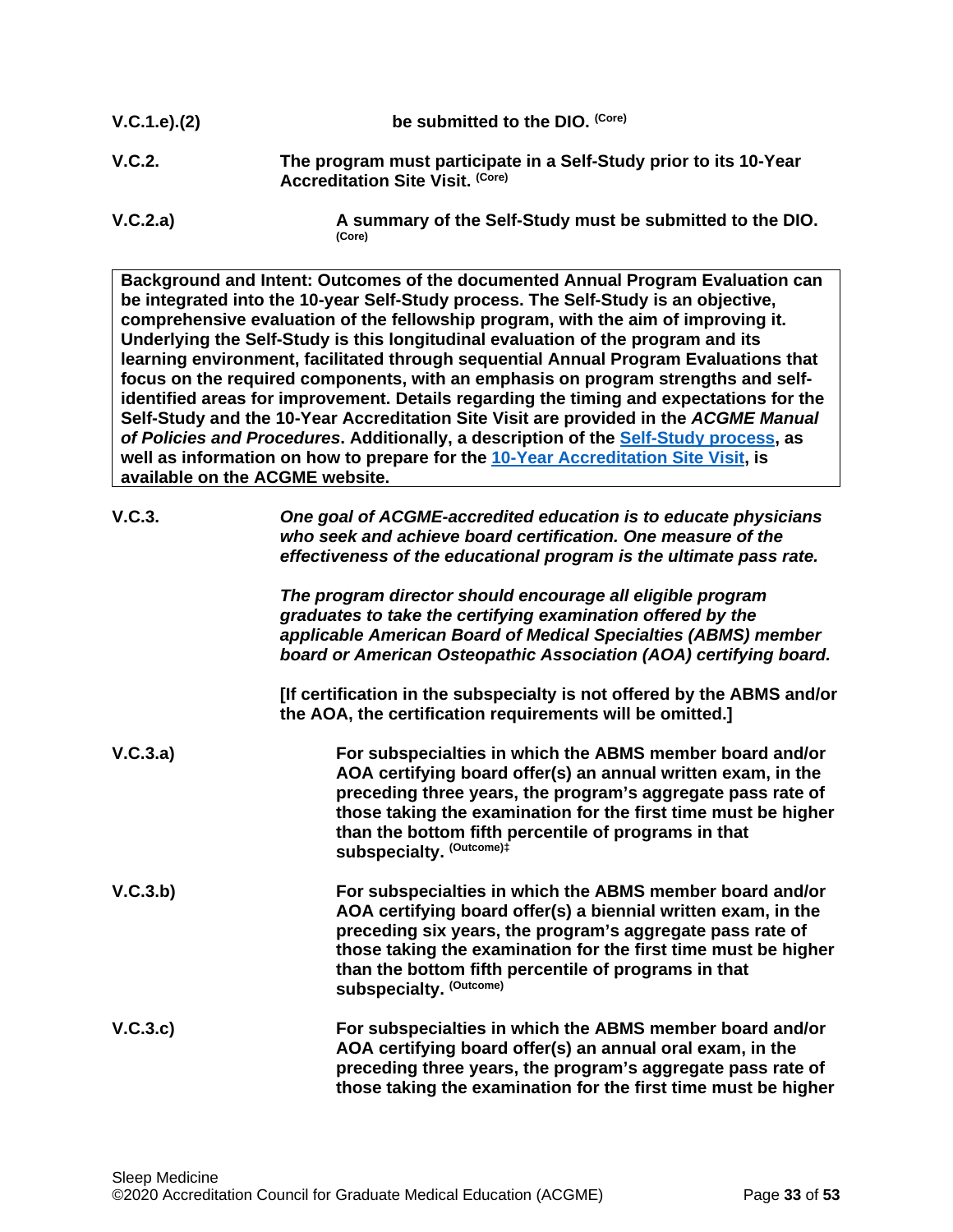|          | than the bottom fifth percentile of programs in that<br>subspecialty. (Outcome)                                                                                                                                                                                                                                                          |
|----------|------------------------------------------------------------------------------------------------------------------------------------------------------------------------------------------------------------------------------------------------------------------------------------------------------------------------------------------|
| V.C.3.d) | For subspecialties in which the ABMS member board and/or<br>AOA certifying board offer(s) a biennial oral exam, in the<br>preceding six years, the program's aggregate pass rate of<br>those taking the examination for the first time must be higher<br>than the bottom fifth percentile of programs in that<br>subspecialty. (Outcome) |
| V.C.3.e) | For each of the exams referenced in V.C.3.a)-d), any program<br>whose graduates over the time period specified in the<br>requirement have achieved an 80 percent pass rate will have<br>met this requirement, no matter the percentile rank of the<br>program for pass rate in that subspecialty. (Outcome)                              |

**Background and Intent: Setting a single standard for pass rate that works across subspecialties is not supportable based on the heterogeneity of the psychometrics of different examinations. By using a percentile rank, the performance of the lower five percent (fifth percentile) of programs can be identified and set on a path to curricular and test preparation reform.**

**There are subspecialties where there is a very high board pass rate that could leave successful programs in the bottom five percent (fifth percentile) despite admirable performance. These high-performing programs should not be cited, and V.C.3.e) is designed to address this.**

**V.C.3.f) Programs must report, in ADS, board certification status annually for the cohort of board-eligible fellows that graduated seven years earlier. (Core)**

**Background and Intent: It is essential that fellowship programs demonstrate knowledge and skill transfer to their fellows. One measure of that is the qualifying or initial certification exam pass rate. Another important parameter of the success of the program is the ultimate board certification rate of its graduates. Graduates are eligible for up to seven years from fellowship graduation for initial certification. The ACGME will calculate a rolling three-year average of the ultimate board certification rate at seven years post-graduation, and the Review Committees will monitor it.**

**The Review Committees will track the rolling seven-year certification rate as an indicator of program quality. Programs are encouraged to monitor their graduates' performance on board certification examinations.**

**In the future, the ACGME may establish parameters related to ultimate board certification rates.**

## <span id="page-33-0"></span>**VI. The Learning and Working Environment**

*Fellowship education must occur in the context of a learning and working environment that emphasizes the following principles:*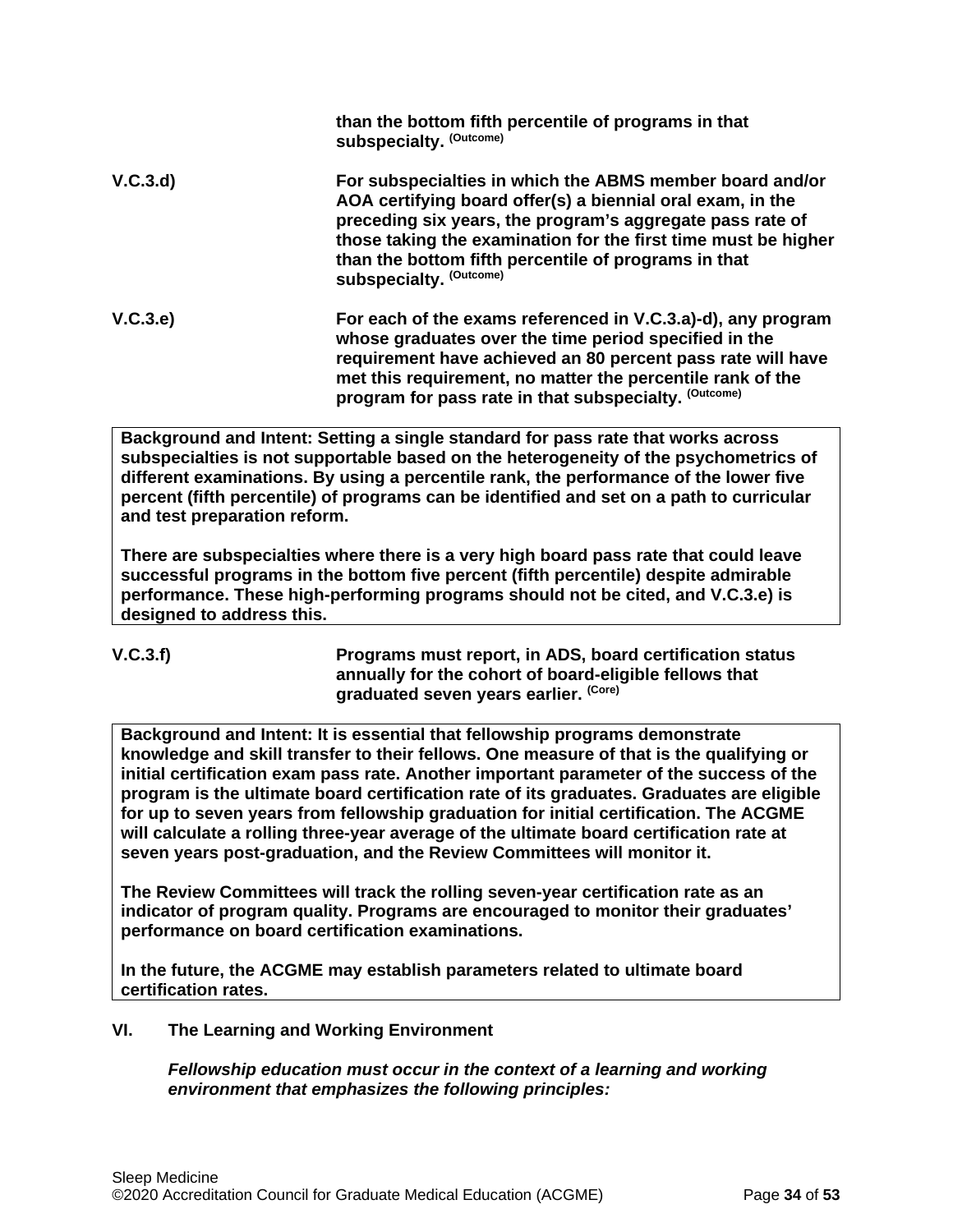- *Excellence in the safety and quality of care rendered to patients by fellows today*
- *Excellence in the safety and quality of care rendered to patients by today's fellows in their future practice*
- *Excellence in professionalism through faculty modeling of:*
	- o *the effacement of self-interest in a humanistic environment that supports the professional development of physicians*
	- o *the joy of curiosity, problem-solving, intellectual rigor, and discovery*
- *Commitment to the well-being of the students, residents, fellows, faculty members, and all members of the health care team*

**Background and Intent: The revised requirements are intended to provide greater flexibility within an established framework, allowing programs and fellows more discretion to structure clinical education in a way that best supports the above principles of professional development. With this increased flexibility comes the responsibility for programs and fellows to adhere to the 80-hour maximum weekly limit (unless a rotation-specific exception is granted by a Review Committee), and to utilize flexibility in a manner that optimizes patient safety, fellow education, and fellow wellbeing. The requirements are intended to support the development of a sense of professionalism by encouraging fellows to make decisions based on patient needs and their own well-being, without fear of jeopardizing their program's accreditation status. In addition, the proposed requirements eliminate the burdensome documentation requirement for fellows to justify clinical and educational work hour variations.**

**Clinical and educational work hours represent only one part of the larger issue of conditions of the learning and working environment, and Section VI has now been expanded to include greater attention to patient safety and fellow and faculty member well-being. The requirements are intended to support programs and fellows as they strive for excellence, while also ensuring ethical, humanistic training. Ensuring that flexibility is used in an appropriate manner is a shared responsibility of the program and fellows. With this flexibility comes a responsibility for fellows and faculty members to recognize the need to hand off care of a patient to another provider when a fellow is too fatigued to provide safe, high quality care and for programs to ensure that fellows remain within the 80-hour maximum weekly limit.**

## <span id="page-34-0"></span>**VI.A. Patient Safety, Quality Improvement, Supervision, and Accountability**

**VI.A.1. Patient Safety and Quality Improvement**

*All physicians share responsibility for promoting patient safety and enhancing quality of patient care. Graduate medical education must prepare fellows to provide the highest level of clinical care with continuous focus on the safety, individual needs, and humanity of their patients. It is the right of each patient to be cared for by fellows who are appropriately supervised; possess the requisite knowledge,*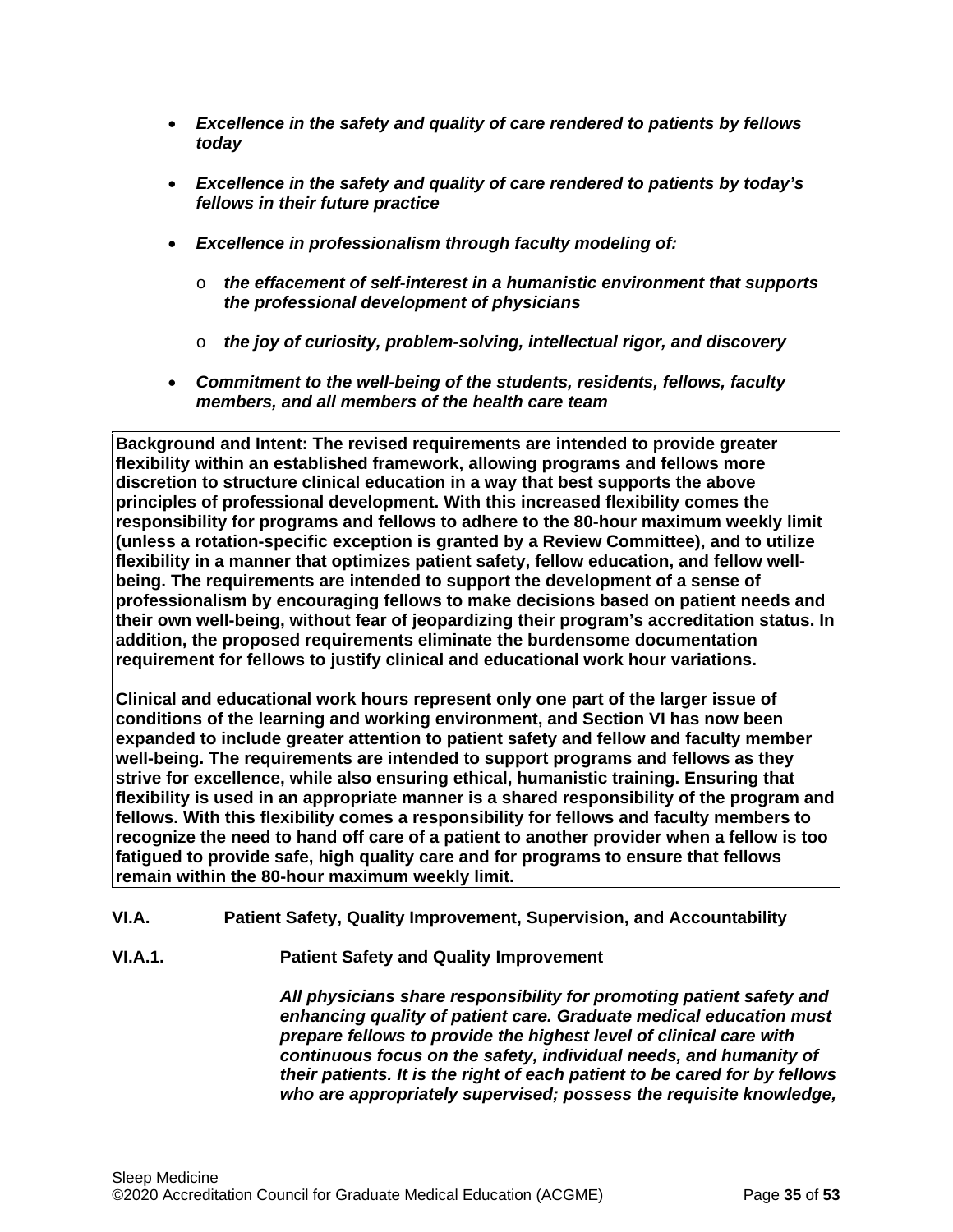|                 | skills, and abilities; understand the limits of their knowledge and<br>experience; and seek assistance as required to provide optimal<br>patient care.                                                                                                                                                                           |
|-----------------|----------------------------------------------------------------------------------------------------------------------------------------------------------------------------------------------------------------------------------------------------------------------------------------------------------------------------------|
|                 | Fellows must demonstrate the ability to analyze the care they<br>provide, understand their roles within health care teams, and play an<br>active role in system improvement processes. Graduating fellows<br>will apply these skills to critique their future unsupervised practice<br>and effect quality improvement measures.  |
|                 | It is necessary for fellows and faculty members to consistently work<br>in a well-coordinated manner with other health care professionals to<br>achieve organizational patient safety goals.                                                                                                                                     |
| VI.A.1.a)       | <b>Patient Safety</b>                                                                                                                                                                                                                                                                                                            |
| VI.A.1.a)(1)    | <b>Culture of Safety</b>                                                                                                                                                                                                                                                                                                         |
|                 | A culture of safety requires continuous identification<br>of vulnerabilities and a willingness to transparently<br>deal with them. An effective organization has formal<br>mechanisms to assess the knowledge, skills, and<br>attitudes of its personnel toward safety in order to<br>identify areas for improvement.            |
| VI.A.1.a)(1)(a) | The program, its faculty, residents, and fellows<br>must actively participate in patient safety<br>systems and contribute to a culture of safety.<br>(Core)                                                                                                                                                                      |
| VI.A.1.a)(1)(b) | The program must have a structure that<br>promotes safe, interprofessional, team-based<br>care. (Core)                                                                                                                                                                                                                           |
| VI.A.1.a)(2)    | <b>Education on Patient Safety</b>                                                                                                                                                                                                                                                                                               |
|                 | Programs must provide formal educational activities<br>that promote patient safety-related goals, tools, and<br>techniques. (Core)                                                                                                                                                                                               |
|                 | Background and Intent: Optimal patient safety occurs in the setting of a coordinated<br>interprofessional learning and working environment.                                                                                                                                                                                      |
| VI.A.1.a)(3)    | <b>Patient Safety Events</b>                                                                                                                                                                                                                                                                                                     |
|                 | Reporting, investigation, and follow-up of adverse<br>events, near misses, and unsafe conditions are pivotal<br>mechanisms for improving patient safety, and are<br>essential for the success of any patient safety<br>program. Feedback and experiential learning are<br>essential to developing true competence in the ability |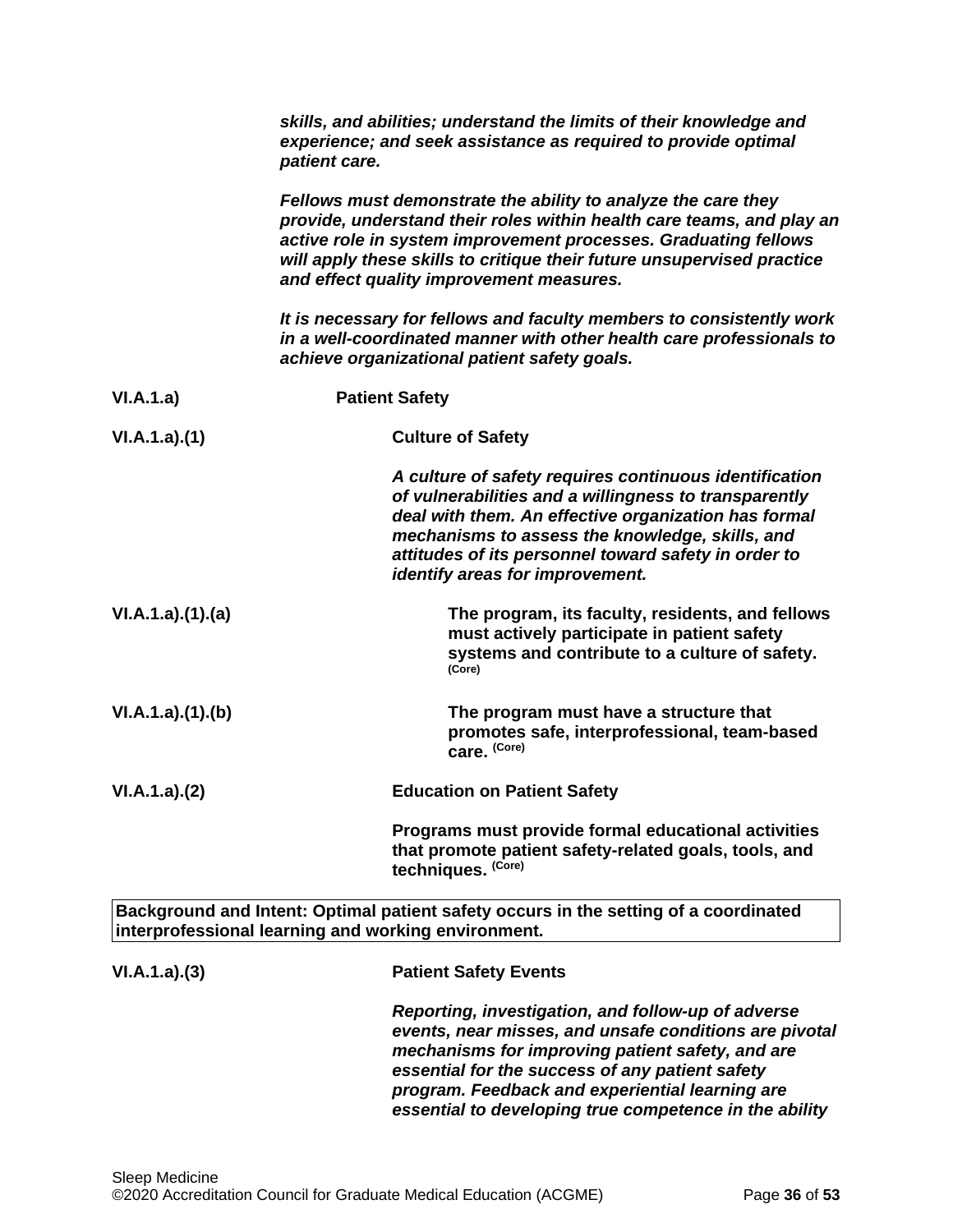|                      | to identify causes and institute sustainable systems-<br>based changes to ameliorate patient safety<br>vulnerabilities.                                                                                                                                                    |
|----------------------|----------------------------------------------------------------------------------------------------------------------------------------------------------------------------------------------------------------------------------------------------------------------------|
| VI.A.1.a)(3)(a)      | Residents, fellows, faculty members, and other<br>clinical staff members must:                                                                                                                                                                                             |
| VI.A.1.a)(3).(a).(i) | know their responsibilities in reporting<br>patient safety events at the clinical site;<br>(Core)                                                                                                                                                                          |
| VI.A.1.a)(3)(a)(ii)  | know how to report patient safety<br>events, including near misses, at the<br>clinical site; and, (Core)                                                                                                                                                                   |
| VI.A.1.a)(3)(a)(iii) | be provided with summary information<br>of their institution's patient safety<br>reports. (Core)                                                                                                                                                                           |
| VI.A.1.a)(3)(b)      | Fellows must participate as team members in<br>real and/or simulated interprofessional clinical<br>patient safety activities, such as root cause<br>analyses or other activities that include<br>analysis, as well as formulation and<br>implementation of actions. (Core) |
| VI.A.1.a)(4)         | <b>Fellow Education and Experience in Disclosure of</b><br><b>Adverse Events</b>                                                                                                                                                                                           |
|                      | Patient-centered care requires patients, and when<br>appropriate families, to be apprised of clinical<br>situations that affect them, including adverse events.<br>This is an important skill for faculty physicians to<br>model, and for fellows to develop and apply.    |
| VI.A.1.a)(4)(a)      | All fellows must receive training in how to<br>disclose adverse events to patients and<br>families. (Core)                                                                                                                                                                 |
| VI.A.1.a)(4)(b)      | Fellows should have the opportunity to<br>participate in the disclosure of patient safety<br>events, real or simulated. (Detail)                                                                                                                                           |
| VI.A.1.b)            | <b>Quality Improvement</b>                                                                                                                                                                                                                                                 |
| VI.A.1.b)(1)         | <b>Education in Quality Improvement</b>                                                                                                                                                                                                                                    |
|                      | A cohesive model of health care includes quality-<br>related goals, tools, and techniques that are necessary<br>in order for health care professionals to achieve<br>quality improvement goals.                                                                            |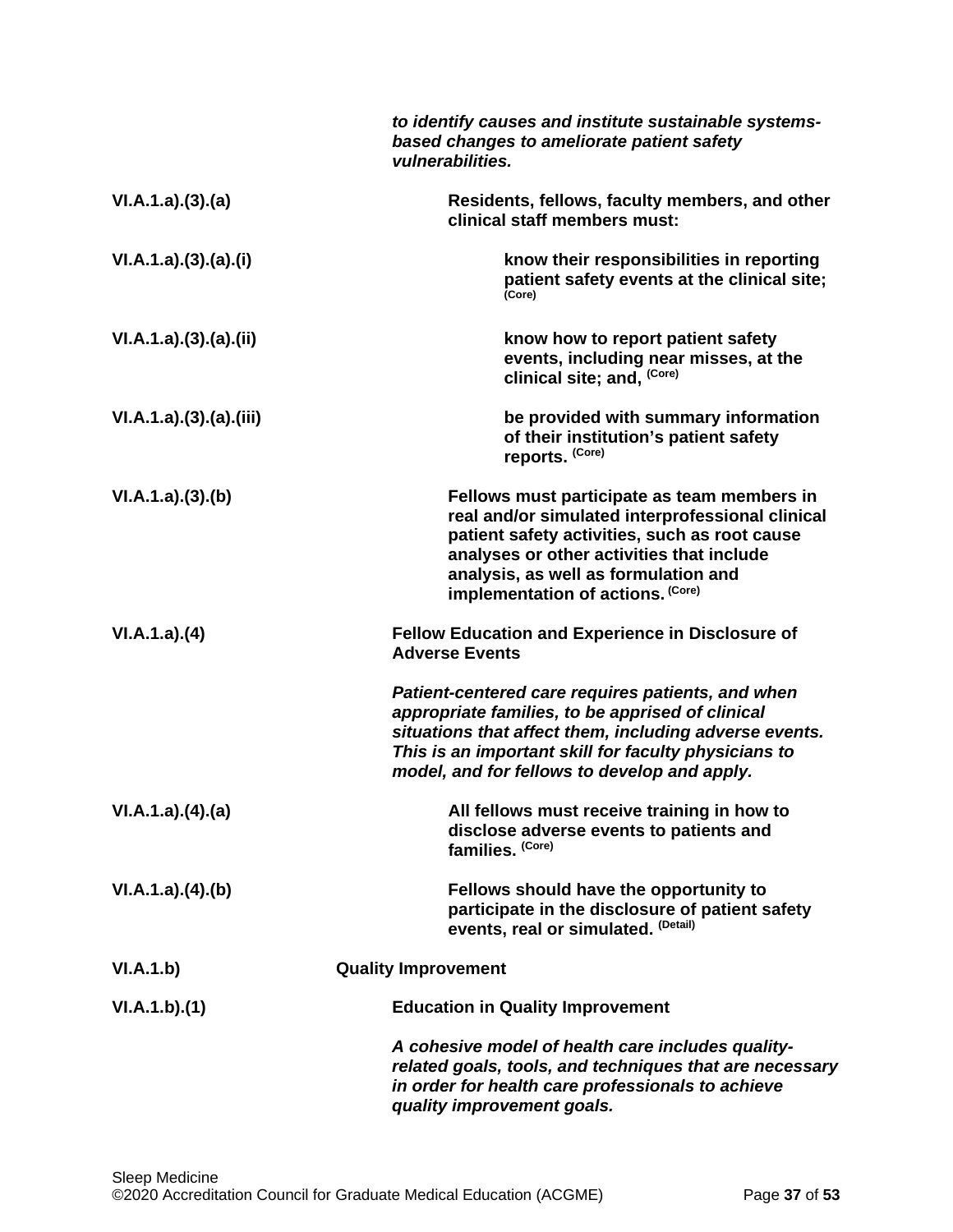| VI.A.1.b)(1)(a)      | Fellows must receive training and experience in<br>quality improvement processes, including an<br>understanding of health care disparities. (Core)                                                                                                                                                                                                                                                                                                    |
|----------------------|-------------------------------------------------------------------------------------------------------------------------------------------------------------------------------------------------------------------------------------------------------------------------------------------------------------------------------------------------------------------------------------------------------------------------------------------------------|
| VI.A.1.b)(2)         | <b>Quality Metrics</b>                                                                                                                                                                                                                                                                                                                                                                                                                                |
|                      | Access to data is essential to prioritizing activities for<br>care improvement and evaluating success of<br>improvement efforts.                                                                                                                                                                                                                                                                                                                      |
| VI.A.1.b)(2).(a)     | Fellows and faculty members must receive data<br>on quality metrics and benchmarks related to<br>their patient populations. (Core)                                                                                                                                                                                                                                                                                                                    |
| VI.A.1.b)(3)         | <b>Engagement in Quality Improvement Activities</b>                                                                                                                                                                                                                                                                                                                                                                                                   |
|                      | <b>Experiential learning is essential to developing the</b><br>ability to identify and institute sustainable systems-<br>based changes to improve patient care.                                                                                                                                                                                                                                                                                       |
| VI.A.1.b)(3).(a)     | Fellows must have the opportunity to<br>participate in interprofessional quality<br>improvement activities. (Core)                                                                                                                                                                                                                                                                                                                                    |
| VI.A.1.b)(3).(a).(i) | This should include activities aimed at<br>reducing health care disparities. (Detail)                                                                                                                                                                                                                                                                                                                                                                 |
| VI.A.2.              | <b>Supervision and Accountability</b>                                                                                                                                                                                                                                                                                                                                                                                                                 |
| VI.A.2.a)            | Although the attending physician is ultimately responsible for<br>the care of the patient, every physician shares in the<br>responsibility and accountability for their efforts in the<br>provision of care. Effective programs, in partnership with<br>their Sponsoring Institutions, define, widely communicate,<br>and monitor a structured chain of responsibility and<br>accountability as it relates to the supervision of all patient<br>care. |
|                      | Supervision in the setting of graduate medical education<br>provides safe and effective care to patients; ensures each<br>fellow's development of the skills, knowledge, and attitudes<br>required to enter the unsupervised practice of medicine; and<br>establishes a foundation for continued professional growth.                                                                                                                                 |
| VI.A.2.a)(1)         | Each patient must have an identifiable and<br>appropriately-credentialed and privileged attending<br>physician (or licensed independent practitioner as<br>specified by the applicable Review Committee) who is<br>responsible and accountable for the patient's care.<br>(Core)                                                                                                                                                                      |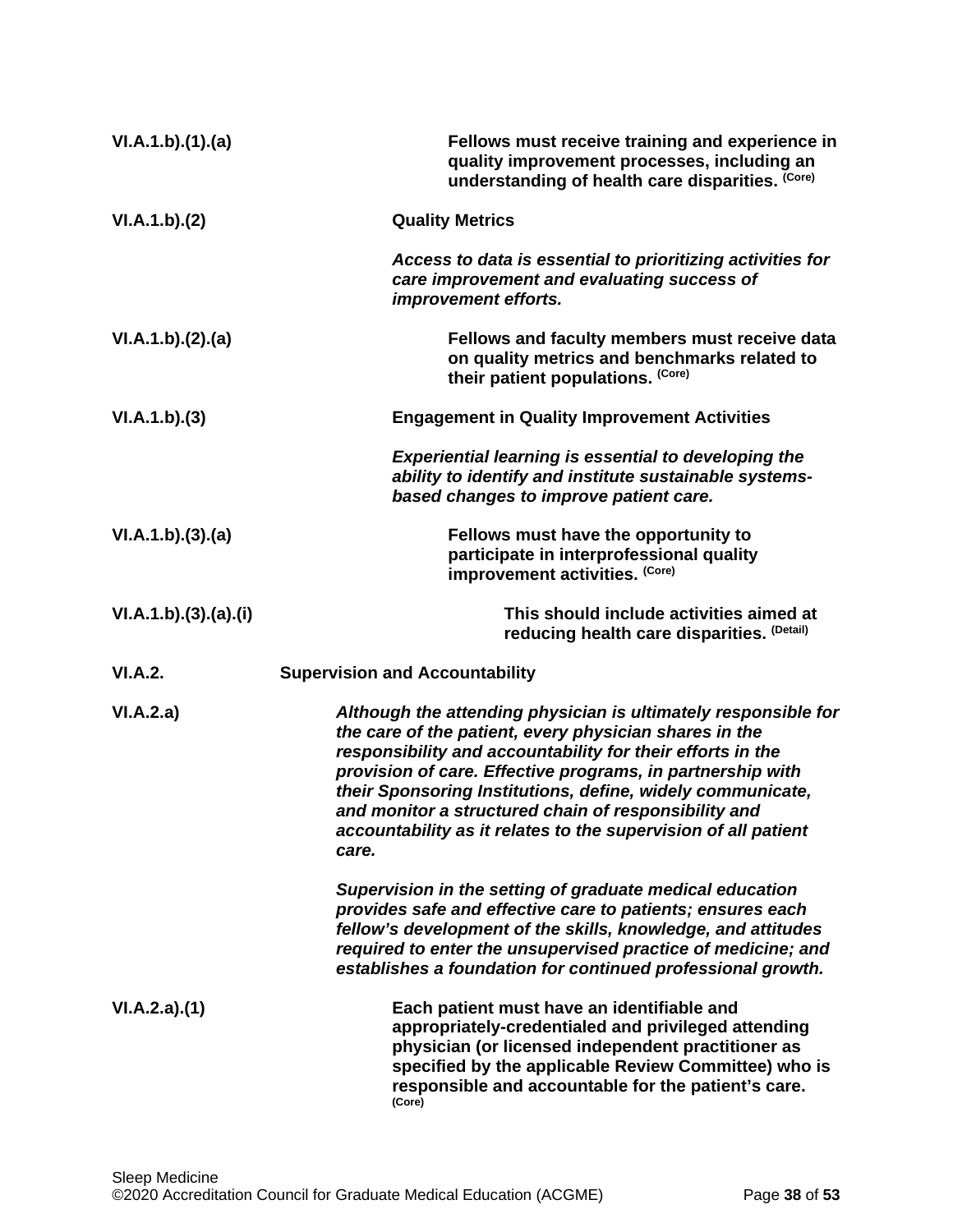| VI.A.2.a)(1).(a) | This information must be available to fellows,<br>faculty members, other members of the health<br>care team, and patients. (Core)                                                                                                                                                                                                                                                                                                                                                                                                                                                            |
|------------------|----------------------------------------------------------------------------------------------------------------------------------------------------------------------------------------------------------------------------------------------------------------------------------------------------------------------------------------------------------------------------------------------------------------------------------------------------------------------------------------------------------------------------------------------------------------------------------------------|
| VI.A.2.a)(1)(b)  | Fellows and faculty members must inform each<br>patient of their respective roles in that patient's<br>care when providing direct patient care. (Core)                                                                                                                                                                                                                                                                                                                                                                                                                                       |
| VI.A.2.b)        | Supervision may be exercised through a variety of methods.<br>For many aspects of patient care, the supervising physician<br>may be a more advanced fellow. Other portions of care<br>provided by the fellow can be adequately supervised by the<br>appropriate availability of the supervising faculty member or<br>fellow, either on site or by means of telecommunication<br>technology. Some activities require the physical presence of<br>the supervising faculty member. In some circumstances,<br>supervision may include post-hoc review of fellow-delivered<br>care with feedback. |

**Background and Intent: There are circumstances where direct supervision without physical presence does not fulfill the requirements of the specific Review Committee. Review Committees will further specify what is meant by direct supervision without physical presence in specialties where allowed. "Physically present" is defined as follows: The teaching physician is located in the same room (or partitioned or curtained area, if the room is subdivided to accommodate multiple patients) as the patient and/or performs a face-to-face service.**

| VI.A.2.b)(1)       | The program must demonstrate that the appropriate<br>level of supervision in place for all fellows is based on<br>each fellow's level of training and ability, as well as<br>patient complexity and acuity. Supervision may be<br>exercised through a variety of methods, as appropriate<br>to the situation. (Core) |
|--------------------|----------------------------------------------------------------------------------------------------------------------------------------------------------------------------------------------------------------------------------------------------------------------------------------------------------------------|
| VI.A.2.b)(2)       | The program must define when physical presence of a<br>supervising physician is required. (Core)                                                                                                                                                                                                                     |
| VI.A.2.c)          | <b>Levels of Supervision</b>                                                                                                                                                                                                                                                                                         |
|                    | To promote appropriate fellow supervision while providing<br>for graded authority and responsibility, the program must use<br>the following classification of supervision: (Core)                                                                                                                                    |
| $VI.A.2.c$ . $(1)$ | <b>Direct Supervision:</b>                                                                                                                                                                                                                                                                                           |
| VI.A.2.c)(1).(a)   | the supervising physician is physically present<br>with the fellow during the key portions of the<br>patient interaction. (Core)                                                                                                                                                                                     |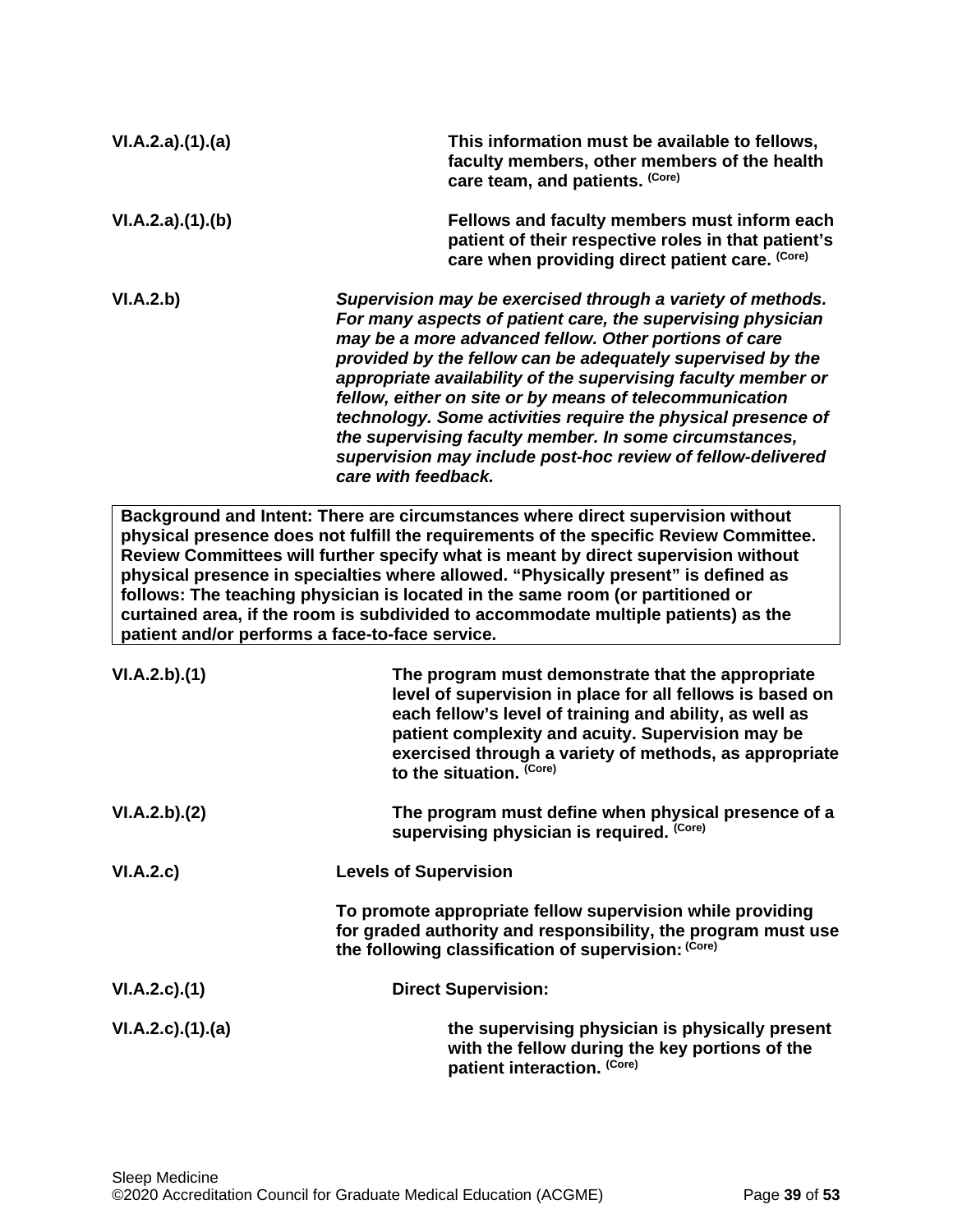| VI.A.2.c.2()  | Indirect Supervision: the supervising physician is not<br>providing physical or concurrent visual or audio<br>supervision but is immediately available to the fellow<br>for guidance and is available to provide appropriate<br>direct supervision. (Core) |
|---------------|------------------------------------------------------------------------------------------------------------------------------------------------------------------------------------------------------------------------------------------------------------|
| VI.A.2.c.(3)  | Oversight – the supervising physician is available to<br>provide review of procedures/encounters with<br>feedback provided after care is delivered. (Core)                                                                                                 |
| VI.A.2.d      | The privilege of progressive authority and responsibility,<br>conditional independence, and a supervisory role in patient<br>care delegated to each fellow must be assigned by the<br>program director and faculty members. (Core)                         |
| VI.A.2.d)(1)  | The program director must evaluate each fellow's<br>abilities based on specific criteria, guided by the<br>Milestones. (Core)                                                                                                                              |
| VI.A.2.d)(2)  | <b>Faculty members functioning as supervising</b><br>physicians must delegate portions of care to fellows<br>based on the needs of the patient and the skills of<br>each fellow. (Core)                                                                    |
| VI.A.2.d)(3)  | Fellows should serve in a supervisory role to junior<br>fellows and residents in recognition of their progress<br>toward independence, based on the needs of each<br>patient and the skills of the individual resident or<br>fellow. (Detail)              |
| VI.A.2.e      | Programs must set guidelines for circumstances and events<br>in which fellows must communicate with the supervising<br>faculty member(s). (Core)                                                                                                           |
| VI.A.2.e).(1) | Each fellow must know the limits of their scope of<br>authority, and the circumstances under which the<br>fellow is permitted to act with conditional<br>independence. (Outcome)                                                                           |
| oversight.    | Background and Intent: The ACGME Glossary of Terms defines conditional<br>independence as: Graded, progressive responsibility for patient care with defined                                                                                                |
| VI.A.2.f)     | Faculty supervision assignments must be of sufficient<br>duration to assess the knowledge and skills of each fellow<br>and to delegate to the fellow the appropriate level of patient<br>care authority and responsibility. (Core)                         |

# <span id="page-39-0"></span>**VI.B. Professionalism**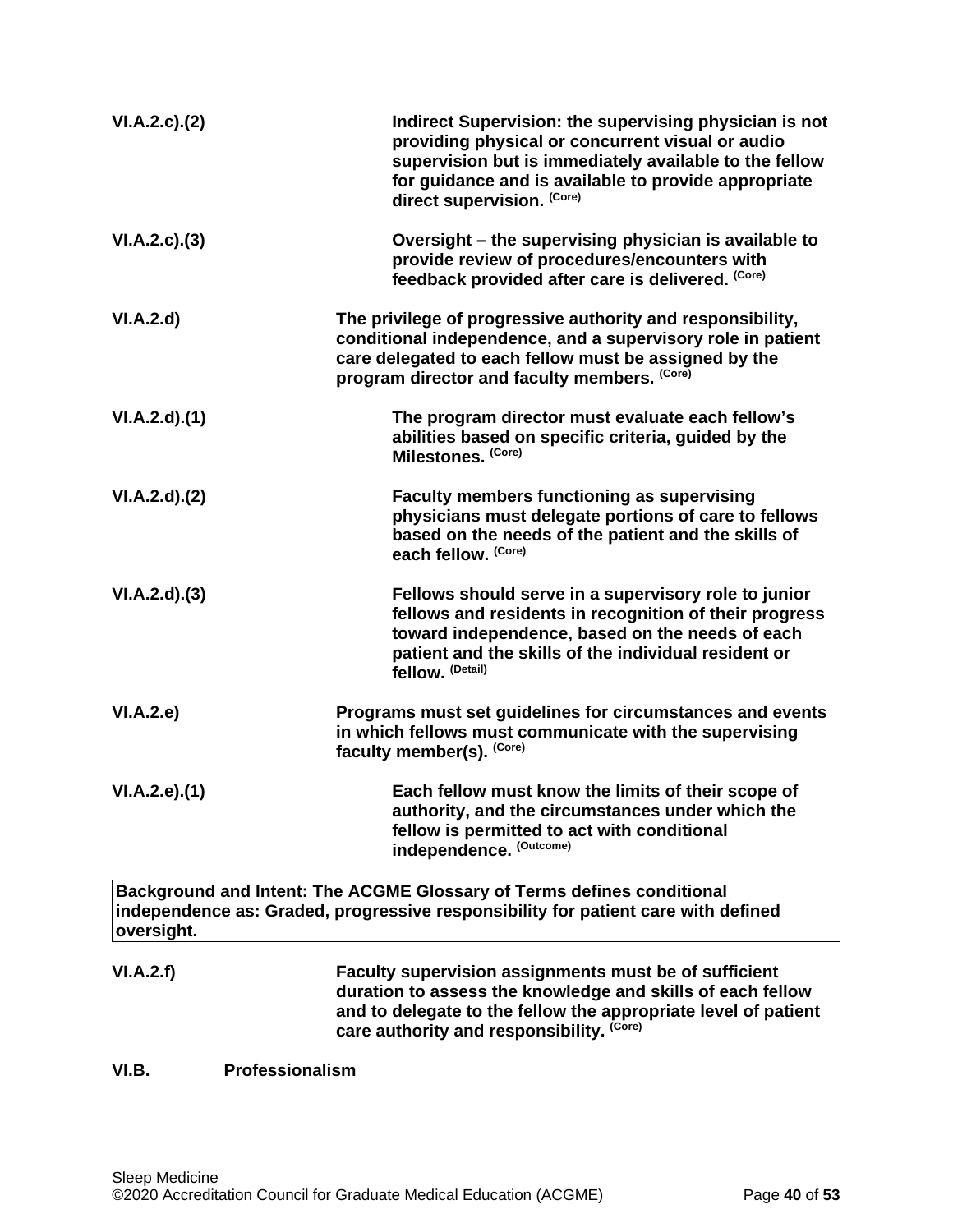| VI.B.1.   | Programs, in partnership with their Sponsoring Institutions, must<br>educate fellows and faculty members concerning the professional<br>responsibilities of physicians, including their obligation to be<br>appropriately rested and fit to provide the care required by their<br>patients. (Core) |
|-----------|----------------------------------------------------------------------------------------------------------------------------------------------------------------------------------------------------------------------------------------------------------------------------------------------------|
| VI.B.2.   | The learning objectives of the program must:                                                                                                                                                                                                                                                       |
| VI.B.2.a) | be accomplished through an appropriate blend of supervised<br>patient care responsibilities, clinical teaching, and didactic<br>educational events; (Core)                                                                                                                                         |
| VI.B.2.b) | be accomplished without excessive reliance on fellows to<br>fulfill non-physician obligations; and, (Core)                                                                                                                                                                                         |

**Background and Intent: Routine reliance on fellows to fulfill non-physician obligations increases work compression for fellows and does not provide an optimal educational experience. Non-physician obligations are those duties which in most institutions are performed by nursing and allied health professionals, transport services, or clerical staff. Examples of such obligations include transport of patients from the wards or units for procedures elsewhere in the hospital; routine blood drawing for laboratory tests; routine monitoring of patients when off the ward; and clerical duties, such as scheduling. While it is understood that fellows may be expected to do any of these things on occasion when the need arises, these activities should not be performed by fellows routinely and must be kept to a minimum to optimize fellow education.**

**VI.B.2.c) ensure manageable patient care responsibilities. (Core)**

**Background and Intent: The Common Program Requirements do not define "manageable patient care responsibilities" as this is variable by specialty and PGY level. Review Committees will provide further detail regarding patient care responsibilities in the applicable specialty-specific Program Requirements and accompanying FAQs. However, all programs, regardless of specialty, should carefully assess how the assignment of patient care responsibilities can affect work compression.**

| VI.B.3.        | The program director, in partnership with the Sponsoring Institution,<br>must provide a culture of professionalism that supports patient<br>safety and personal responsibility. (Core) |
|----------------|----------------------------------------------------------------------------------------------------------------------------------------------------------------------------------------|
| <b>VI.B.4.</b> | Fellows and faculty members must demonstrate an understanding<br>of their personal role in the:                                                                                        |
| VI.B.4.a)      | provision of patient- and family-centered care; (Outcome)                                                                                                                              |
| VI.B.4.b)      | safety and welfare of patients entrusted to their care,<br>including the ability to report unsafe conditions and adverse<br>events; (Outcome)                                          |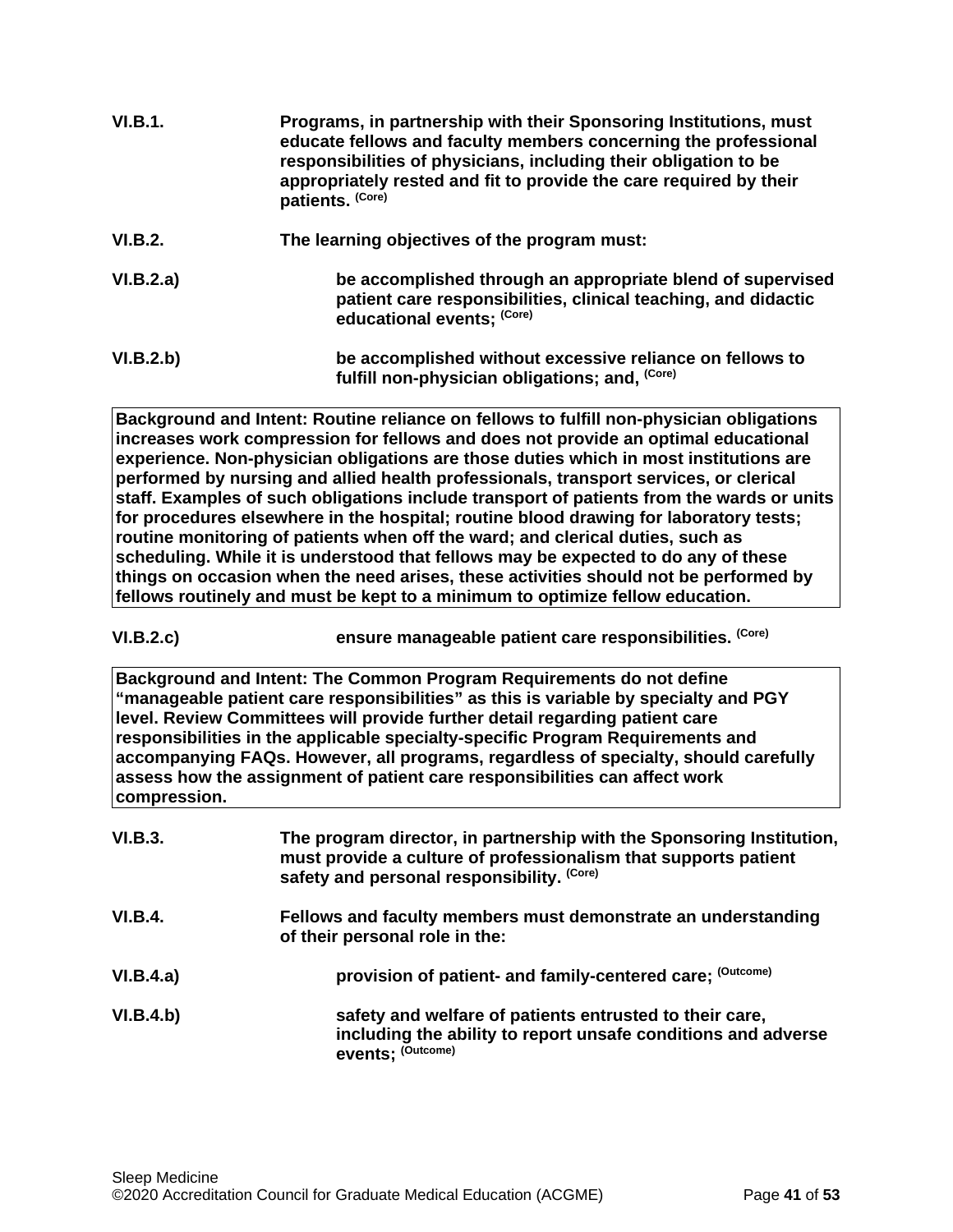**Background and Intent: This requirement emphasizes that responsibility for reporting unsafe conditions and adverse events is shared by all members of the team and is not solely the responsibility of the fellow.**

| VI.B.4.c) | assurance of their fitness for work, including: (Outcome) |
|-----------|-----------------------------------------------------------|
|-----------|-----------------------------------------------------------|

**Background and Intent: This requirement emphasizes the professional responsibility of faculty members and fellows to arrive for work adequately rested and ready to care for patients. It is also the responsibility of faculty members, fellows, and other members of the care team to be observant, to intervene, and/or to escalate their concern about fellow and faculty member fitness for work, depending on the situation, and in accordance with institutional policies.**

| $VI.B.4.c$ ). $(1)$ | management of their time before, during, and after<br>clinical assignments; and, (Outcome)                                                                                                                                                                                                                                           |
|---------------------|--------------------------------------------------------------------------------------------------------------------------------------------------------------------------------------------------------------------------------------------------------------------------------------------------------------------------------------|
| $VI.B.4.c$ ). $(2)$ | recognition of impairment, including from illness,<br>fatigue, and substance use, in themselves, their peers,<br>and other members of the health care team. (Outcome)                                                                                                                                                                |
| VI.B.4.d)           | commitment to lifelong learning; (Outcome)                                                                                                                                                                                                                                                                                           |
| VI.B.4.e            | monitoring of their patient care performance improvement<br>indicators; and, (Outcome)                                                                                                                                                                                                                                               |
| VI.B.4.f)           | accurate reporting of clinical and educational work hours,<br>patient outcomes, and clinical experience data. (Outcome)                                                                                                                                                                                                              |
| <b>VI.B.5.</b>      | All fellows and faculty members must demonstrate responsiveness<br>to patient needs that supersedes self-interest. This includes the<br>recognition that under certain circumstances, the best interests of<br>the patient may be served by transitioning that patient's care to<br>another qualified and rested provider. (Outcome) |
| <b>VI.B.6.</b>      | Programs, in partnership with their Sponsoring Institutions, must<br>provide a professional, equitable, respectful, and civil environment<br>that is free from discrimination, sexual and other forms of<br>harassment, mistreatment, abuse, or coercion of students, fellows,<br>faculty, and staff. (Core)                         |
| <b>VI.B.7.</b>      | Programs, in partnership with their Sponsoring Institutions, should<br>have a process for education of fellows and faculty regarding<br>unprofessional behavior and a confidential process for reporting,<br>investigating, and addressing such concerns. (Core)                                                                     |
| VI.C.               | <b>Well-Being</b>                                                                                                                                                                                                                                                                                                                    |

<span id="page-41-0"></span>*Psychological, emotional, and physical well-being are critical in the development of the competent, caring, and resilient physician and require proactive attention to life inside and outside of medicine. Well-being*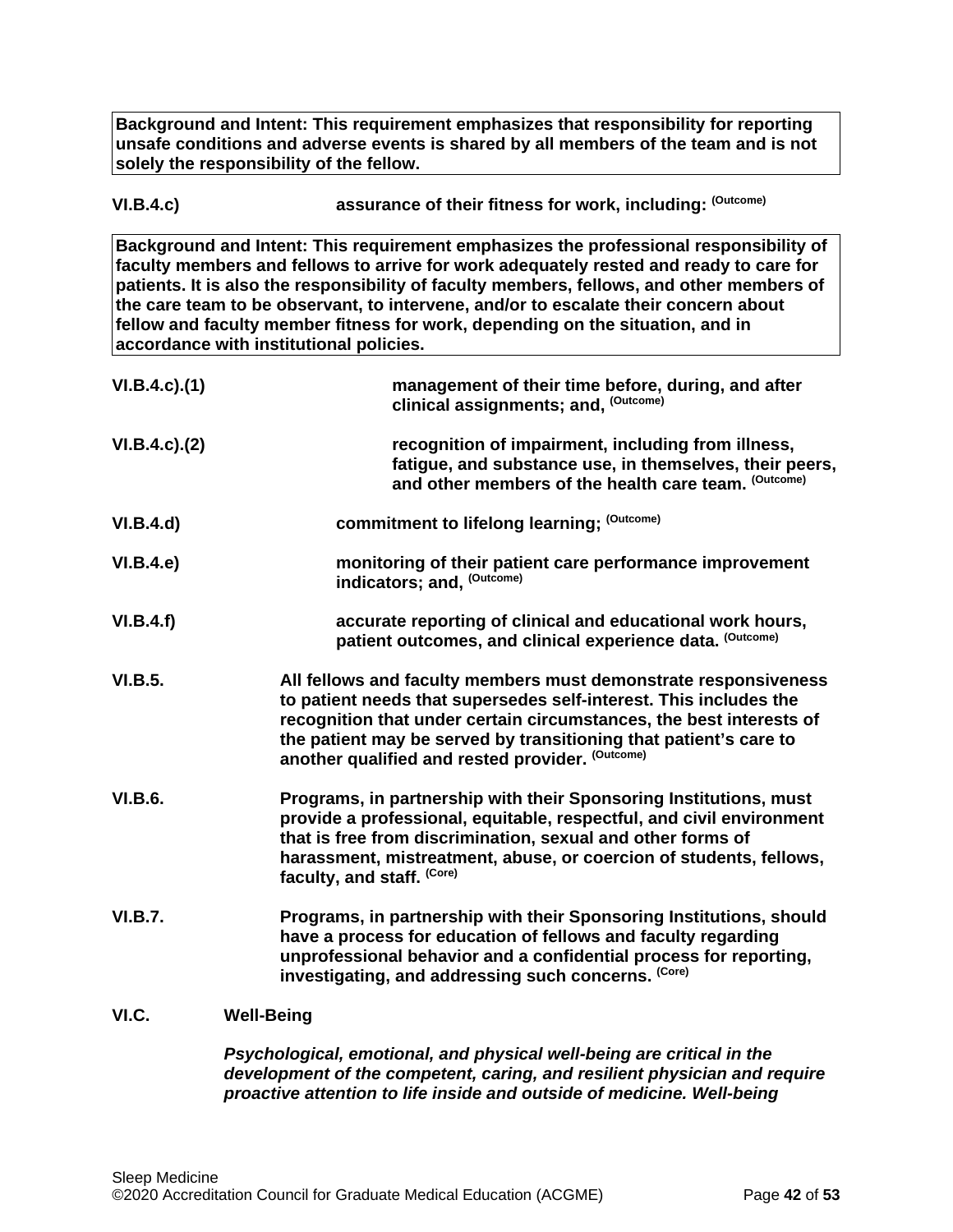*requires that physicians retain the joy in medicine while managing their own real life stresses. Self-care and responsibility to support other members of the health care team are important components of professionalism; they are also skills that must be modeled, learned, and nurtured in the context of other aspects of fellowship training.*

*Fellows and faculty members are at risk for burnout and depression. Programs, in partnership with their Sponsoring Institutions, have the same responsibility to address well-being as other aspects of resident competence. Physicians and all members of the health care team share responsibility for the well-being of each other. For example, a culture which encourages covering for colleagues after an illness without the expectation of reciprocity reflects the ideal of professionalism. A positive culture in a clinical learning environment models constructive behaviors, and prepares fellows with the skills and attitudes needed to thrive throughout their careers.*

**Background and Intent: The ACGME is committed to addressing physician well-being for individuals and as it relates to the learning and working environment. The creation of a learning and working environment with a culture of respect and accountability for physician well-being is crucial to physicians' ability to deliver the safest, best possible care to patients. The ACGME is leveraging its resources in four key areas to support the ongoing focus on physician well-being: education, influence, research, and collaboration. Information regarding the ACGME's ongoing efforts in this area is available on the ACGME website.**

**As these efforts evolve, information will be shared with programs seeking to develop and/or strengthen their own well-being initiatives. In addition, there are many activities that programs can utilize now to assess and support physician well-being. These include culture of safety surveys, ensuring the availability of counseling services, and attention to the safety of the entire health care team.**

| VI.C.1.   | The responsibility of the program, in partnership with the<br>Sponsoring Institution, to address well-being must include:                                                                                                                                                                                                      |
|-----------|--------------------------------------------------------------------------------------------------------------------------------------------------------------------------------------------------------------------------------------------------------------------------------------------------------------------------------|
| VI.C.1.a) | efforts to enhance the meaning that each fellow finds in the<br>experience of being a physician, including protecting time<br>with patients, minimizing non-physician obligations,<br>providing administrative support, promoting progressive<br>autonomy and flexibility, and enhancing professional<br>relationships; (Core) |
| VI.C.1.b) | attention to scheduling, work intensity, and work<br>compression that impacts fellow well-being; (Core)                                                                                                                                                                                                                        |
| VI.C.1.c) | evaluating workplace safety data and addressing the safety of<br>fellows and faculty members; (Core)                                                                                                                                                                                                                           |

**Background and Intent: This requirement emphasizes the responsibility shared by the Sponsoring Institution and its programs to gather information and utilize systems that**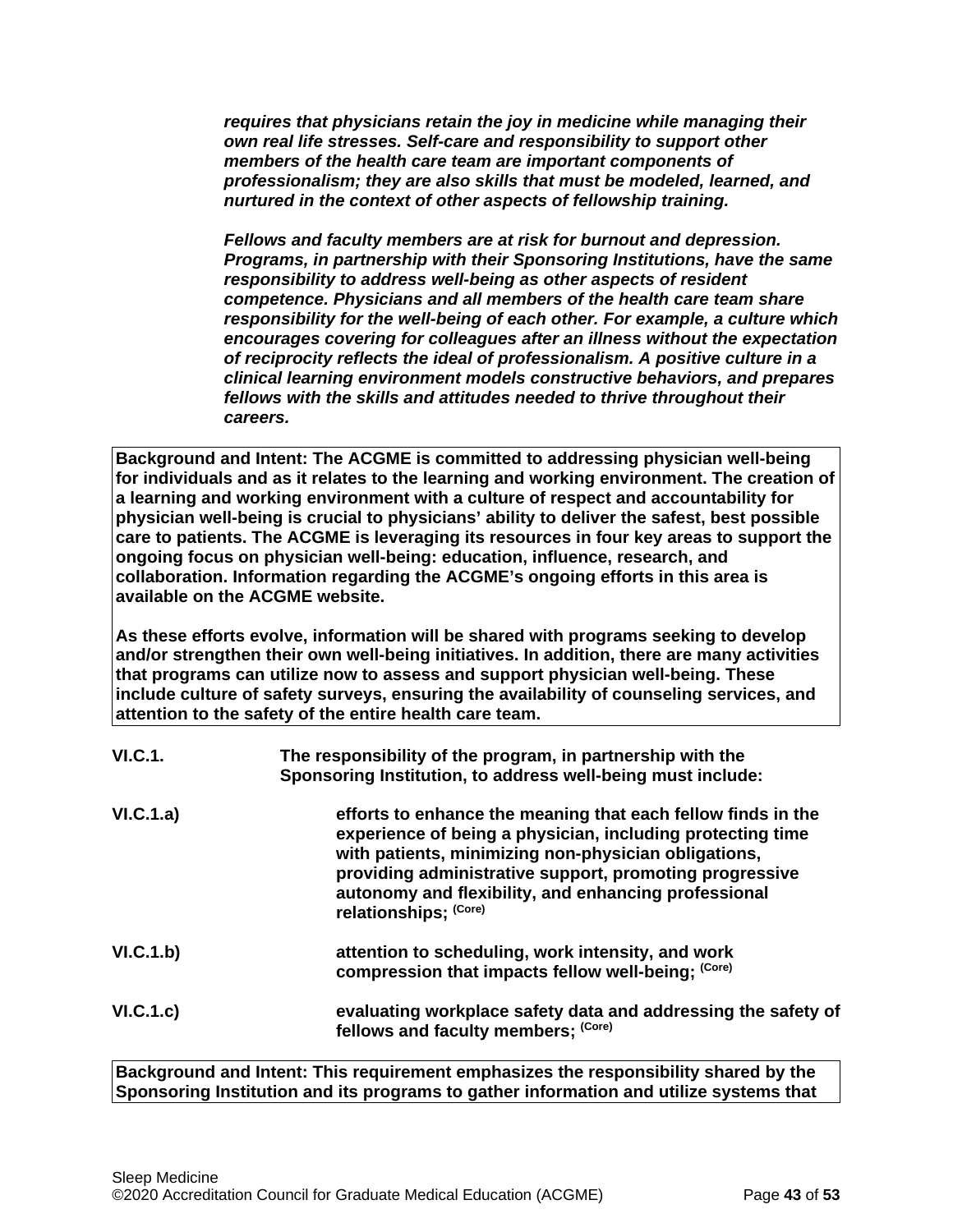**monitor and enhance fellow and faculty member safety, including physical safety. Issues to be addressed include, but are not limited to, monitoring of workplace injuries, physical or emotional violence, vehicle collisions, and emotional well-being after adverse events.**

**VI.C.1.d) policies and programs that encourage optimal fellow and faculty member well-being; and, (Core)**

**Background and Intent: Well-being includes having time away from work to engage with family and friends, as well as to attend to personal needs and to one's own health, including adequate rest, healthy diet, and regular exercise.**

**VI.C.1.d).(1) Fellows must be given the opportunity to attend medical, mental health, and dental care appointments, including those scheduled during their working hours. (Core)**

**Background and Intent: The intent of this requirement is to ensure that fellows have the opportunity to access medical and dental care, including mental health care, at times that are appropriate to their individual circumstances. Fellows must be provided with time away from the program as needed to access care, including appointments scheduled during their working hours.**

**VI.C.1.e) attention to fellow and faculty member burnout, depression, and substance abuse. The program, in partnership with its Sponsoring Institution, must educate faculty members and fellows in identification of the symptoms of burnout, depression, and substance abuse, including means to assist those who experience these conditions. Fellows and faculty members must also be educated to recognize those symptoms in themselves and how to seek appropriate care. The program, in partnership with its Sponsoring Institution, must: (Core)**

**Background and Intent: Programs and Sponsoring Institutions are encouraged to review materials in order to create systems for identification of burnout, depression, and substance abuse. Materials and more information are available on the Physician Wellbeing section of the ACGME website [\(http://www.acgme.org/What-We-](http://www.acgme.org/What-We-Do/Initiatives/Physician-Well-Being)[Do/Initiatives/Physician-Well-Being\)](http://www.acgme.org/What-We-Do/Initiatives/Physician-Well-Being).**

**VI.C.1.e).(1) encourage fellows and faculty members to alert the program director or other designated personnel or programs when they are concerned that another fellow, resident, or faculty member may be displaying signs of burnout, depression, substance abuse, suicidal ideation, or potential for violence; (Core)**

**Background and Intent: Individuals experiencing burnout, depression, substance abuse, and/or suicidal ideation are often reluctant to reach out for help due to the stigma associated with these conditions, and are concerned that seeking help may have a**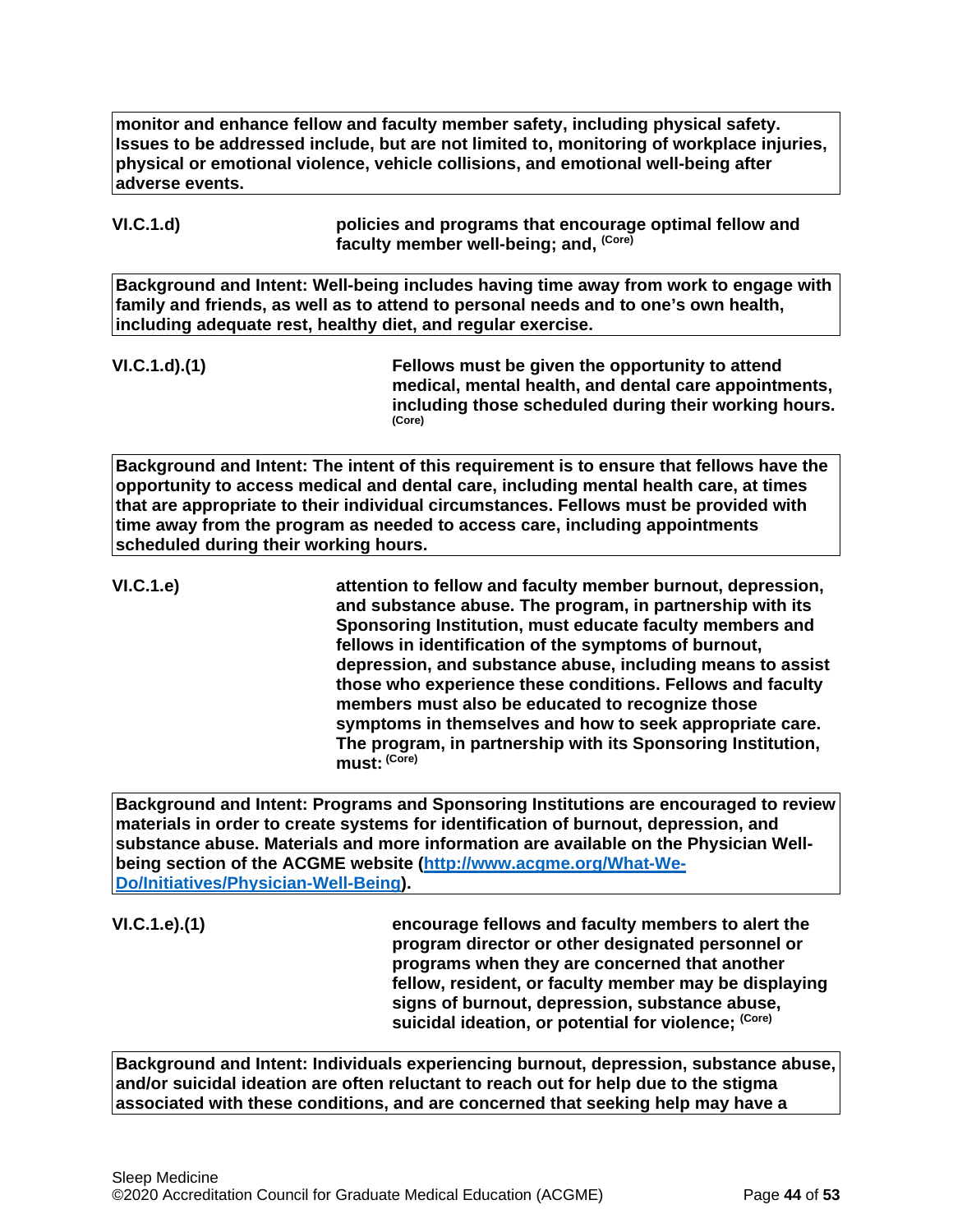**negative impact on their career. Recognizing that physicians are at increased risk in these areas, it is essential that fellows and faculty members are able to report their concerns when another fellow or faculty member displays signs of any of these conditions, so that the program director or other designated personnel, such as the department chair, may assess the situation and intervene as necessary to facilitate access to appropriate care. Fellows and faculty members must know which personnel, in addition to the program director, have been designated with this responsibility; those personnel and the program director should be familiar with the institution's impaired physician policy and any employee health, employee assistance, and/or wellness programs within the institution. In cases of physician impairment, the program director or designated personnel should follow the policies of their institution for reporting.**

| VI.C.1.e). (2) | provide access to appropriate tools for self-screening;<br>and, (Core)                                                                                                                          |
|----------------|-------------------------------------------------------------------------------------------------------------------------------------------------------------------------------------------------|
| VI.C.1.e). (3) | provide access to confidential, affordable mental<br>health assessment, counseling, and treatment,<br>including access to urgent and emergent care 24<br>hours a day, seven days a week. (Core) |

**Background and Intent: The intent of this requirement is to ensure that fellows have immediate access at all times to a mental health professional (psychiatrist, psychologist, Licensed Clinical Social Worker, Primary Mental Health Nurse Practitioner, or Licensed Professional Counselor) for urgent or emergent mental health issues. In-person, telemedicine, or telephonic means may be utilized to satisfy this requirement. Care in the Emergency Department may be necessary in some cases, but not as the primary or sole means to meet the requirement.**

**The reference to affordable counseling is intended to require that financial cost not be a barrier to obtaining care.**

| <b>VI.C.2.</b> | There are circumstances in which fellows may be unable to attend<br>work, including but not limited to fatigue, illness, family<br>emergencies, and parental leave. Each program must allow an<br>appropriate length of absence for fellows unable to perform their<br>patient care responsibilities. (Core) |
|----------------|--------------------------------------------------------------------------------------------------------------------------------------------------------------------------------------------------------------------------------------------------------------------------------------------------------------|
| VI.C.2.a)      | The program must have policies and procedures in place to<br>ensure coverage of patient care. (Core)                                                                                                                                                                                                         |
| VI.C.2.b)      | These policies must be implemented without fear of negative<br>consequences for the fellow who is or was unable to provide<br>the clinical work. (Core)                                                                                                                                                      |

**Background and Intent: Fellows may need to extend their length of training depending on length of absence and specialty board eligibility requirements. Teammates should assist colleagues in need and equitably reintegrate them upon return.**

## <span id="page-44-0"></span>**VI.D. Fatigue Mitigation**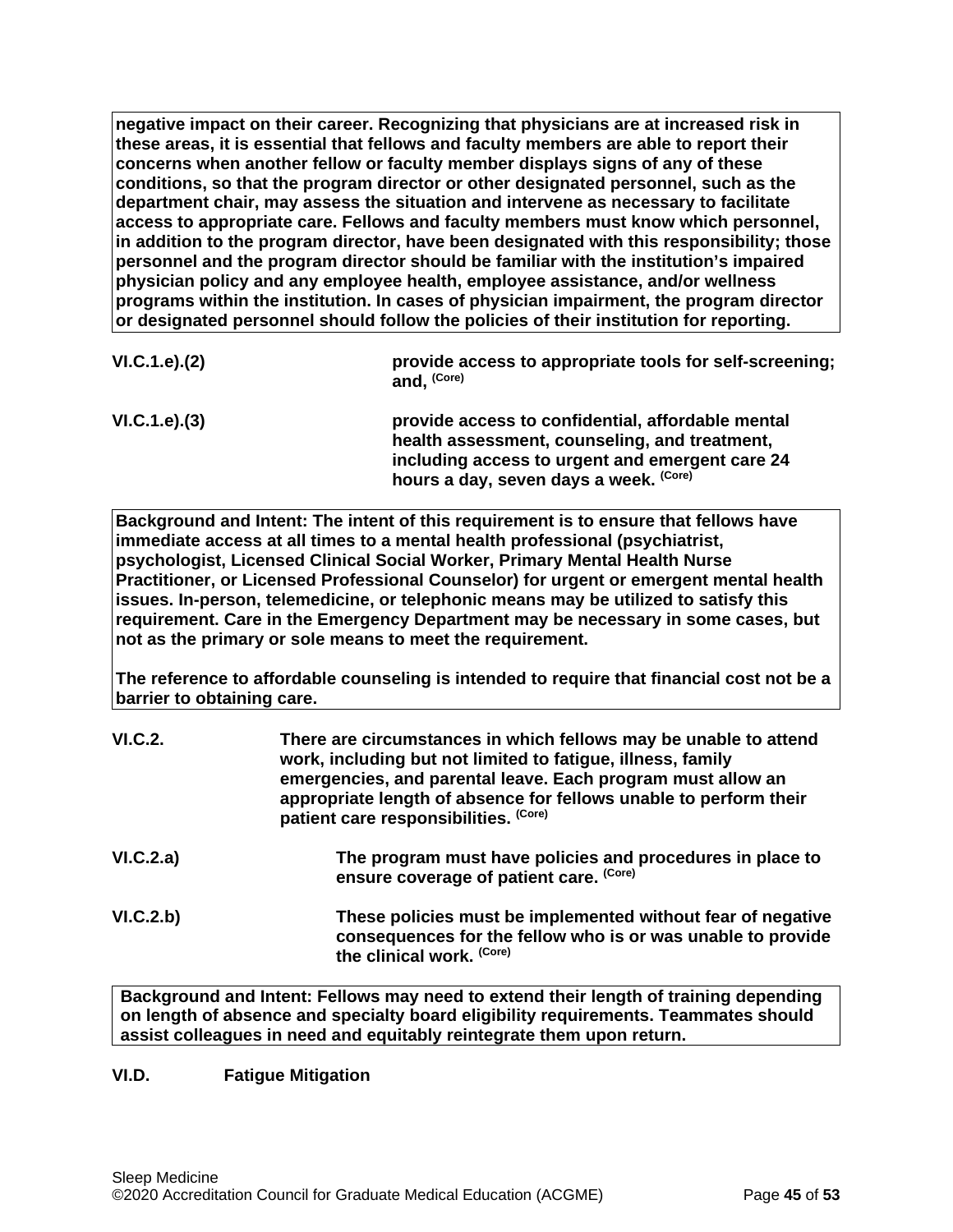| VI.D.1.   | <b>Programs must:</b>                                                                                                                                  |
|-----------|--------------------------------------------------------------------------------------------------------------------------------------------------------|
| VI.D.1.a) | educate all faculty members and fellows to recognize the<br>signs of fatigue and sleep deprivation; (Core)                                             |
| VI.D.1.b) | educate all faculty members and fellows in alertness<br>management and fatigue mitigation processes; and, (Core)                                       |
| VI.D.1.c  | encourage fellows to use fatigue mitigation processes to<br>manage the potential negative effects of fatigue on patient<br>care and learning. (Detail) |

**Background and Intent: Providing medical care to patients is physically and mentally demanding. Night shifts, even for those who have had enough rest, cause fatigue. Experiencing fatigue in a supervised environment during training prepares fellows for managing fatigue in practice. It is expected that programs adopt fatigue mitigation processes and ensure that there are no negative consequences and/or stigma for using fatigue mitigation strategies.**

**This requirement emphasizes the importance of adequate rest before and after clinical responsibilities. Strategies that may be used include, but are not limited to, strategic napping; the judicious use of caffeine; availability of other caregivers; time management to maximize sleep off-duty; learning to recognize the signs of fatigue, and selfmonitoring performance and/or asking others to monitor performance; remaining active to promote alertness; maintaining a healthy diet; using relaxation techniques to fall asleep; maintaining a consistent sleep routine; exercising regularly; increasing sleep time before and after call; and ensuring sufficient sleep recovery periods.**

- **VI.D.2. Each program must ensure continuity of patient care, consistent with the program's policies and procedures referenced in VI.C.2– VI.C.2.b), in the event that a fellow may be unable to perform their patient care responsibilities due to excessive fatigue. (Core)**
- **VI.D.3. The program, in partnership with its Sponsoring Institution, must ensure adequate sleep facilities and safe transportation options for fellows who may be too fatigued to safely return home. (Core)**
- <span id="page-45-0"></span>**VI.E. Clinical Responsibilities, Teamwork, and Transitions of Care**
- **VI.E.1. Clinical Responsibilities**

**The clinical responsibilities for each fellow must be based on PGY level, patient safety, fellow ability, severity and complexity of patient illness/condition, and available support services. (Core)**

**Background and Intent: The changing clinical care environment of medicine has meant that work compression due to high complexity has increased stress on fellows. Faculty members and program directors need to make sure fellows function in an environment that has safe patient care and a sense of fellow well-being. Some Review Committees have addressed this by setting limits on patient admissions, and it is an essential**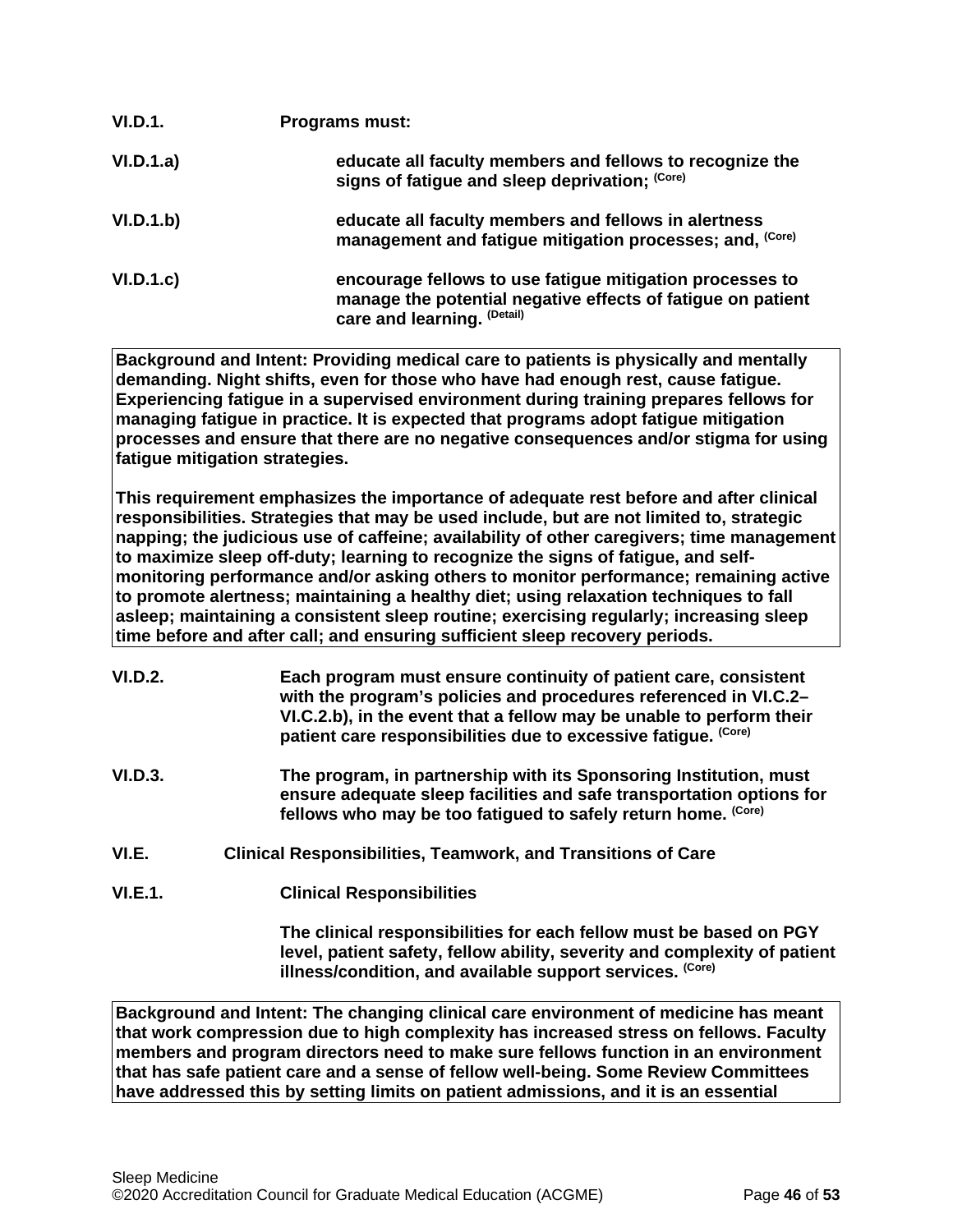**responsibility of the program director to monitor fellow workload. Workload should be distributed among the fellow team and interdisciplinary teams to minimize work compression.**

| <b>VI.E.2.</b> | <b>Teamwork</b>                                                                                                                                                                                                                                                                                                 |
|----------------|-----------------------------------------------------------------------------------------------------------------------------------------------------------------------------------------------------------------------------------------------------------------------------------------------------------------|
|                | Fellows must care for patients in an environment that maximizes<br>communication. This must include the opportunity to work as a<br>member of effective interprofessional teams that are appropriate to<br>the delivery of care in the subspecialty and larger health system.<br>(Core)                         |
| VI.E.2.a)      | Contributors to effective interprofessional teams may include<br>consulting physicians, psychologists, psychiatric nurses, social<br>workers and other professional and paraprofessional mental<br>health personnel involved in the evaluation and treatment of<br>patients. (Detail)                           |
| VI.E.3.        | <b>Transitions of Care</b>                                                                                                                                                                                                                                                                                      |
| VI.E.3.a)      | Programs must design clinical assignments to optimize<br>transitions in patient care, including their safety, frequency,<br>and structure. (Core)                                                                                                                                                               |
| VI.E.3.b)      | Programs, in partnership with their Sponsoring Institutions,<br>must ensure and monitor effective, structured hand-over<br>processes to facilitate both continuity of care and patient<br>safety. (Core)                                                                                                        |
| VI.E.3.c       | Programs must ensure that fellows are competent in<br>communicating with team members in the hand-over process.<br>(Outcome)                                                                                                                                                                                    |
| VI.E.3.d       | Programs and clinical sites must maintain and communicate<br>schedules of attending physicians and fellows currently<br>responsible for care. (Core)                                                                                                                                                            |
| VI.E.3.e       | Each program must ensure continuity of patient care,<br>consistent with the program's policies and procedures<br>referenced in VI.C.2-VI.C.2.b), in the event that a fellow may<br>be unable to perform their patient care responsibilities due to<br>excessive fatigue or illness, or family emergency. (Core) |
| VI.F.          | <b>Clinical Experience and Education</b>                                                                                                                                                                                                                                                                        |

<span id="page-46-0"></span>*Programs, in partnership with their Sponsoring Institutions, must design an effective program structure that is configured to provide fellows with educational and clinical experience opportunities, as well as reasonable opportunities for rest and personal activities.*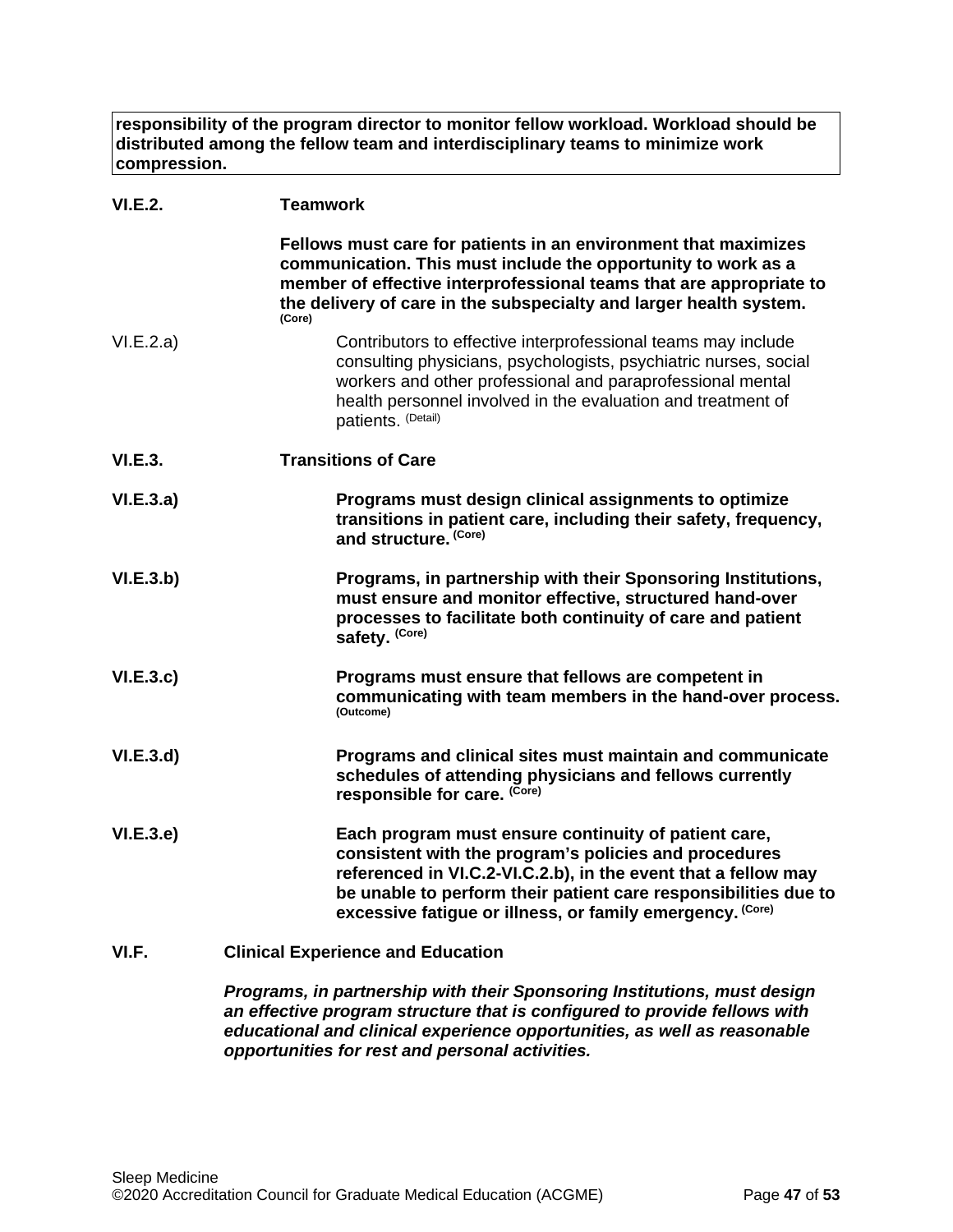**Background and Intent: In the new requirements, the terms "clinical experience and education," "clinical and educational work," and "clinical and educational work hours" replace the terms "duty hours," "duty periods," and "duty." These changes have been made in response to concerns that the previous use of the term "duty" in reference to number of hours worked may have led some to conclude that fellows' duty to "clock out" on time superseded their duty to their patients.**

**VI.F.1. Maximum Hours of Clinical and Educational Work per Week**

**Clinical and educational work hours must be limited to no more than 80 hours per week, averaged over a four-week period, inclusive of all in-house clinical and educational activities, clinical work done from home, and all moonlighting. (Core)**

**Background and Intent: Programs and fellows have a shared responsibility to ensure that the 80-hour maximum weekly limit is not exceeded. While the requirement has been written with the intent of allowing fellows to remain beyond their scheduled work periods to care for a patient or participate in an educational activity, these additional hours must be accounted for in the allocated 80 hours when averaged over four weeks.**

## *Scheduling*

**While the ACGME acknowledges that, on rare occasions, a fellow may work in excess of 80 hours in a given week, all programs and fellows utilizing this flexibility will be required to adhere to the 80-hour maximum weekly limit when averaged over a fourweek period. Programs that regularly schedule fellows to work 80 hours per week and still permit fellows to remain beyond their scheduled work period are likely to exceed the 80-hour maximum, which would not be in substantial compliance with the requirement. These programs should adjust schedules so that fellows are scheduled to work fewer than 80 hours per week, which would allow fellows to remain beyond their scheduled work period when needed without violating the 80-hour requirement. Programs may wish to consider using night float and/or making adjustments to the frequency of in-house call to ensure compliance with the 80-hour maximum weekly limit.**

## *Oversight*

**With increased flexibility introduced into the Requirements, programs permitting this flexibility will need to account for the potential for fellows to remain beyond their assigned work periods when developing schedules, to avoid exceeding the 80-hour maximum weekly limit, averaged over four weeks. The ACGME Review Committees will strictly monitor and enforce compliance with the 80-hour requirement. Where violations of the 80-hour requirement are identified, programs will be subject to citation and at risk for an adverse accreditation action.**

## *Work from Home*

**While the requirement specifies that clinical work done from home must be counted toward the 80-hour maximum weekly limit, the expectation remains that scheduling be structured so that fellows are able to complete most work on site during scheduled clinical work hours without requiring them to take work home. The new requirements acknowledge the changing landscape of medicine, including electronic health records, and the resulting increase in the amount of work fellows choose to do from home. The requirement provides flexibility for fellows to do this while ensuring that the time spent**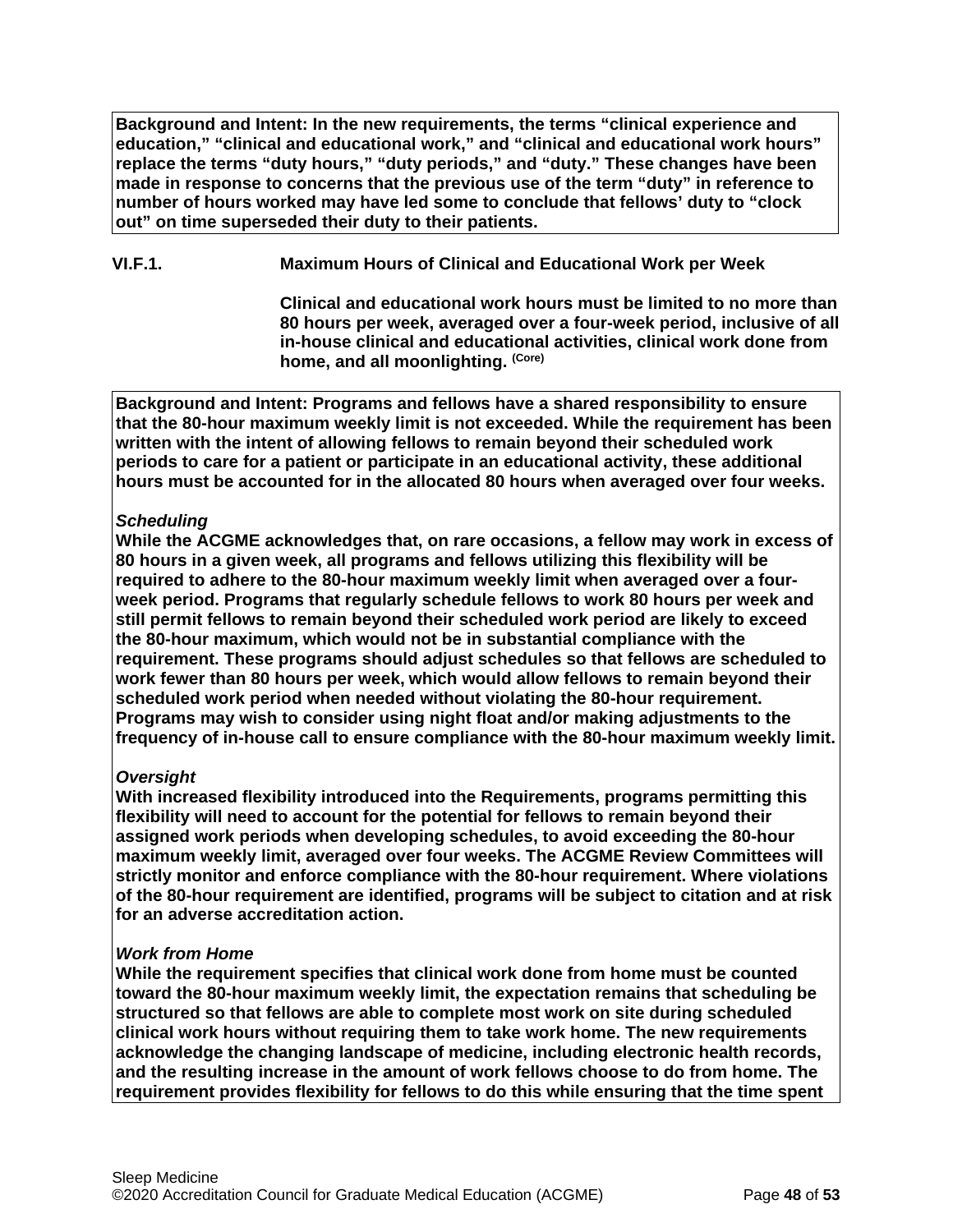**by fellows completing clinical work from home is accomplished within the 80-hour weekly maximum. Types of work from home that must be counted include using an electronic health record and taking calls from home. Reading done in preparation for the following day's cases, studying, and research done from home do not count toward the 80 hours. Fellow decisions to leave the hospital before their clinical work has been completed and to finish that work later from home should be made in consultation with the fellow's supervisor. In such circumstances, fellows should be mindful of their professional responsibility to complete work in a timely manner and to maintain patient confidentiality.**

**During the public comment period many individuals raised questions and concerns related to this change. Some questioned whether minute by minute tracking would be required; in other words, if a fellow spends three minutes on a phone call and then a few hours later spends two minutes on another call, will the fellow need to report that time. Others raised concerns related to the ability of programs and institutions to verify the accuracy of the information reported by fellows. The new requirements are not an attempt to micromanage this process. Fellows are to track the time they spend on clinical work from home and to report that time to the program. Decisions regarding whether to report infrequent phone calls of very short duration will be left to the individual fellow. Programs will need to factor in time fellows are spending on clinical work at home when schedules are developed to ensure that fellows are not working in excess of 80 hours per week, averaged over four weeks. There is no requirement that programs assume responsibility for documenting this time. Rather, the program's responsibility is ensuring that fellows report their time from home and that schedules are structured to ensure that fellows are not working in excess of 80 hours per week, averaged over four weeks.**

| VI.F.2.      | <b>Mandatory Time Free of Clinical Work and Education</b>                                                                                                                                                                                                                                               |
|--------------|---------------------------------------------------------------------------------------------------------------------------------------------------------------------------------------------------------------------------------------------------------------------------------------------------------|
| VI.F.2.a)    | The program must design an effective program structure that<br>is configured to provide fellows with educational<br>opportunities, as well as reasonable opportunities for rest<br>and personal well-being. (Core)                                                                                      |
| VI.F.2.b)    | Fellows should have eight hours off between scheduled<br>clinical work and education periods. (Detail)                                                                                                                                                                                                  |
| VI.F.2.b)(1) | There may be circumstances when fellows choose to<br>stay to care for their patients or return to the hospital<br>with fewer than eight hours free of clinical experience<br>and education. This must occur within the context of<br>the 80-hour and the one-day-off-in-seven<br>requirements. (Detail) |

**Background and Intent: While it is expected that fellow schedules will be structured to ensure that fellows are provided with a minimum of eight hours off between scheduled work periods, it is recognized that fellows may choose to remain beyond their scheduled time, or return to the clinical site during this time-off period, to care for a patient. The requirement preserves the flexibility for fellows to make those choices. It is also noted that the 80-hour weekly limit (averaged over four weeks) is a deterrent for**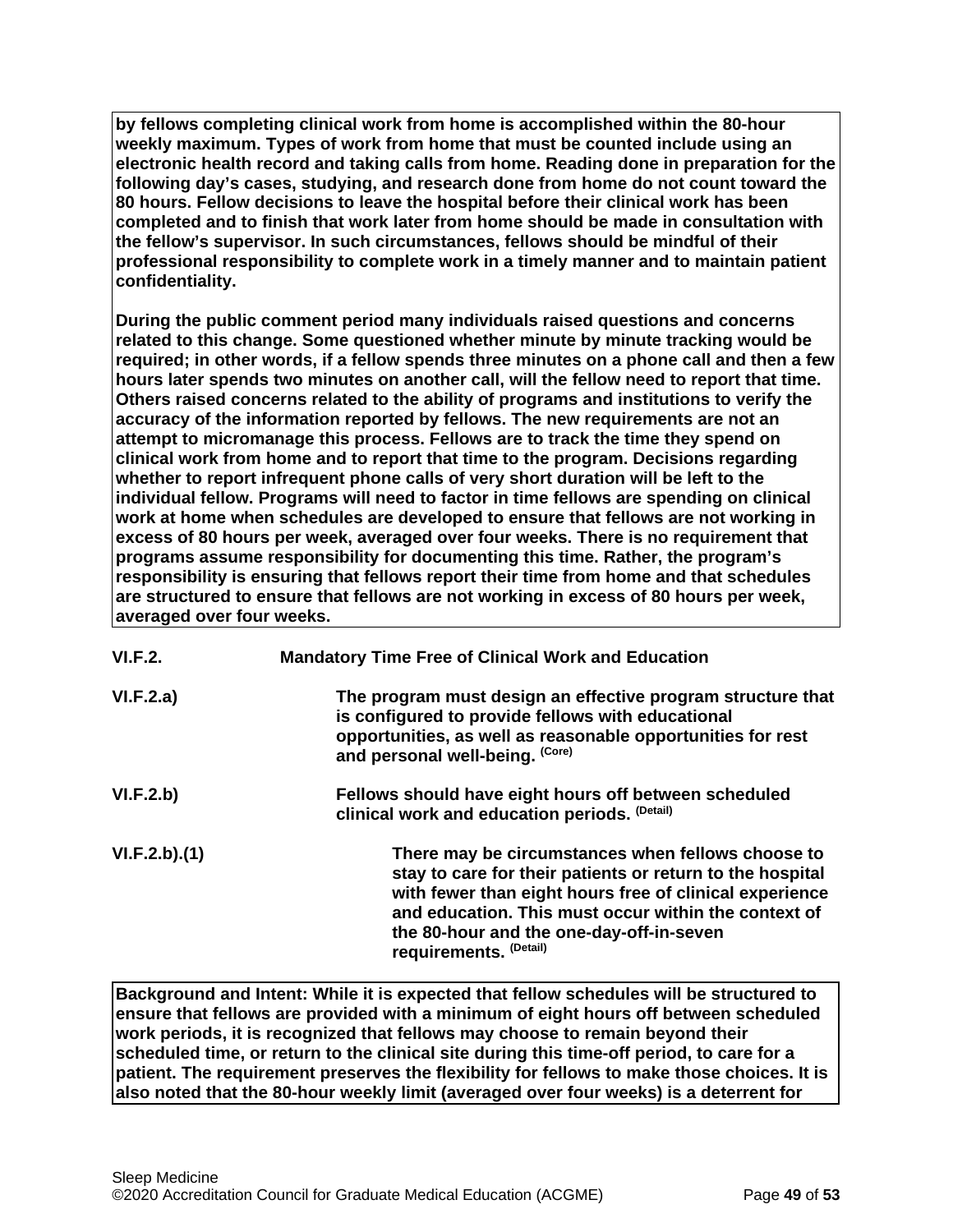**scheduling fewer than eight hours off between clinical and education work periods, as it would be difficult for a program to design a schedule that provides fewer than eight hours off without violating the 80-hour rule.**

## **VI.F.2.c) Fellows must have at least 14 hours free of clinical work and education after 24 hours of in-house call. (Core)**

**Background and Intent: Fellows have a responsibility to return to work rested, and thus are expected to use this time away from work to get adequate rest. In support of this goal, fellows are encouraged to prioritize sleep over other discretionary activities.**

**VI.F.2.d) Fellows must be scheduled for a minimum of one day in seven free of clinical work and required education (when averaged over four weeks). At-home call cannot be assigned on these free days. (Core)**

**Background and Intent: The requirement provides flexibility for programs to distribute days off in a manner that meets program and fellow needs. It is strongly recommended that fellows' preference regarding how their days off are distributed be considered as schedules are developed. It is desirable that days off be distributed throughout the month, but some fellows may prefer to group their days off to have a "golden weekend," meaning a consecutive Saturday and Sunday free from work. The requirement for one free day in seven should not be interpreted as precluding a golden weekend. Where feasible, schedules may be designed to provide fellows with a weekend, or two consecutive days, free of work. The applicable Review Committee will evaluate the number of consecutive days of work and determine whether they meet educational objectives. Programs are encouraged to distribute days off in a fashion that optimizes fellow well-being, and educational and personal goals. It is noted that a day off is defined in the ACGME Glossary of Terms as "one (1) continuous 24-hour period free from all administrative, clinical, and educational activities."**

| VI.F.3.         | <b>Maximum Clinical Work and Education Period Length</b>                                                                                                                            |
|-----------------|-------------------------------------------------------------------------------------------------------------------------------------------------------------------------------------|
| VI.F.3.a)       | Clinical and educational work periods for fellows must not<br>exceed 24 hours of continuous scheduled clinical<br>assignments. (Core)                                               |
| VI.F.3.a)(1)    | Up to four hours of additional time may be used for<br>activities related to patient safety, such as providing<br>effective transitions of care, and/or fellow education.<br>(Core) |
| VI.F.3.a)(1)(a) | Additional patient care responsibilities must not<br>be assigned to a fellow during this time. (Core)                                                                               |

**Background and Intent: The additional time referenced in VI.F.3.a).(1) should not be used for the care of new patients. It is essential that the fellow continue to function as a member of the team in an environment where other members of the team can assess fellow fatigue, and that supervision for post-call fellows is provided. This 24 hours and**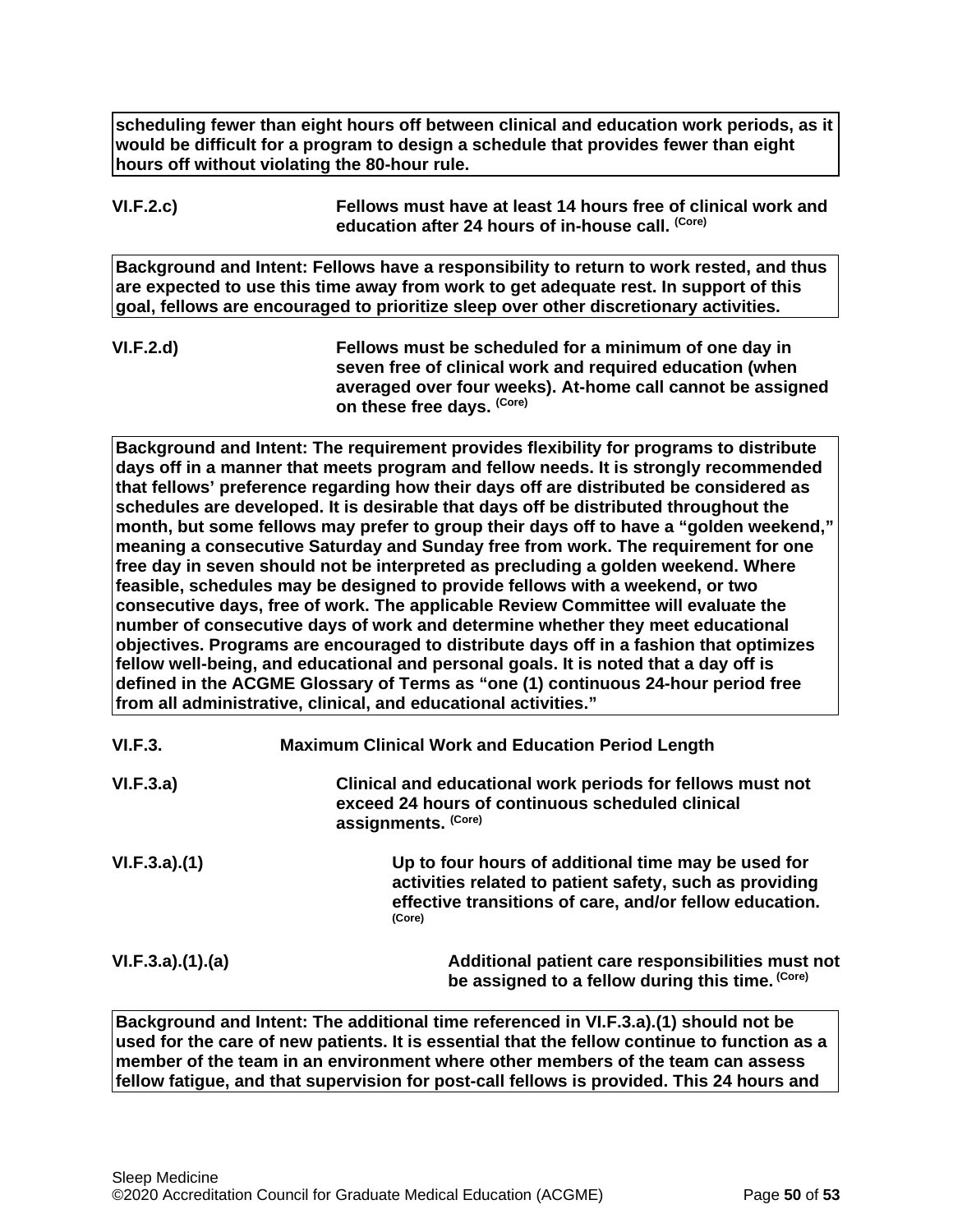**up to an additional four hours must occur within the context of 80-hour weekly limit, averaged over four weeks.**

| VI.F.4.      | <b>Clinical and Educational Work Hour Exceptions</b>                                                                                                                                                |
|--------------|-----------------------------------------------------------------------------------------------------------------------------------------------------------------------------------------------------|
| VI.F.4.a)    | In rare circumstances, after handing off all other<br>responsibilities, a fellow, on their own initiative, may elect to<br>remain or return to the clinical site in the following<br>circumstances: |
| VI.F.4.a)(1) | to continue to provide care to a single severely ill or<br>unstable patient; (Detail)                                                                                                               |
| VI.F.4.a)(2) | humanistic attention to the needs of a patient or<br>family; or, <sup>(Detail)</sup>                                                                                                                |
| VI.F.4.a)(3) | to attend unique educational events. (Detail)                                                                                                                                                       |
| VI.F.4.b)    | These additional hours of care or education will be counted<br>toward the 80-hour weekly limit. (Detail)                                                                                            |

**Background and Intent: This requirement is intended to provide fellows with some control over their schedules by providing the flexibility to voluntarily remain beyond the scheduled responsibilities under the circumstances described above. It is important to note that a fellow may remain to attend a conference, or return for a conference later in the day, only if the decision is made voluntarily. Fellows must not be required to stay. Programs allowing fellows to remain or return beyond the scheduled work and clinical education period must ensure that the decision to remain is initiated by the fellow and that fellows are not coerced. This additional time must be counted toward the 80-hour maximum weekly limit.**

| VI.F.4.c)           | A Review Committee may grant rotation-specific exceptions<br>for up to 10 percent or a maximum of 88 clinical and<br>educational work hours to individual programs based on a<br>sound educational rationale. |
|---------------------|---------------------------------------------------------------------------------------------------------------------------------------------------------------------------------------------------------------|
|                     | The Review Committee will not consider requests for exceptions<br>to the 80-hour limit to the fellows' work week.                                                                                             |
| $VI.F.4.c$ . $(1)$  | In preparing a request for an exception, the program<br>director must follow the clinical and educational work<br>hour exception policy from the ACGME Manual of<br>Policies and Procedures. (Core)           |
| $VI.F.4.c$ ). $(2)$ | Prior to submitting the request to the Review<br>Committee, the program director must obtain approval<br>from the Sponsoring Institution's GMEC and DIO. (Core)                                               |

**Background and Intent: The provision for exceptions for up to 88 hours per week has been modified to specify that exceptions may be granted for specific rotations if the**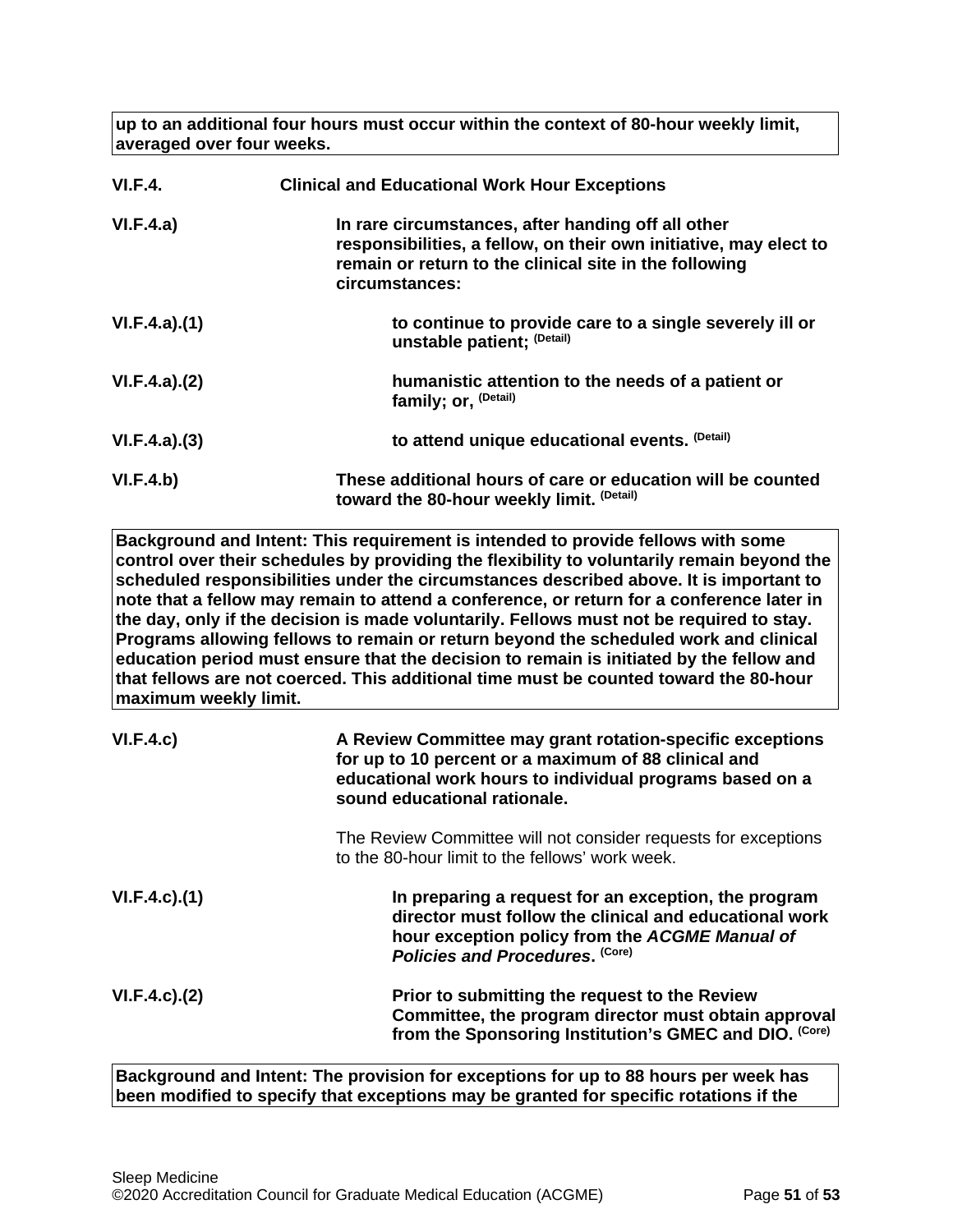**program can justify the increase based on criteria specified by the Review Committee. As in the past, Review Committees may opt not to permit exceptions. The underlying philosophy for this requirement is that while it is expected that all fellows should be able to train within an 80-hour work week, it is recognized that some programs may include rotations with alternate structures based on the nature of the specialty. DIO/GMEC approval is required before the request will be considered by the Review Committee.**

# **VI.F.5. Moonlighting**

| VI.F.5.a) | Moonlighting must not interfere with the ability of the fellow<br>to achieve the goals and objectives of the educational<br>program, and must not interfere with the fellow's fitness for<br>work nor compromise patient safety. (Core) |
|-----------|-----------------------------------------------------------------------------------------------------------------------------------------------------------------------------------------------------------------------------------------|
| VI.F.5.b) | Time spent by fellows in internal and external moonlighting<br>(as defined in the ACGME Glossary of Terms) must be                                                                                                                      |

**Background and Intent: For additional clarification of the expectations related to moonlighting, please refer to the Common Program Requirement FAQs (available at [http://www.acgme.org/What-We-Do/Accreditation/Common-Program-Requirements\)](http://www.acgme.org/What-We-Do/Accreditation/Common-Program-Requirements).**

**VI.F.6. In-House Night Float**

**Night float must occur within the context of the 80-hour and oneday-off-in-seven requirements. (Core)**

**counted toward the 80-hour maximum weekly limit. (Core)**

VI.F.6.a) Sleep medicine fellowships must not average in-house call over a four-week period. (Core)

**Background and Intent: The requirement for no more than six consecutive nights of night float was removed to provide programs with increased flexibility in scheduling.**

**VI.F.7. Maximum In-House On-Call Frequency**

**Fellows must be scheduled for in-house call no more frequently than every third night (when averaged over a four-week period). (Core)**

**VI.F.8. At-Home Call**

**VI.F.8.a) Time spent on patient care activities by fellows on at-home call must count toward the 80-hour maximum weekly limit. The frequency of at-home call is not subject to the everythird-night limitation, but must satisfy the requirement for one day in seven free of clinical work and education, when averaged over four weeks. (Core)**